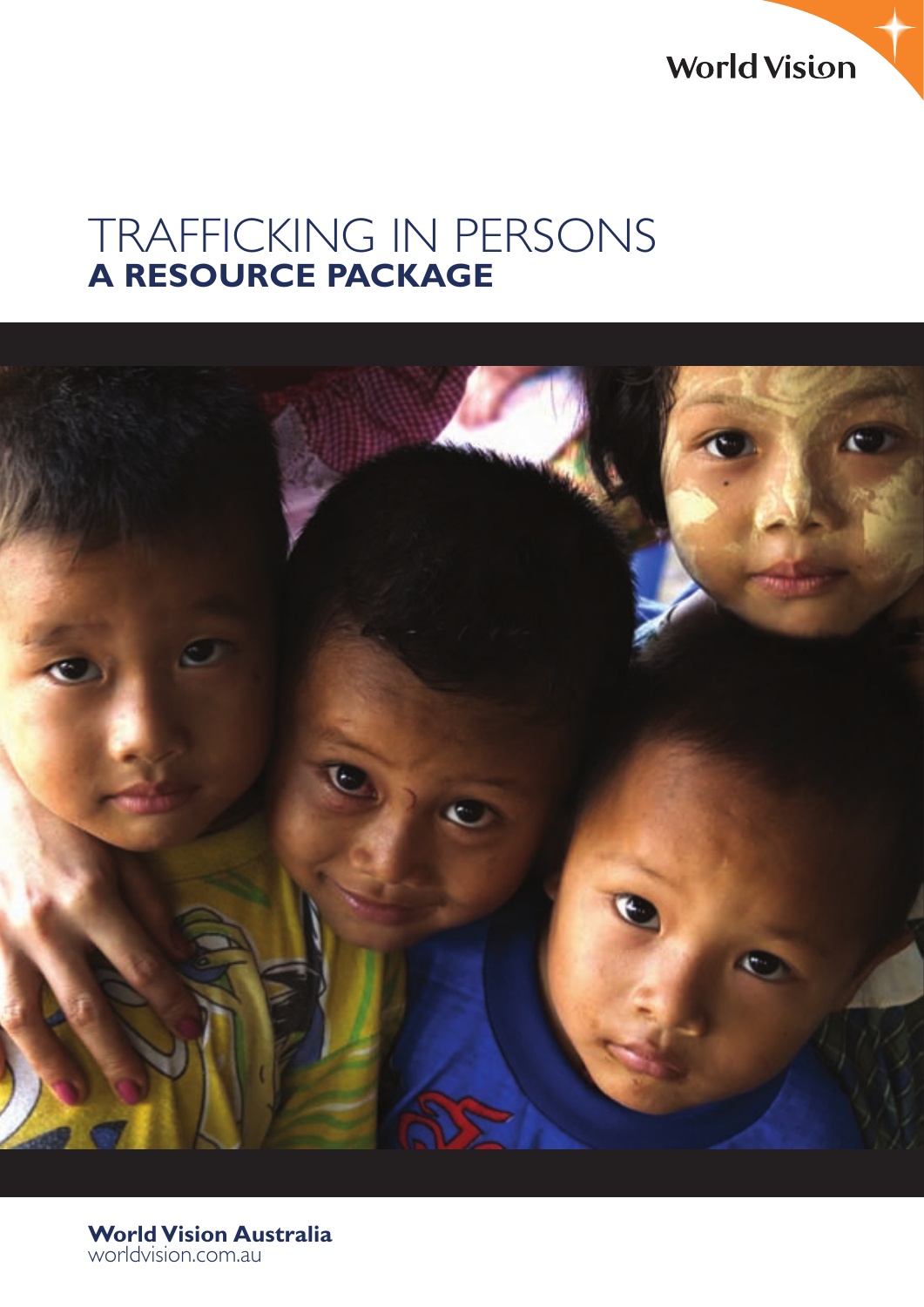

### Introduction

This Human Trafficking Resource Package has been developed by World Vision Australia and is informed by years of working on the issue, both in Australia and in many countries in Asia, especially the Greater Mekong Sub-region. It is informed through work with many stakeholders: the victims and survivors of trafficking; our staff who have worked to protect the rights of the most vulnerable; law enforcement authorities and social welfare agencies; governments and international organisations.

The Resource Package is a response by World Vision Australia (WVA) to the incredible amount of concern expressed about the issue and the gaps that are found in knowledge concerning the issue. There are four sections in the package. The first section deals with the basics needed to understand trafficking, including problem definition, common misconceptions, the magnitude of the problem, why trafficking occurs, what the interventions are and who is responsible. A glossary of key terms and useful links is also provided to encourage further reading. The second section deals with WVA's trafficking strategy and case studies that document the implementation of this strategy. Section 3 looks at anti-trafficking work in Australia, focusing on the work of the government. Section 4 then outlines the international legal framework around trafficking and the instruments that can be used to address the issue.

This resource package is intended to be a living document. While most information in Section 1 will likely remain constant with only minimal changes, information in other sections shall change over time. Hence, regular updates will be necessary to keep the package relevant and useful.

This package targets a number of audiences. Lay people interested in the issue; project staff responsible for antitrafficking work; policy makers responsible for ensuring a responsive policy environment. Weblinks provided in the document cater to the needs of those with a broader and more in-depth interest.

WVA is honoured to share this Resource Package on Human Trafficking with our development partners, to provide assistance to the work that is of concern to us all.

Conde

Tim Costello World Vision Australia Chief Executive

This resource package was developed by Susu Thatun, Senior Policy Advisor on child protection and trafficking, World Vision Australia. Copy writer: Gillian Rogers

Design and layout: Naomi Toole and Sarah Shinkfield

Design and layout edit: Adele Glover and Nicholas Tait

All photos: Kay Chernush for the U.S. State Department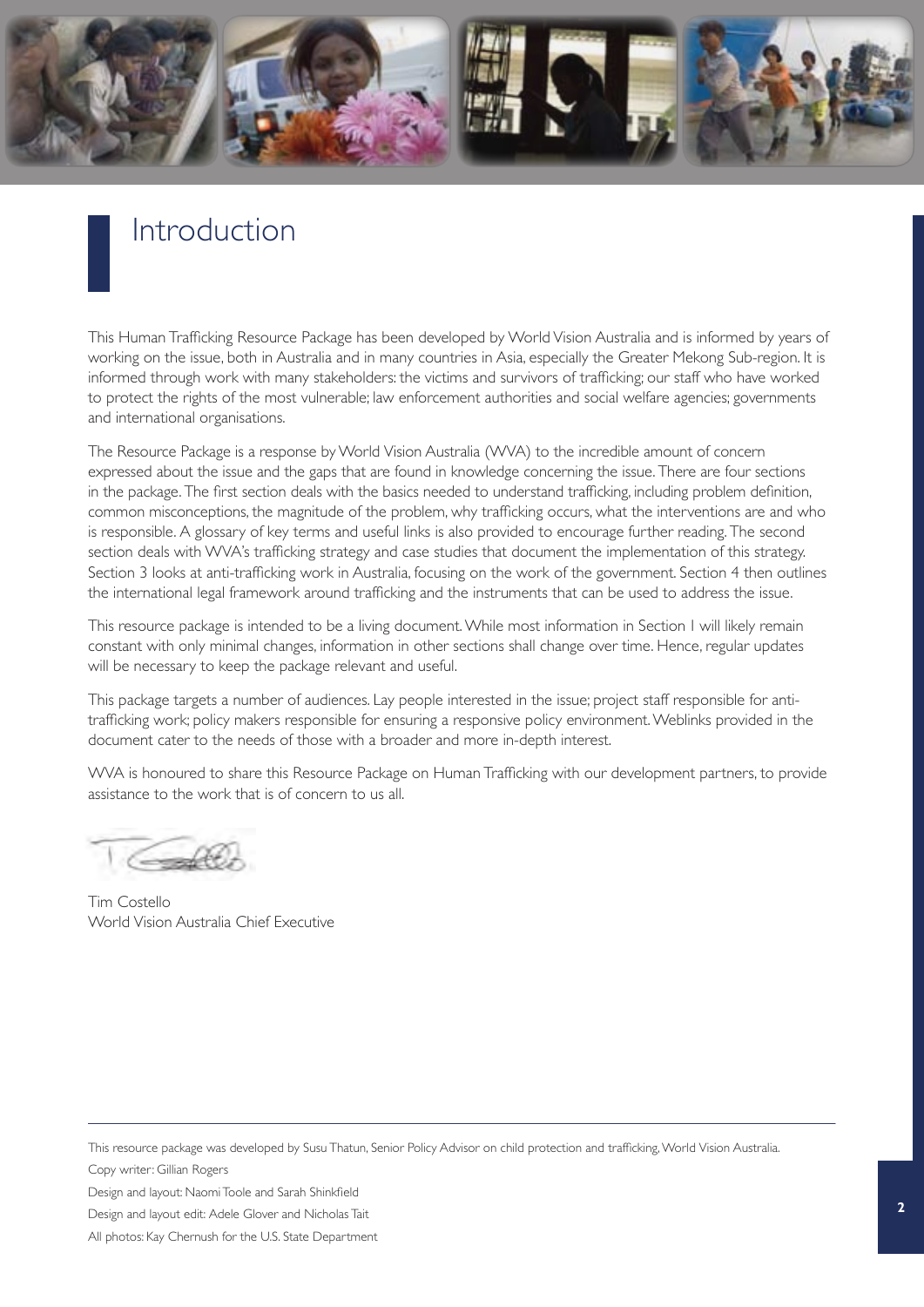

### World Vision Australia's Human Trafficking Resource Package

### Section 1. Trafficking in persons: The basics

Who are the victims of trafficking? Identifying the root causes of trafficking Who is responsible? The magnitude of the problem and the challenges Addressing the issue: The 'four Ps approach' to trafficking - prevention, prosecution, protection, policy Misconceptions about trafficking **Case study** of men trafficked into sex work **Case study** of a girl trafficked into sex work Acronyms Glossary Useful weblinks

### Section 2. WVA Strategy to Combat Trafficking and selected case documentation

WVA's Strategy to Combat Trafficking: A partnership approach

The goals The beneficiaries Promoting a Rights-based approach Rationale Implementation plan Guiding principles Affirmation Annex 1 (Explanatory notes) Annex 2 (Background)

**Case Study** Closing the cycle to human trafficking **Case Study** Regional Youth Forum on Human Trafficking Overview of human trafficking in Asia Overview of child labour

Overview of trafficking into sex work

### Section 3. Anti-trafficking work in Australia

Overview of Australia's efforts to combat trafficking in persons Anti-trafficking work in Australia

### Section 4. International legal instruments

International legal framework: The basics Selected international instruments on trafficking The UN Protocol CEDAW CRC The Optional Protocol to the CRC Annex 2 (background) ILO No. 138 and No.182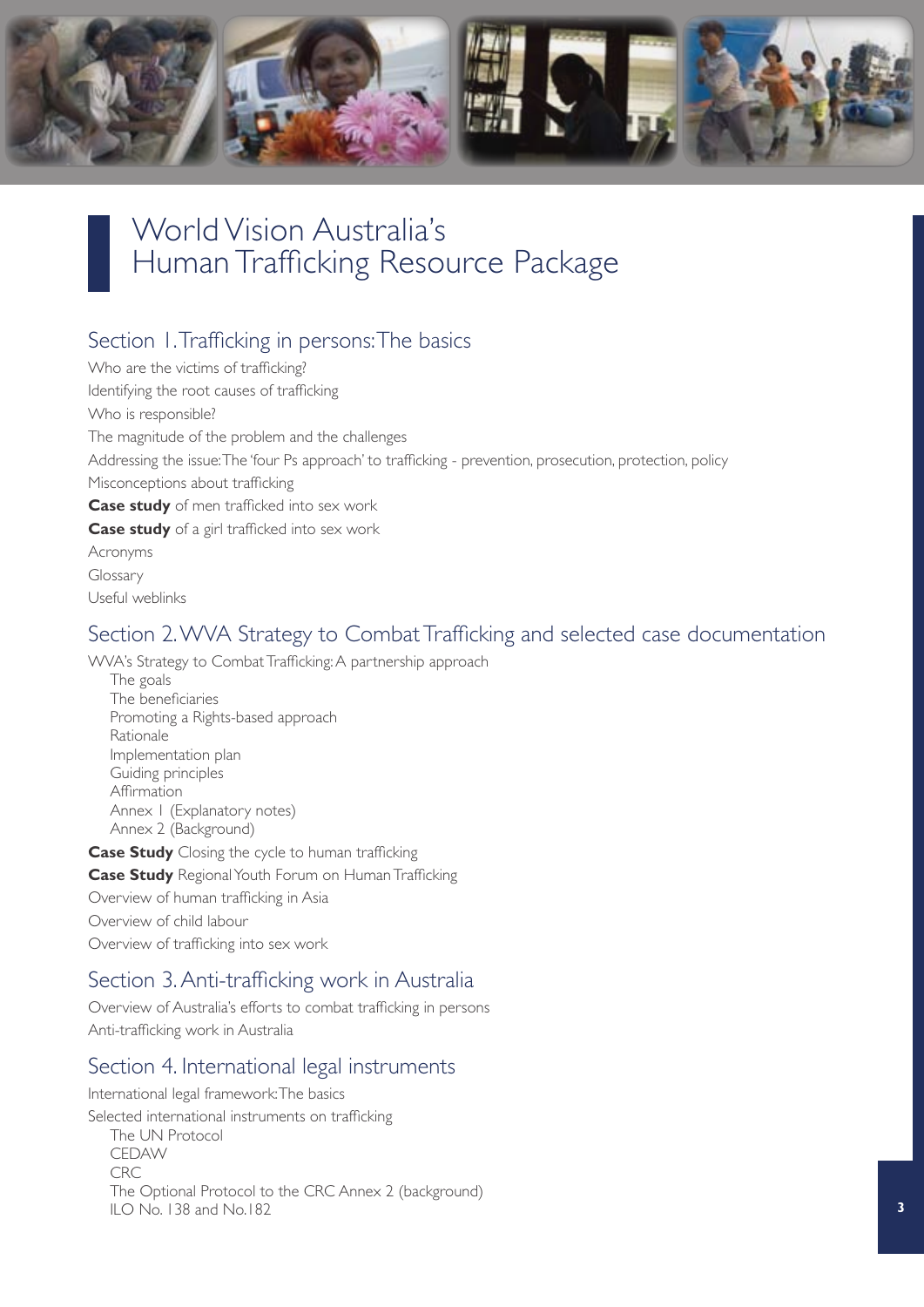### Section 1 **Trafficking in persons: The basics**



**Identifying the root causes of trafficking Who is responsible? The magnitude of the problem and the challenge Addressing the issue Misconceptions about trafficking Case Study: Men trafficked for sex work Case Study: The director and the trafficking chain Acronyms Glossary Useful weblinks**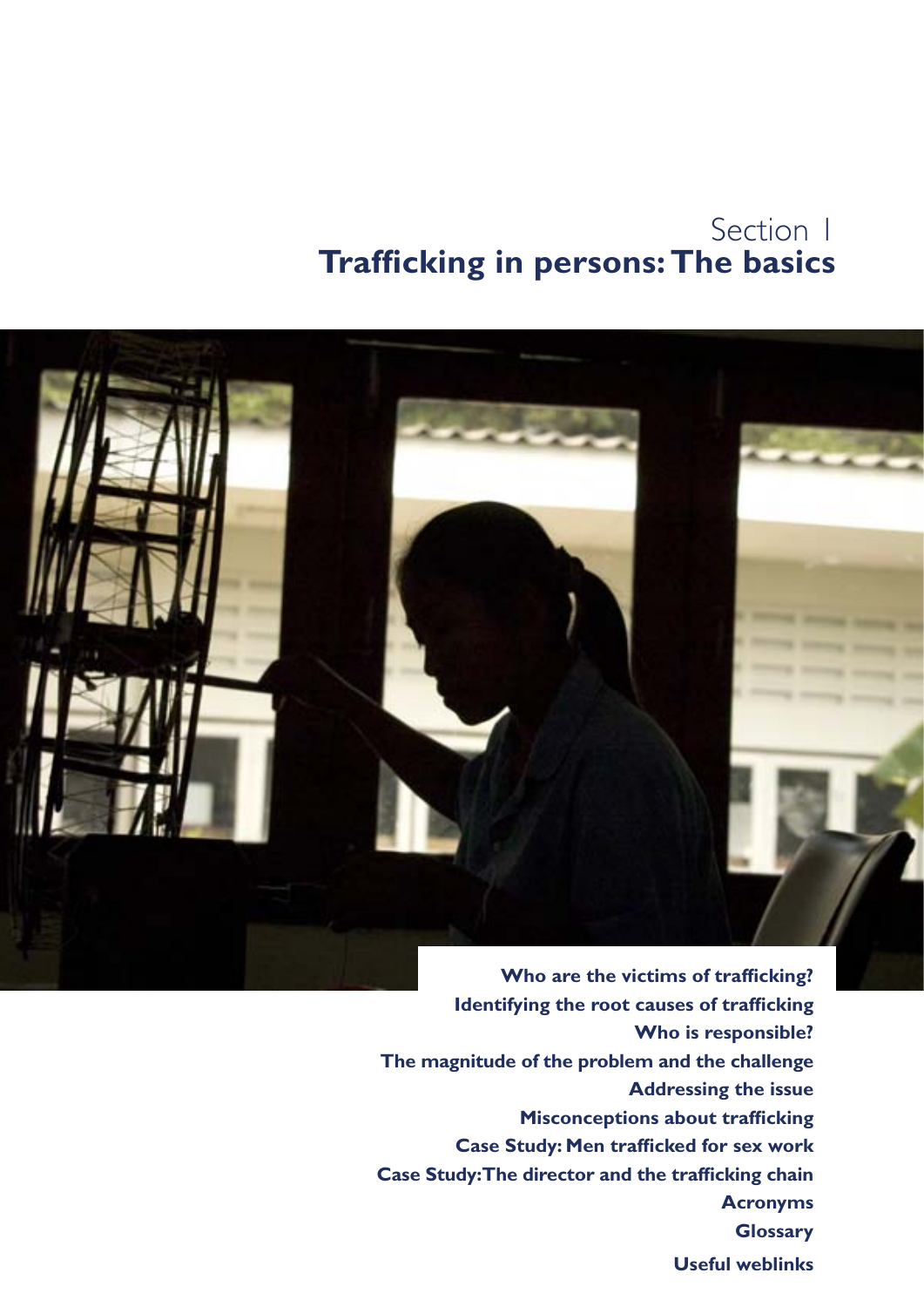

# Defining the problem: What is 'trafficking in persons'?

#### **The technical definition**

Article 3 of the Protocol to Prevent, Suppress and Punish Trafficking in Persons, Especially Women and Children of the UN Trafficking Protocol, which came into force in December 2003, records the following definition:

'(a) "Trafficking in persons" shall mean the recruitment, transportation, transfer, harbouring or receipt of persons, by means of the threat or use of force or other forms of coercion, of abduction, of fraud, of deception, of the abuse of power or of a position of vulnerability or of the giving or receiving of payments or benefits to achieve the consent of a person having control over another person for the purposes of exploitation. Exploitation shall include, at a minimum, the exploitation of the prostitution of others or other forms of sexual exploitation, forced labour or services, slavery or practices similar to slavery, servitude or the removal of organs;

'(b) The consent of a victim of trafficking in persons to the intended exploitation set forth in subparagraph (a) of this article shall be irrelevant where any of the means set forth in subparagraph (a) have been used;

'(c) The recruitment, transportation, harbouring or receipt of a child for the purpose of exploitation shall be considered "trafficking in persons" even if this does not involve any of the means set forth in subparagraph (a) of this article;

'(d) "Child" shall mean any person under eighteen years of age.'

#### **And what it means**

This definition is by no means easily understood by most readers. For ease of interpretation of the above definition, and to test out whether an incident is trafficking or not, break down the definition (paragraph (a)) into three chunks as follows. The definition, when broken down, becomes a tool to identify whether or not an incident is trafficking:



*However, there is one last criteria that would assist in confirming the case as trafficking, and that is whether or not the outcome was for the purposes of exploitation (as defined above*).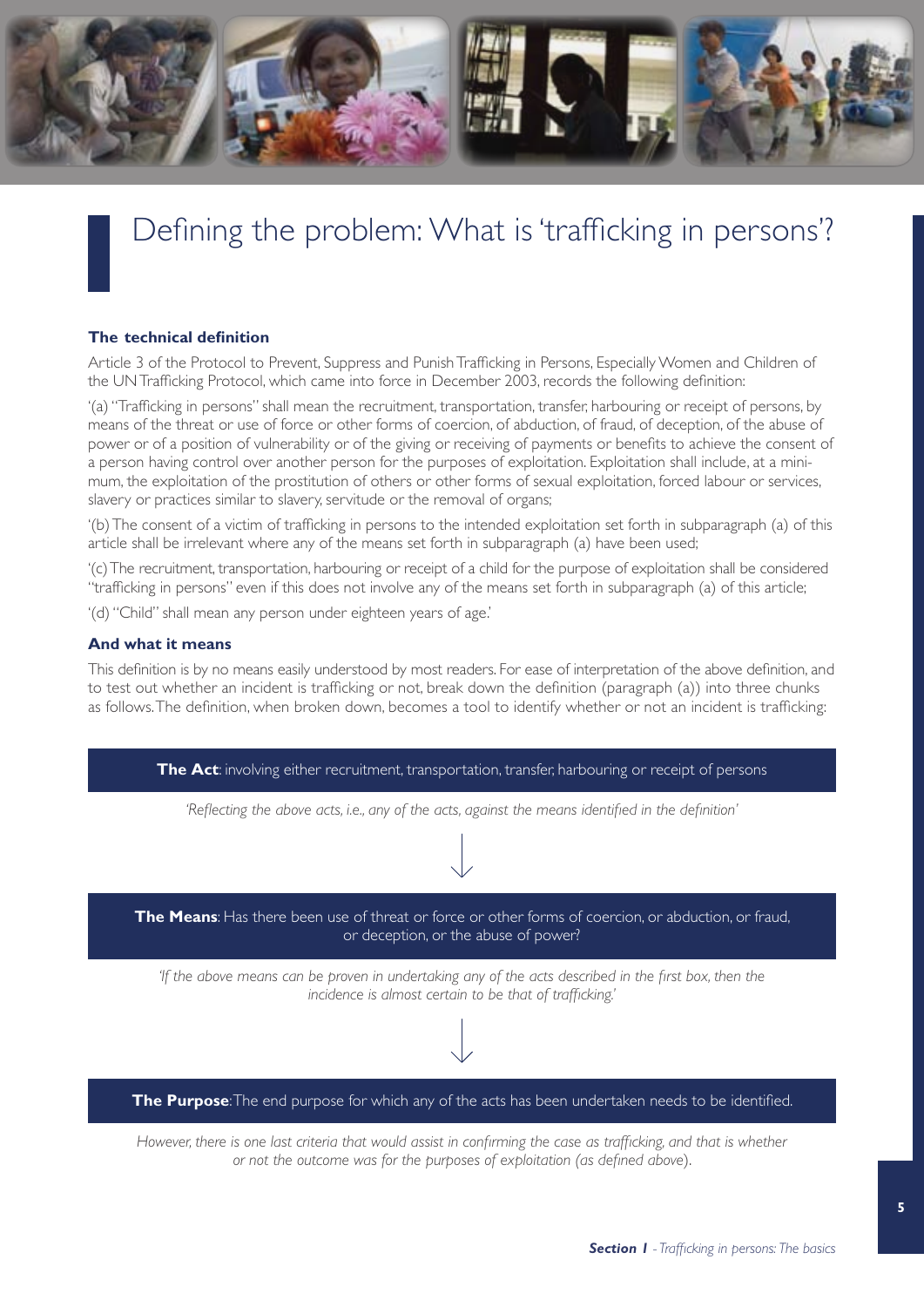

### Who are the victims or the potential victims of trafficking?

Using the definition, especially 'the means' identified to undertake 'the act' and the end purpose of trafficking, let's ask ourselves the following questions for a general understanding of who the potential victims of trafficking are. The following sample questions are useful to guide us in our identification.

- 1. Who in society is more susceptible to threat, use of force and coercion? Men or women? Those in power or those with none? Ethnic majority or the minorities?
- 2. Who is more susceptible to abduction, deception and coercion? Adults or children? Those who are well educated and those who are informed about their rights, or those who have very little understanding or information about their rights?
- 3. Who in society is normally in control of power? Men or women? Those in authority or those with no access to positions of power?
- 4. Who would be in the position to abuse this power? Who are the vulnerable? Who is likely to be the victim of such an abuse? And who is likely to be the target of various forms of exploitation?

#### **Victim profile**

The following profile of a trafficking victim has been compiled from information collected from hundreds of trafficked persons returned home. There will of course be exceptions to the profile. Victim profiling gives us a good understanding of what makes people vulnerable. It further assists us in developing anti-trafficking projects and programs designed to reduce the vulnerability of people and communities to trafficking.

**Age range**: From few weeks' old babies (trafficking for adoption) to late 70s (trafficked into begging)

**Sex:** Most of the returned victims of trafficking have been women and girls. Boys and men are beginning to be identified and assisted as victims of trafficking.

**Family situation:** Most problems identified within families have economic elements, eg, there is not enough food to put on the table, or families are too in debt to be able to send school age members of the family to school. Other problems include emotional challenges as a result of broken homes and abuse at home.

**Education**: Most have primary education or at least have basic literacy. Very rarely are illiterate persons trafficked (those that are illiterate are found to lack the confidence displayed by the literate to take on the journey).

**Place of origin:** The majority of victims are from rural areas where job opportunities are either minimal or non-existent.

**Exposure to relevant information about the place of work:** There is often very little of this. or it is non-existent. Most information is based on word of mouth and victims are rarely in the position to verify it.

**Skills**: Most have very little skill-set in terms of work skills or life skills, including language skills.

**Reasons for leaving home**: Little opportunity for decent, or any, employment; political instability; enthused by stories of making big bucks; desire to support family and also experience life elsewhere.

Note: It is absolutely essential that we do not impose any person with the status of 'a potential trafficked person' through association with these vulnerabilities.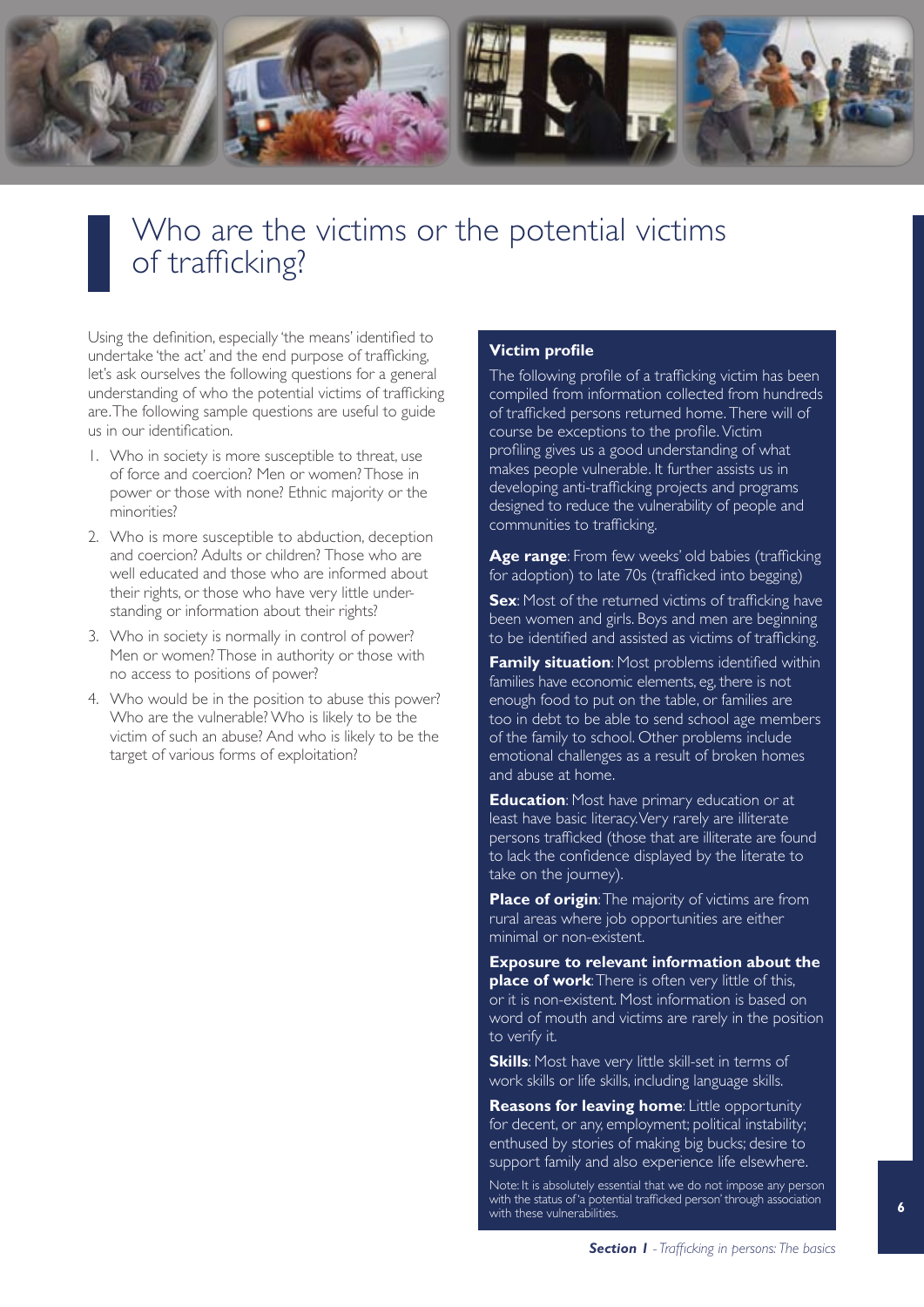

## Identifying the root causes of trafficking

Trafficking has been identified as a human rights crime. From an operational point of view it is important to recognise that trafficking comprises a range of composite crimes, many of which often involve blatant breaches of human rights. These crimes may include deprivation of liberty, rape, other violence, kidnapping, even murder. In general, 'rights abused' covers the whole range of rights: from economic, social and cultural rights to civil and political rights.

Factors that lead to a trafficking incidence need to be viewed from the point of view of the trafficked victim, as well as from the point of view of the perpetrator. These factors include the systems and structures that allow trafficking to prevail. In analysis of this, it is important to distinguish between the reasons that people migrate and the reasons they are vulnerable to trafficking.

Essentially, people migrate as a result of 'push and pull' factors. Some factors push people into moving from their place of origin and there are factors that pull them to particular destinations. It is important to note that, generally speaking, these are not factors that directly result in persons being trafficked. However, push and pull factors can make people more vulnerable to becoming trafficked (victims of trafficking).

#### **Factors that make a person vulnerable to becoming a victim of trafficking include**:

- • Lack of opportunity for decent earnings
- • Poverty, both absolute and relative
- Lack of skills and education
- Lack of migrant protection at all stages of the migration process
- Lack of access to critical information (including information about the workplace and their rights)
- • Lack of understanding of individual rights
- Instability in the community of origin (civil wars, military conflicts, etc.)
- Individual as well as family situations, etc.

#### **Factors that create opportunities for traffickers and potential traffickers to engage in the crime include**:

- Abundance of unskilled labour at the source community. When people have little opportunity and/or choice, they can be more easily controlled
- Illegal status of workers. When people aren't protected by standards relating to terms and conditions of work, they can be more easily controlled
- • Direct as well as indirect demand for cheap goods and services (garments, seafood, sex, etc.) drives the forces of labour and sexual exploitation
- Absence of specific anti-Trafficking in Persons law (TIP law)
- Weak law enforcement (where TIP law exists), which includes weak cooperation between different regions and different countries
- • Weak enforcement of labour standards
- Weak monitoring mechanisms of labour standards, etc.
- • Widespread discrimination against vulnerable groups migrants, women, ethnic minorities, children, etc.
- • Lack of awareness at destination communities or by end-users of links between products and services consumed and exploitation.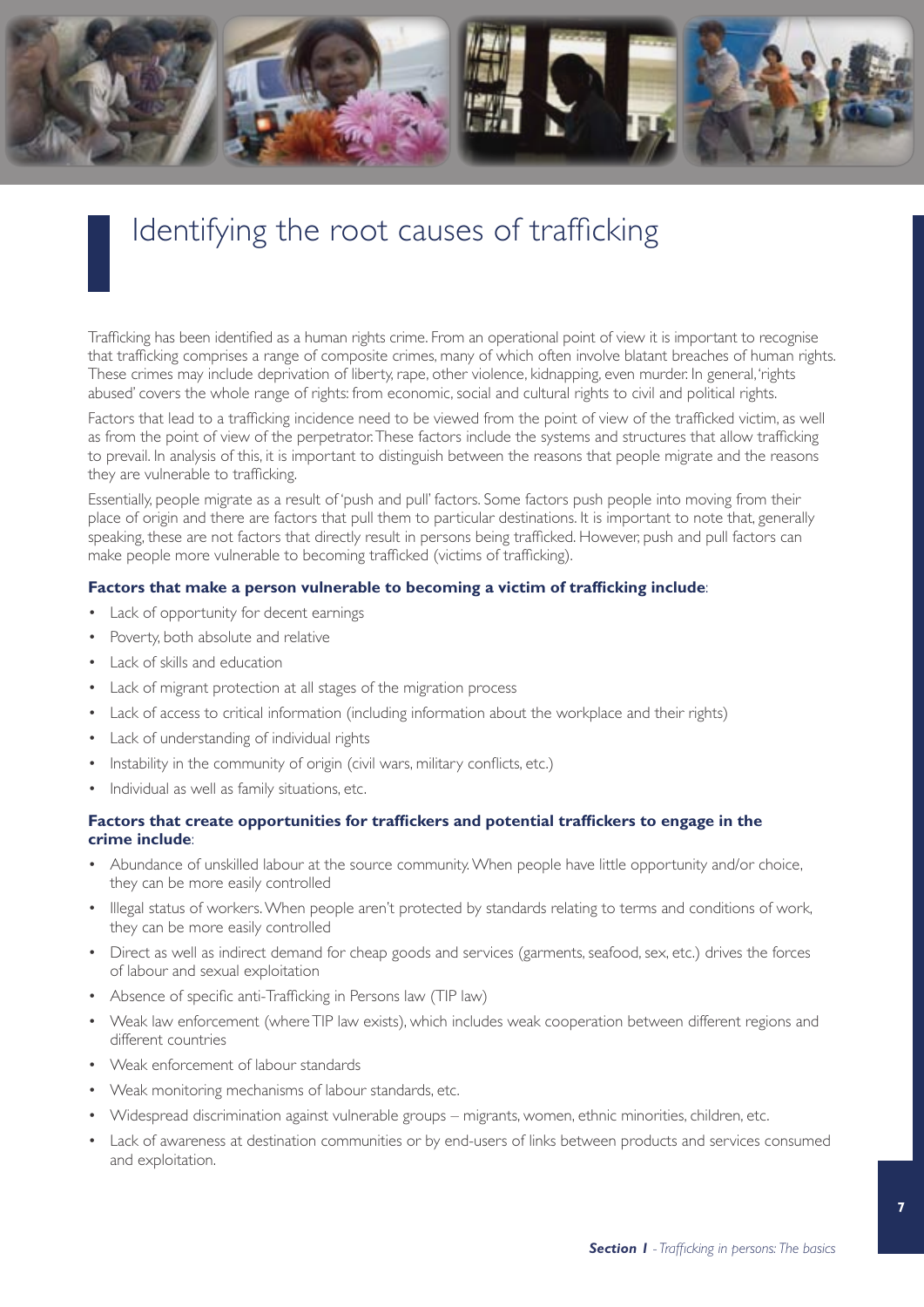

# Who is responsible?

As an issue that affects individuals, local communities, countries and the global community, the responsibility to address this issue also lies at all levels. Individuals, communities, non-government organisations, states and national governments, international organisations – such as various United Nations agencies – as well as regional affiliations and bodies share the responsibility. ASEAN and the European Union are examples of bodies working to combat the issue at a consolidated regional level.

#### **Nation-states**

For many, primary responsibility lies with national governments. They are responsible for driving the agenda forward within their jurisdiction and for the creation of an enabling policy environment. Such an environment is one that diminishes opportunities for exploitation to take place and effectively prosecutes perpetrators once the crime has been committed. Nation-states are responsible for developing and implementing National Plans of Action (NPA) against trafficking, and undertaking appropriate legislative changes or establishing comprehensive laws against trafficking. They are further responsible for initiating regional and international actions, programs, policies and frameworks, to ensure a protective international environment where there is zero tolerance for human rights abuses in any shape or form.

#### **The United Nations**

Representing all member states, the United Nations (UN) is a body with the responsibility to bring together all nations to work for peace and development based on the principles of justice, human dignity and the wellbeing of all people. Intolerance to trafficking (which is sometimes referred to as modern-day slavery) can be clearly traced back to the Universal Declaration of Human Rights. 'No one shall be held in slavery or servitude; slavery and the slave trade shall be prohibited in all their forms.' (Article 4)

Other international instruments that directly and indirectly assist anti-trafficking work can be found in the links provided under the International legal framework section.

#### **Non-government organisations**

Non-government organisations (NGOs) and other civil society advocates, including religious affiliations, youth groups and women's groups, have an active role to play in combating the problem of trafficking. Civil society organisations often have the trust of communities and can be their eyes and ears. They have a critical role to play in terms of strengthening community resilience to the abuses and exploitation that lead to trafficking. The role of NGOs in feeding into policy changes and effectively implementing policy is being increasingly recognised globally.

#### **Families and individuals**

Families and individuals, as the first line of defence against abuse or exploitation, can take an active interest in the issue of human trafficking. As alert citizens and members of the community, we can keep an effective look out for exploitative practices in our neighbourhoods and report them to relevant organisations and authorities. As consumers, we can become more responsible by making a conscious effort to ensure that what we buy (clothes, sportswear, coffee, tea, etc.) has been fairly traded and was not derived from forced or exploitative labour practices. We can also start to challenge the kinds of social attitudes that help create environments in which traffickers are able to flourish.This is an acknowledgement that trafficking does not occur in a vacuum but against a background of widespread discrimination against others based on issues like sex, age, nationality, ethnicity, religion, caste, etc.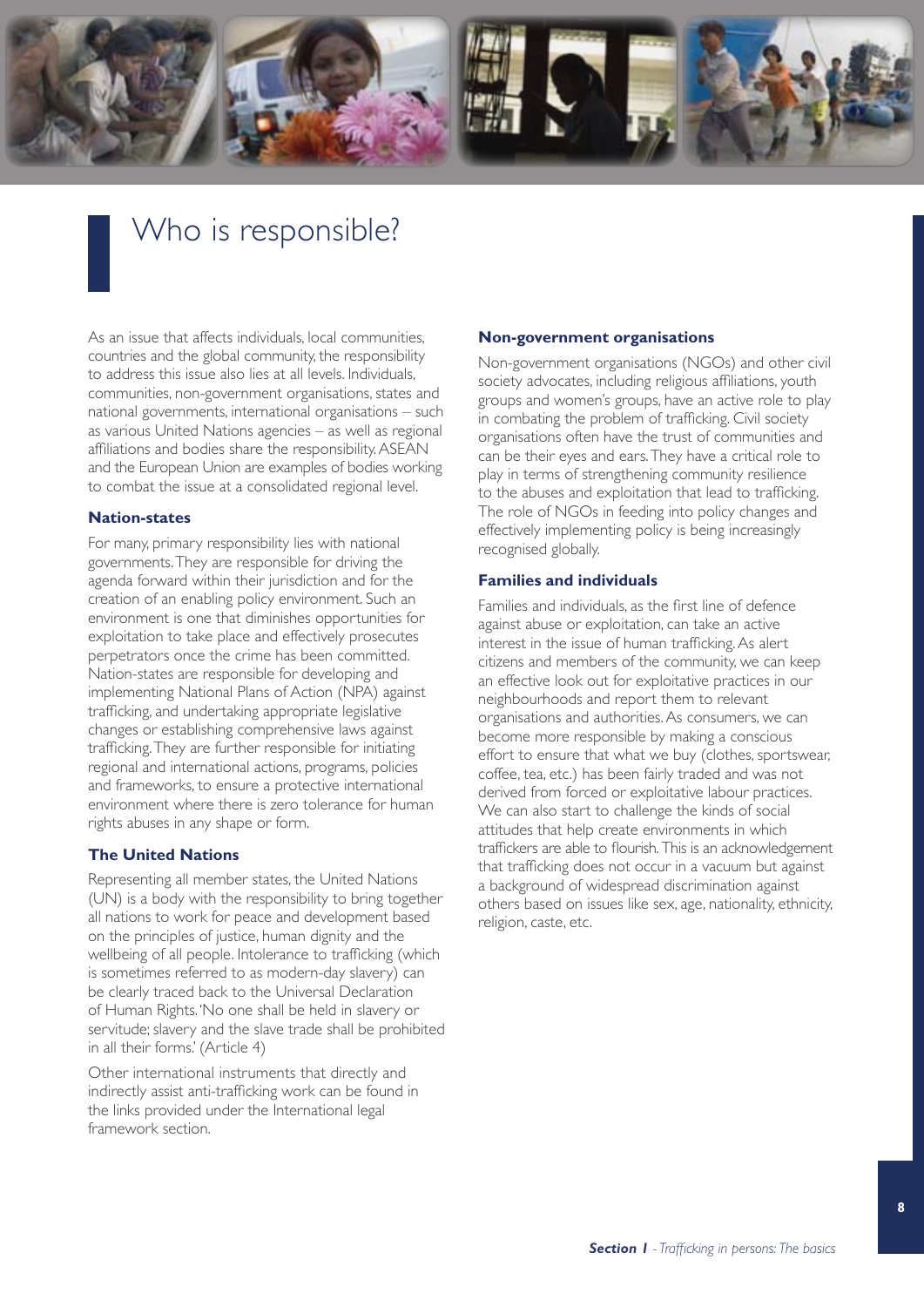

# The magnitude of the problem and the challenges

Often, it is the magnitude of the problem or the severity of the issue that draws our attention and prods us into some kind of action. It was discoveries in the late 1980s and early 1990s – of large numbers of women and girls trapped in sexual slavery in Asia, and a network of criminal groups illicitly moving women and girls from Eastern Europe into the West – that first prompted activists into putting the issue on the global agenda.

Since then, a number of global studies have been undertaken (see the page on web links). But despite this research and other information collected, estimates on the magnitude of the problem remain varied. A number of organisations have collected and collated information that relates to returned victims of trafficking and their traffickers. However, this information is inherently limited in coverage since it only documents those victims of trafficking who have been identified as such.

These are the main four reasons why the numbers of identified victims are commonly regarded as just the tip of the iceberg:

- 1. The crime is clandestine in nature
- 2. Before the UN Protocol on Trafficking came into force in 2003, there was no universally agreed upon definition of trafficking. This resulted in different organisations using different definitions of the problem. Even the agreed UN definition is not always easy to apply to on-the-ground realities in a way that guarantees a consistent approach between countries.
- 3. Until recently, most attention has been focused on the sexual exploitation of women and children, especially in prostitution. Information on other forms of exploitation – such as forced or exploitative labour within the domestic, agricultural, or industrial contexts – has received little attention.
- 4. There are in most countries a limited number of ways in which victims may come to be noticed. Few mechanisms exist for victims to identify themselves and there are many reasons why victims of trafficking choose not to come forward.

These are some of the recent trafficking figures:

**According to Kevin Bales (2000)**: Over 27 million people are in slavery.

**According to UNICEF (2002)**: 1.2 million children are victims of trafficking every year (per the report to the UN Special Session on Children, 2002).

**According to the ILO (2005):** of the 12.3 million in forced labour worldwide, the estimated minimum number of persons in forced labour at any given time as a result of trafficking is 2.45 million.

#### **According to the US Government (2007)**:

approximately 800,000 men, women, and children are trafficked across national borders, which does not include millions more trafficked within their own country.

Other estimates range from four million to 27 million. The extraordinary range of these estimates highlights the challenges faced in relying on one particular statistical value to accurately describe the precise magnitude of the problem. From World Vision's perspective, one person trafficked is one person too many.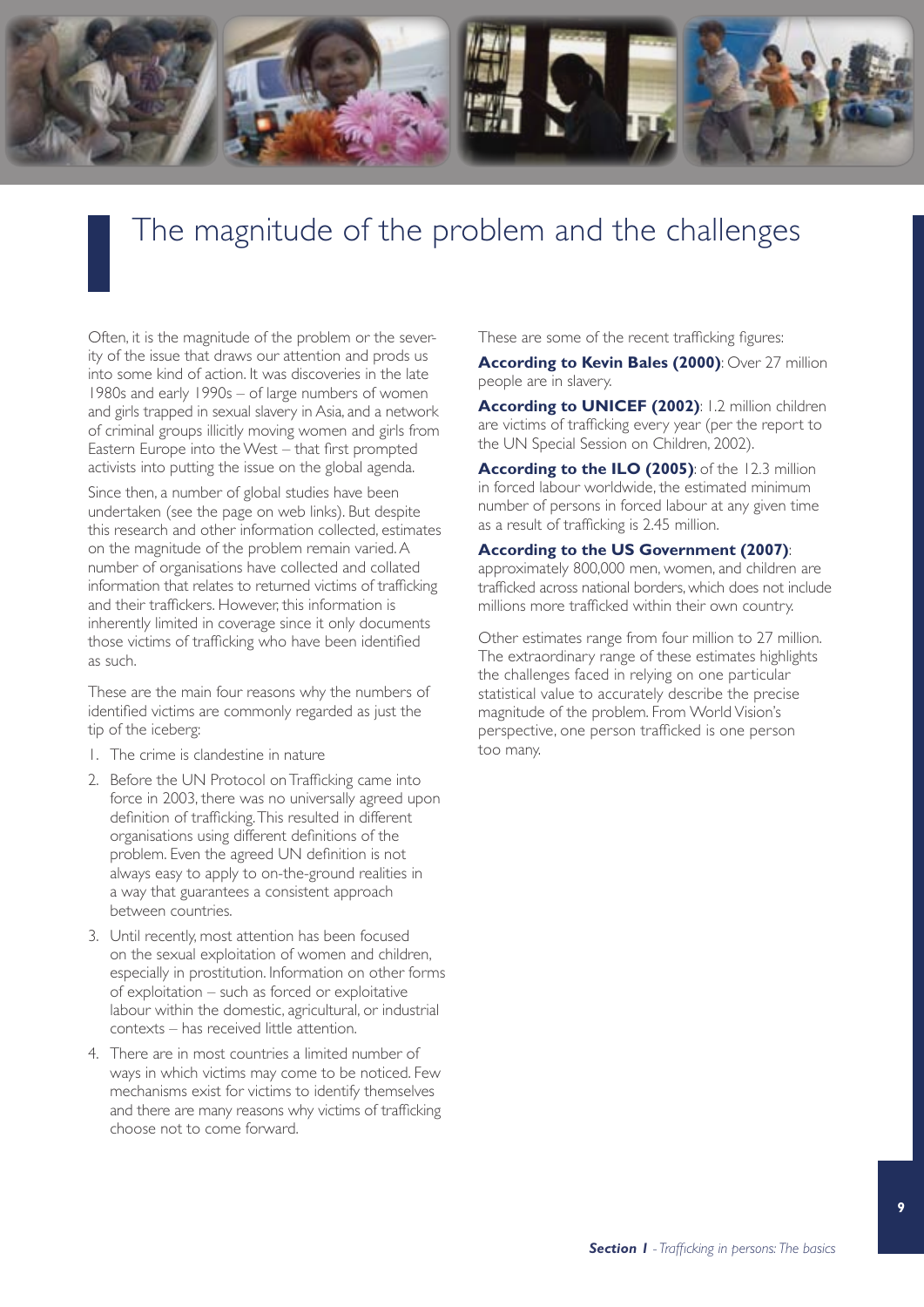

### Addressing the issue: The 'four Ps approach' to trafficking - prevention, prosecution, protection, policy

Human trafficking is a multi-dimensional problem that is also multi-sectoral – it implicates the social, economic, education, health, and political and criminological sectors in societies where it occurs. As such, efforts to combat trafficking need to adopt an integrated, holistic approach. All the interventions developed to combat trafficking can be clustered under three major headings, namely, prevention, protection and prosecution. Policy is the framework that encompasses these interventions.

The underlying principle of all trafficking interventions is that they are rights-based and are done in the best interest of the victim.

**Prevention** means reducing the vulnerability of a person (or a community) to becoming a victim of trafficking. Effective 'prevention' work requires a clear identification of what makes a person (or a community) vulnerable. It necessitates a reduction of vulnerability throughout the whole cycle: vulnerability at the place of origin, during the trafficking experience, and at the place of destination.

**Prosecution** targets people who profit from human trafficking. It requires vigorous law enforcement, corruption fighting, the identifying and monitoring of trafficking routes and cross-border coordination. It is also concerned with seeking full justice for the victim of trafficking.

**Protection** begins when a victim is rescued and ends when he or she is repatriated and re-integrated to his/her family and/or community.This involves keeping victims safe from threat, violence and abuse; providing basic needs like shelter, food, medical and psychological care; and providing legal protection that upholds individual rights, confidentiality, judicial redress and witness protection.

**Policy** can be defined as the course of action adopted by a government, a party or an organisation on a particular issue.The factors that influence national policies include, among others, a country's international obligations – such as conventions, national legislation, bilateral agreements – and very importantly, public opinion. An enabling policy environment is critical. In combating trafficking, policy is the pillar supporting all anti-trafficking initiatives under prevention, prosecution and protection.

#### **Key concepts**

#### **Multi-dimensional/multi-sectoral approach**:

Recognises that a single sectoral approach is inadequate for combating the problem. This approach requires all anti-trafficking interventions to understand that while one intervention may focus on one specific area, to be effective, it needs to be part of a broader context of development and human rights.

**Partnership approach: This follows on from above.** Not every organisation or agency has the expertise to combat every aspect of the trafficking phenomenon. Hence, the most practical approach to ensure that an effective multi-sectoral approach is adopted is through developing a partnership strategy with organisations that are working on the issue and which have different but complementary expertise.

**A rights-based approach to trafficking**: As an approach, this means placing the individual at the centre of all interventions and as the active participant and owner – not just the beneficiary – of an intervention undertaken in his or her best interest. It is not only the outcome of an intervention that is important, but the process through which the outcomes are achieved. An approach or a process can often be determined as being rights-based or not, depending on whether the process has been empowering or disempowering.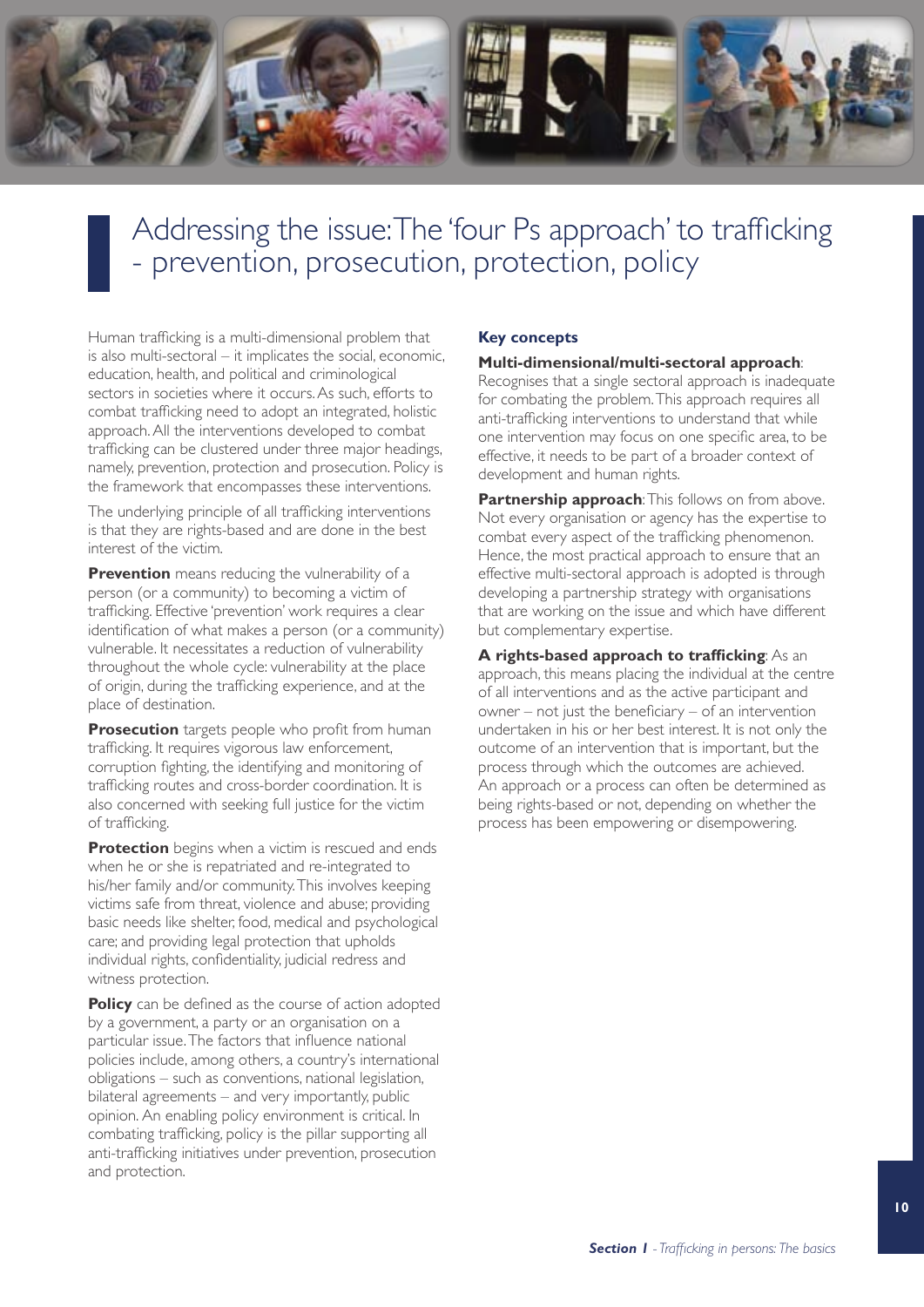

#### **World Vision's framework for combating trafficking is expressed in the following diagram:**



*Figure 1.4 Four P's realtionship*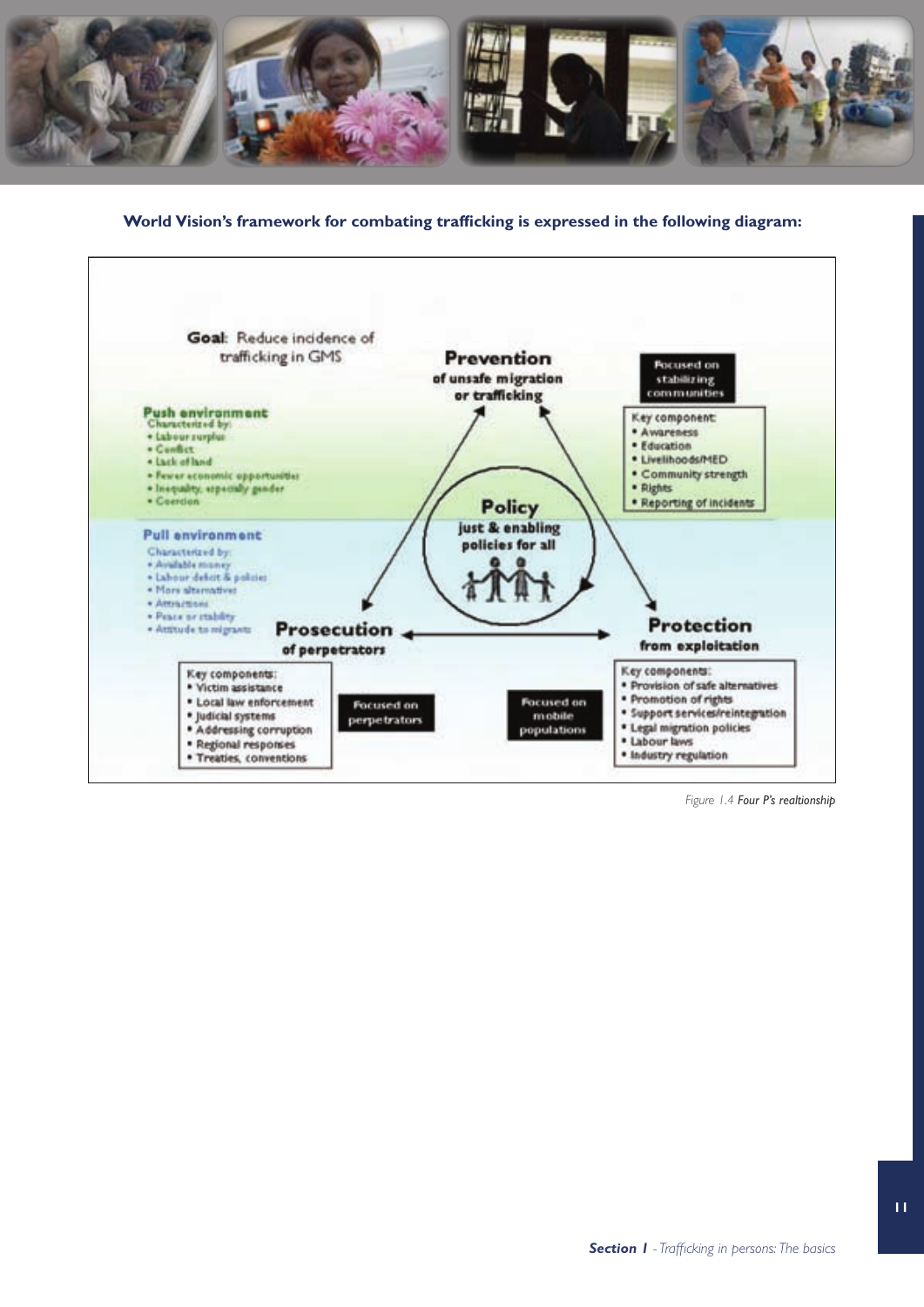

### Misconceptions about trafficking

The issue of trafficking has received attention for well over a decade. Yet despite years of research on the issue and considerable financial and human resources dedicated to the problem, it continues to grow unabated. The imbalances of the globalisation process can be considered as one causal factor (trafficking has been described as the downside of globalisation). However, the review of a number of anti-trafficking initiatives indicates some obvious misconceptions that have negative consequences for our anti-trafficking work. The following highlights some of the most frequently misconceived notions about trafficking and its consequences. The solution? We need to get smart about the reality of the issue and generate greater conceptual clarity around the problem. What follows is the first step towards this realisation.

| <b>Misconception</b>                                                                        | <b>Explanation</b>                                                                                                                                                                                                                                                                                                                                                                                                                                                                                                                                                                                                                                                                                                                                                                                                      | <b>Consequences</b>                                                                                                                                                                                                                                                                                                                                                                                                                                                                                                                                                                                                                                                      |
|---------------------------------------------------------------------------------------------|-------------------------------------------------------------------------------------------------------------------------------------------------------------------------------------------------------------------------------------------------------------------------------------------------------------------------------------------------------------------------------------------------------------------------------------------------------------------------------------------------------------------------------------------------------------------------------------------------------------------------------------------------------------------------------------------------------------------------------------------------------------------------------------------------------------------------|--------------------------------------------------------------------------------------------------------------------------------------------------------------------------------------------------------------------------------------------------------------------------------------------------------------------------------------------------------------------------------------------------------------------------------------------------------------------------------------------------------------------------------------------------------------------------------------------------------------------------------------------------------------------------|
| <b>I. Equating 'traffickers'</b><br>with 'movement<br>facilitators' and<br>'people brokers' | 'Traffickers' are the key exploiters in<br>the overall trafficking chain. However,<br>'movement facilitators' may not always<br>be aware of the intention to exploit,<br>or themselves be intending to exploit,<br>other than by taking fees for moving<br>people from one place to another.<br>Similarly, 'people brokers' may or may<br>not be involved criminally in the<br>overall trafficking chain. This is because<br>a number of people brokers have<br>worked as informal employment agents<br>in countries where such formalised or<br>developed mechanisms of employment<br>do not exist.                                                                                                                                                                                                                    | Confusion over these terms, especially<br>by law enforcement officials, can<br>have severe consequences for those<br>who may not be part of the<br>exploitative chain.<br>From the point of view of the<br>perpetrator, the severity of the<br>punishment may not fit the crime.<br>This has a negative impact on the<br>overall goal of achieving justice.                                                                                                                                                                                                                                                                                                              |
| 2. Confusion over<br>'trafficking',<br>'smuggling' and<br>'illegal migration'               | In the case of trafficking and illegal<br>migration, movement may or may not<br>be facilitated by a third person, but<br>there is always a third person involved<br>in 'smuggling'. Smuggling is across<br>national borders whereas trafficking<br>can be both internal and cross-border.<br>Some countries have also noted that<br>one can be an 'illegal migrant' within<br>one's national border, if the necessary<br>papers are not in place.<br>From a legal immigration perspective,<br>smuggling or illegal migration is<br>considered a crime against the state,<br>while trafficking is considered a human<br>rights crime. Whether the trafficked<br>person was initially smuggled or he or<br>she initially chose to illegally migrate<br>should not affect his or her status as a<br>victim of trafficking. | Confusion over these distinctions,<br>especially by law enforcement officials,<br>can have severe consequences for the<br>victims of trafficking. A lack of proper<br>documents (which can be due to<br>confiscation or because papers have<br>been faked) can lead law enforcement<br>officers to assume people are illegal<br>migrants, and take action against them<br>accordingly. Instead of receiving the<br>victim support that they are entitled<br>to, trafficked people are frequently<br>penalised, fined and deported.<br>Confusion over these critical concepts<br>$can$ – and frequently does – lead to<br>the re-victimisation of a trafficked<br>person. |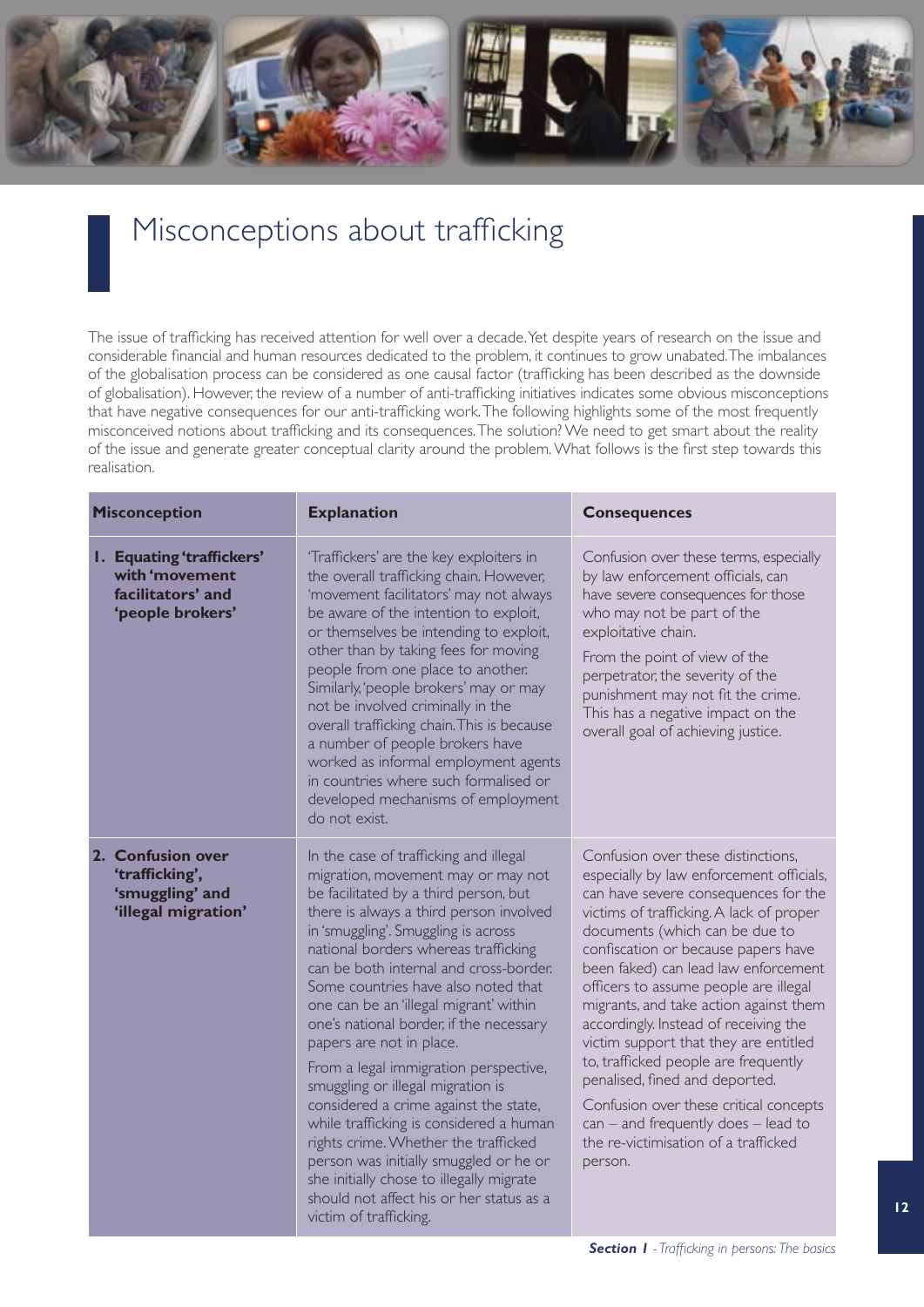

| <b>Misconception</b>                                                                    | <b>Explanation</b>                                                                                                                                                                                                                                                                                                                                                                                                                                                                           | <b>Consequences</b>                                                                                                                                                                                                                                                                                                                                                                                          |
|-----------------------------------------------------------------------------------------|----------------------------------------------------------------------------------------------------------------------------------------------------------------------------------------------------------------------------------------------------------------------------------------------------------------------------------------------------------------------------------------------------------------------------------------------------------------------------------------------|--------------------------------------------------------------------------------------------------------------------------------------------------------------------------------------------------------------------------------------------------------------------------------------------------------------------------------------------------------------------------------------------------------------|
| 3. Those people are not<br>trafficked. They came<br>voluntarily as illegal<br>migrants. | A significant number of today's victims<br>of trafficking began their journeys<br>voluntarily and even illegally, but<br>somewhere in their travels, they<br>were preyed upon by traffickers<br>who recognised their vulnerability.<br>However, because their journey<br>started intentionally, some people<br>believe, incorrectly, that they are not<br>trafficking victims. Discriminatory<br>attitudes towards migrants and<br>migrant workers also contribute to<br>this misconception. | As above, this has led to unacceptable<br>incidences where victims of trafficking<br>have been re-victimised.                                                                                                                                                                                                                                                                                                |
| 4. Trafficking happens<br>because of poverty                                            | Poverty alone has not been found to<br>be the sole or the key determinant of<br>trafficking. See Sheet 1.3, about why<br>trafficking occurs.                                                                                                                                                                                                                                                                                                                                                 | This misconception has been<br>detrimental for the determination<br>of the types of anti-trafficking<br>initiatives required, and for the<br>selection of project sites.                                                                                                                                                                                                                                     |
| 5. Trafficking occurs<br>mainly for the<br>purposes of sexual<br>exploitation           | This is the result of the initial discovery<br>that women and girls were being<br>trafficked into sex work. Over-enthusi-<br>astic media coverage of this aspect<br>of trafficking appealed to the general<br>public on moral and emotional grounds.                                                                                                                                                                                                                                         | Enthusiastic NGOs and governments<br>have assumed that everyone who<br>works in the sex industry is a victim of<br>trafficking, and this has led to 'forced'<br>as well as false 'rescues'. Also, various<br>sectors such as domestic labour,<br>organised begging and the garment<br>industry have not been given the<br>attention that is needed to<br>comprehensively address trafficking<br>within them. |
| 6. Women and girls are<br>victims of trafficking.<br>Men can't really be<br>victims!    | This is based on gender stereotyping<br>and has been reinforced by early<br>international conventions on trafficking,<br>as well as national instruments that<br>dealt only with the trafficking of<br>women into prostitution.                                                                                                                                                                                                                                                              | This has resulted in men seldom<br>being identified as victims of<br>trafficking and even when they are<br>clearly victims, organisations working<br>on the issue are not in a position to<br>provide men with assistance. From<br>a law enforcement point of view,<br>male victims of trafficking have been<br>punished for crimes they were<br>forced into.                                                |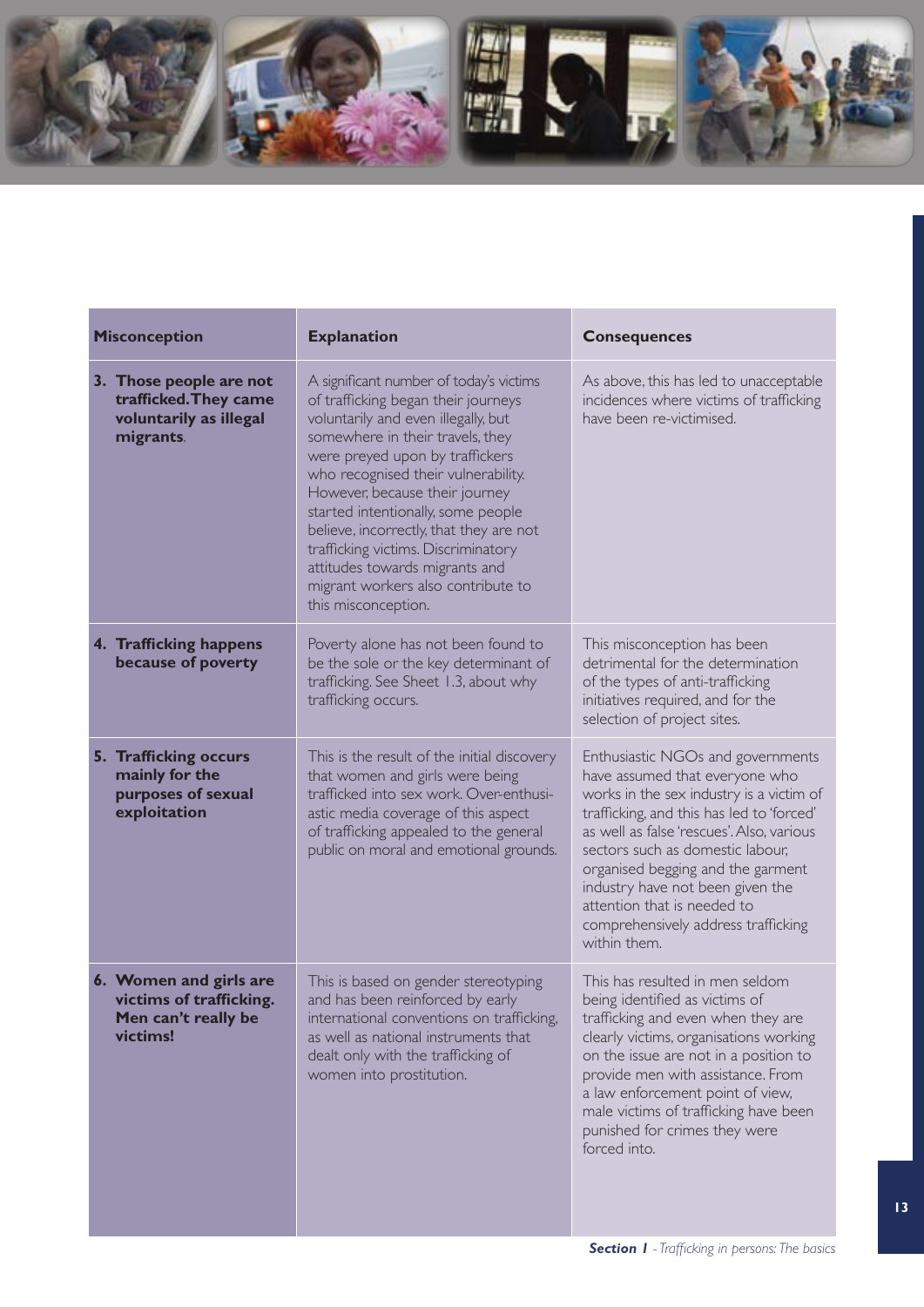

| <b>Misconception</b>                                                                                                                  | <b>Explanation</b>                                                                                                                                                                                                                                                                                                                                                                                                                                                                                                                                                                                                                                                                                              | <b>Consequences</b>                                                                                                                                                                                                                                                            |  |
|---------------------------------------------------------------------------------------------------------------------------------------|-----------------------------------------------------------------------------------------------------------------------------------------------------------------------------------------------------------------------------------------------------------------------------------------------------------------------------------------------------------------------------------------------------------------------------------------------------------------------------------------------------------------------------------------------------------------------------------------------------------------------------------------------------------------------------------------------------------------|--------------------------------------------------------------------------------------------------------------------------------------------------------------------------------------------------------------------------------------------------------------------------------|--|
| 7. We can reduce<br>trafficking if we<br>tighten our<br>national borders.                                                             | This is a standard approach of a<br>significant number of states (governments)<br>around the world. It is associated<br>with the confusion between trafficking,<br>smuggling and illegal migration.<br>(Misconception 2) For most<br>governments, border security is<br>prioritised above concerns about<br>victims of trafficking.                                                                                                                                                                                                                                                                                                                                                                             | Tightening border controls has in fact<br>led migrants to take greater risks.<br>While it may reduce the numbers<br>of migrants using the official border<br>checkpoints to cross national borders,<br>it ultimately drives the whole<br>migratory process underground.        |  |
| 8. If we raise awareness<br>and educate these<br>poor villagers about<br>the dangers of<br>migration, they will<br>not be trafficked. | This is a simplistic assumption based<br>This has led to many interventions<br>on the notion that if people didn't<br>based on awareness-raising but these<br>migrate, they wouldn't be trafficked.<br>campaigns suffer from the lack of<br>It also assumes that if people knew<br>strong support in other areas. Very<br>the dangers, they wouldn't want to<br>little change in behaviour can be<br>leave their villages for the big cities.<br>expected from these awareness<br>It does not acknowledge the reality<br>campaigns unless a viable alternative<br>that many people choose to take the<br>for risky migration is in place.<br>'risk' to find a better life for themselves<br>and their families. |                                                                                                                                                                                                                                                                                |  |
| 9. Trafficking is a<br>transnational crime.                                                                                           | This misconception has evolved because<br>the UN Trafficking Protocol is presented<br>as an Annex to the Convention against<br>Transnational Organised Crime. Until<br>recently, the focus has been on<br>transnational trafficking, at the expense<br>of intervention at the national level.                                                                                                                                                                                                                                                                                                                                                                                                                   | Internal trafficking has been neglected<br>as an area of concern.                                                                                                                                                                                                              |  |
| 10. We don't have<br>trafficking in<br><b>Australia. We are</b><br>a developed<br>country.                                            | This is linked to the misconception that<br>trafficking is the result of poverty, and<br>shows a poor understanding of the<br>reality of the issue. Most exploitation<br>of trafficked people, wherever they<br>originally came from, occurs in the<br>'developed' world. This means that we<br>have as much responsibility as the<br>developing world in combating the crime.                                                                                                                                                                                                                                                                                                                                  | This misconception has put the<br>burden of responsibility and the<br>'blame' on the developing world.<br>As a result, insufficient attention has<br>been given to the 'destination<br>communities/countries' and the<br>demand side of trafficking has not<br>been addressed. |  |

N.B. In addressing many of the misconceptions above, it is important to recall one of the recommended Principles on Human Rights and Human Trafficking which states that, 'Trafficked persons shall not be detained, charged or prosecuted for the illegality of their entry into or residence in countries of transit and destination, or for their involvement in unlawful activities to the extent that such involvement is a direct consequence of their situation as a trafficked person.' (OHCHR, Recommended Principles and Guidelines on Human Rights and Human Trafficking, 2002, New York and Geneva)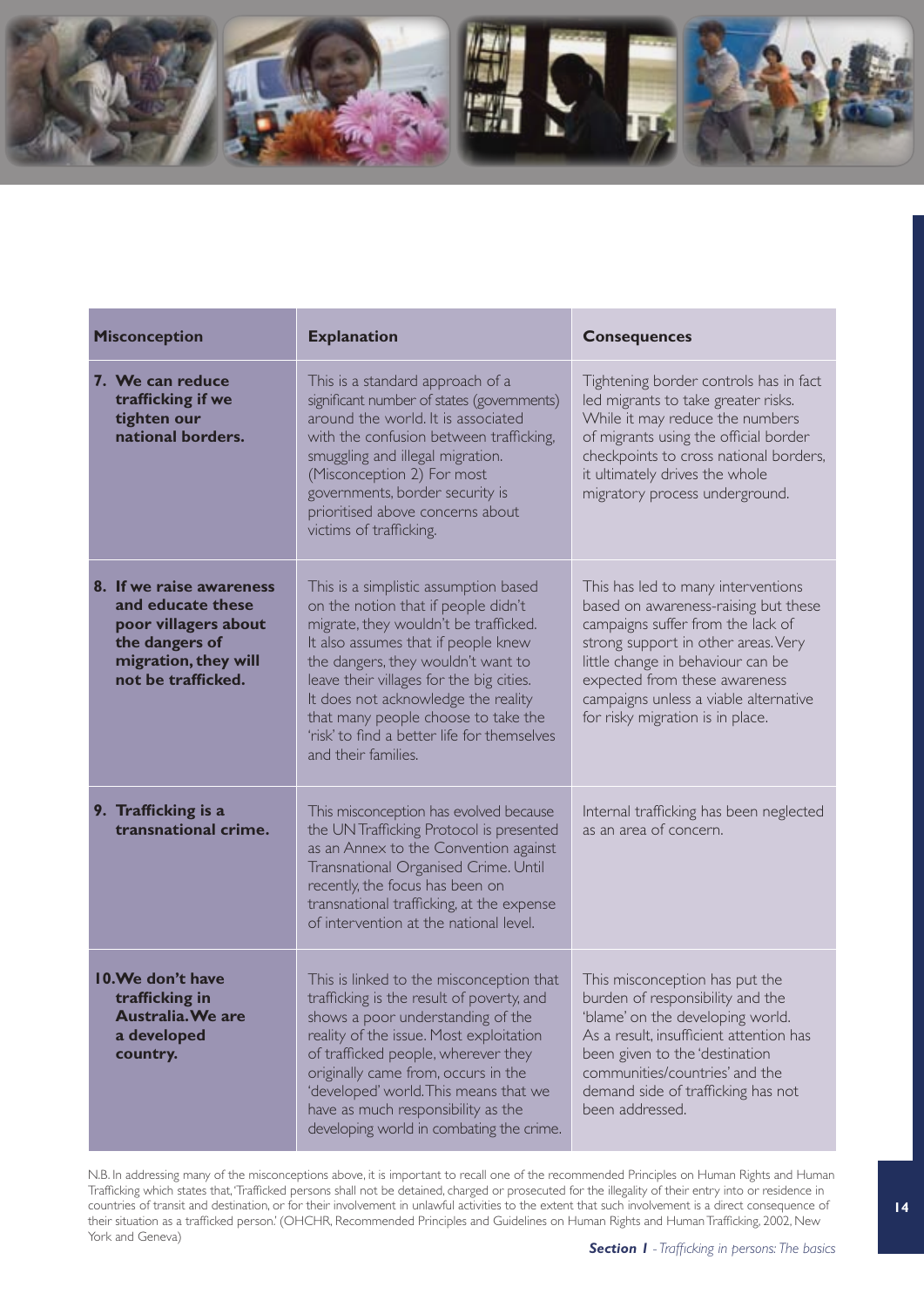

## **Case study**: Men trafficked for sex work

Wunchai and two of his friends who work as cooks at a local restaurant saw an advertisement in the local newspaper: 'Wanted: young Thai male chefs required in South Africa for a soon-to-be-opened restaurant at a hotel.' The ad promised a good package with travel assistance, provided in the form of arrangement of air tickets and visas. Accommodation and a friendly work environment were also guaranteed. Wunchai and his friends contacted the number on the ad, and sought a meeting with the agent who ran his office from home. They were promised a sum of 60,000 Baht (around AUD\$1,300) per month, with all travel expenses to be taken care of by the agent. Their visas were processed at the consulate and within a period of one month, they were able to leave Thailand to work in South Africa.

They were met at the airport by a couple who said they were assigned to pick them up and take them to the hotel where they would be working. When they arrived, they were given a room to share and a man appearing to be the manager encouraged them to rest before work started the next day. The same evening however, they were asked to come into the manager's office to share their experiences as cooks in Thailand. There were three other men present in the room.

The next day, Wunchai and his friends were taken by car to another place where they were told they would be working. It was around two hours drive from their original location. They stopped on a busy street and entered a dingy looking building whose interior was

brightly decorated. There were well-built men standing inside the entrance of the building. Feeling disconcerted, Wunchai and his friends began asking questions about the place and their work. No answers were given and they were taken to the back of the building and pushed into separate rooms. The doors were locked. When they started banging on the doors, demanding release, one of the men from the entrance came into Wunchai's room, hit him in the face and told him to shut up. Wunchai's friends went silent upon hearing the physical abuse he received.

From that evening onwards, they were each visited by men who forced them to have sex. Refusal would arouse anger and physical violence from what they came to realise were the guards of the place. They were not allowed out of their rooms for the first few days, but after a while, they were given permission to wander in the building and the back yard, which had a high fence under careful watch of their guard. There were other young men in similar situations, many of them from Asia, but also some from Africa.

After a few months, when they were allowed to accompany their clients out of the building, one of the friends escaped and ran to the Thai consulate. He informed the consulate of their situation and immediate action was taken. Cooperation from the police led to the rescue of all the others held in the brothel.

Following their testimonies, Wunchai and his friends were repatriated back to Thailand.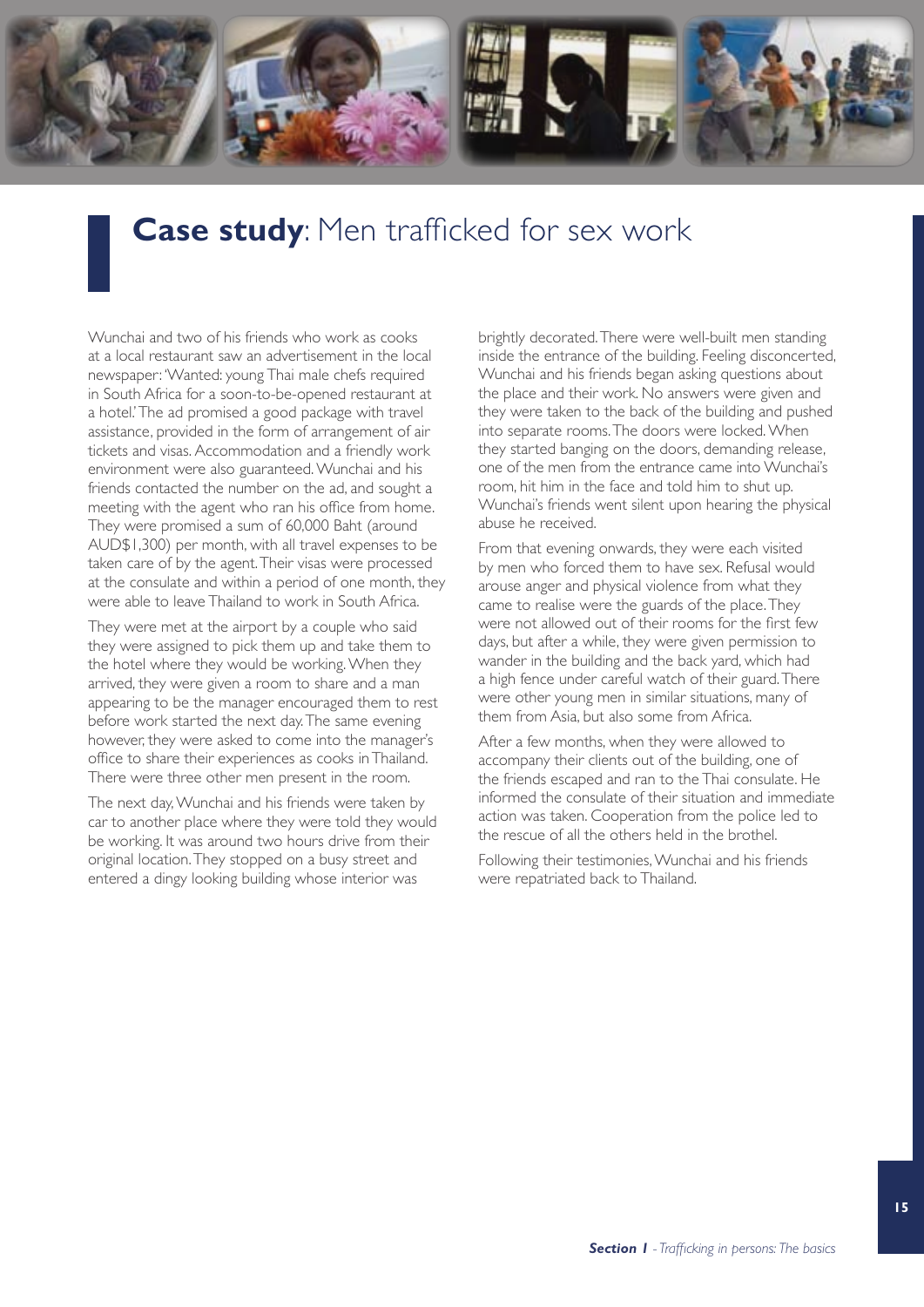

# **Case study:** The director and the trafficking chain

#### *The standards required by Director Chua when selecting girls to go Malaysia: good body shape, 160cm tall, as young as possible and "priority" given to single girls***. (Source: People's Police Newspaper)**

Several years ago, a 39-year-old Malaysian businessman called William Chua Jee Hai (Chua) took a job in Vietnam. While working as a company director, Chua met Nga, a beautiful 26-year-old woman who had been an air hostess. Over the next few years, the couple travelled to Malaysia many times to see Chua's friends and discuss business development ideas for restaurants and hotels in Kuala Lumpur.

In 2004, the two budding entrepreneurs shared their ideas with Nga's aunt Dung, who lived in Ho Chi Minh City. The three of them began discussions around a business plan 'to recruit beautiful girls to go to Malaysia', and made a clear agreement about sharing the benefits. In June 2004, Chua, Nga and Dung met various girls who were Nga and Dung's friends and relatives – two of them were Dung's daughters – and their business was underway.

The girls were promised good jobs as saleswomen in a supermarket in Singapore with a salary of more than \$1,000. But while telling 16 girls that they would soon be on a plane to Singapore, Nga, Chua and Dung secretly prepared tickets and passports for them to go to Malaysia.

To encourage the girls to trust them, Chua, Nga and Dung had promised to cover the costs of air tickets, passports, and visa fees. Nga told the girls that it would be easy for them to reimburse her later.

In Malaysia, a man called Xem paid Nga and Chua between \$3,500 and \$4,000 per girl, the price dependent on the beauty of the girl.

When they arrived in Malaysia, Xem collected the girls and all their papers and passports, then took them to a house where they were locked in a room and forced to become prostitutes.

The customers paid Xem \$120 to \$150 per time for sex with the girls. For many months the girls received no money at all, only food. After a time the girls refused to work and then he agreed to give them \$50 per month for clothes and cosmetics. He continued to force them to provide sex to customers and told them that if they wanted to go back to Vietnam, they would have to pay him \$7,000-\$10,000 each.

Fortunately, due to the kindness of some customers, several girls were able to borrow mobile phones and called their families in Vietnam for help. Their families provided information to the police who were investigating the case.

On 23 June, 2005, the Criminal Police Department in Vietnam, with collaboration from the Malaysian authorities, completed the case file and transferred it to the Supreme People's Court for prosecution.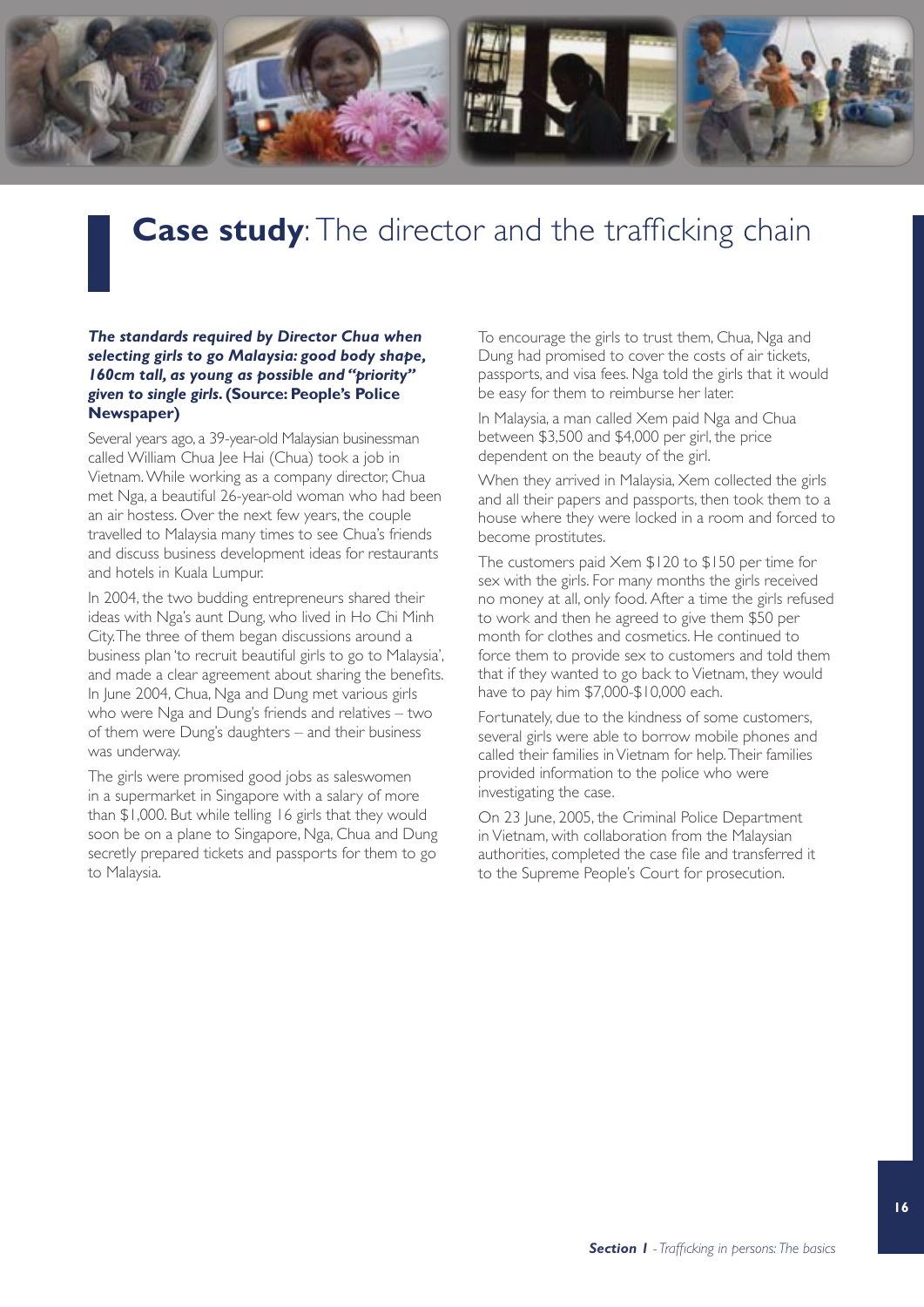

# Acronyms

| <b>ADB</b>     | Asian Development Bank                                                  |
|----------------|-------------------------------------------------------------------------|
| <b>ADP</b>     | Area Development Program                                                |
| <b>ANCP</b>    | AusAID NGO Cooperation Program                                          |
| <b>APRO</b>    | Asia Pacific Regional Office                                            |
| <b>ARTIP</b>   | Asia Regional Trafficking in Persons Project                            |
| <b>ASEAN</b>   | Association of Southeast Asian Nations                                  |
| <b>COMMIT</b>  | Coordinated Mekong Ministerial Initiative against Trafficking           |
| <b>CRC</b>     | Convention on the Rights of the Child                                   |
| <b>CSEC</b>    | Commercial Sexual Exploitation of Children                              |
| <b>GMS</b>     | Greater Mekong Sub-region                                               |
| <b>LEASECT</b> | Law Enforcement Against Sexual Exploitation and Trafficking of Children |
| MOU            | Memorandum of Understanding                                             |
| <b>MDRTS</b>   | Mekong Delta Regional Trafficking Strategy                              |
| <b>NGO</b>     | Non-government organisation                                             |
| <b>NPA</b>     | National Plan(s) of Action                                              |
| <b>OHCHR</b>   | Office of the United Nations High Commissioner for Human Rights         |
| TIP            | Trafficking in Persons                                                  |
| UN             | United Nations                                                          |
| <b>WFCL</b>    | Worst Forms of Child Labour                                             |
| <b>WV</b>      | <b>World Vision</b>                                                     |
| <b>WVA</b>     | World Vision Australia                                                  |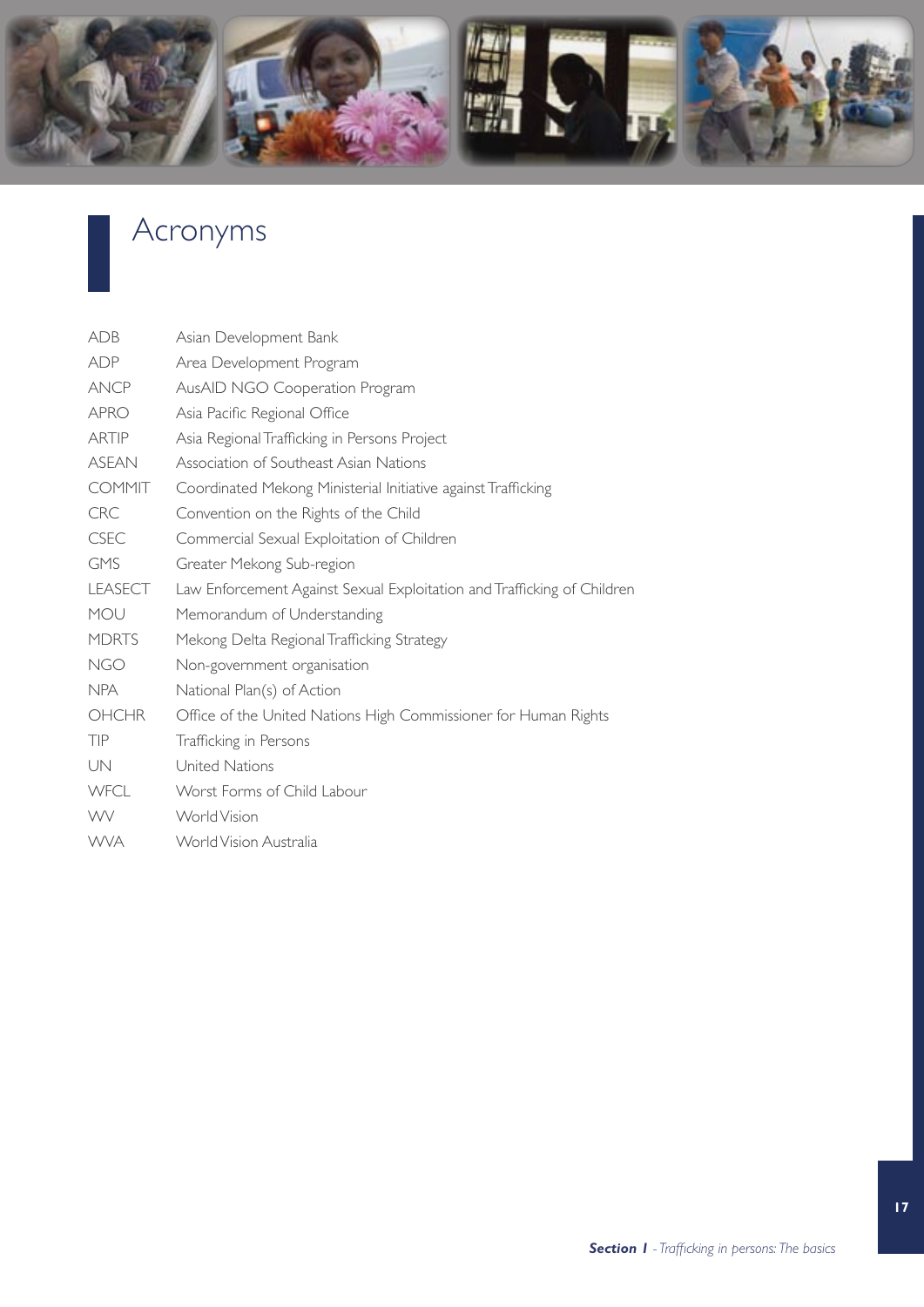

### Glossary

*Many of the terms used in this resource package have been take from relevant international legal instruments, and as such they have legally sanctioned definitions. In this glossary, terms such as these are given their legal definition and the source of this is referenced. Other terms have technical or sectoral relevance and these have been explained for ease of reading.*

**Accession:** the act of giving official sanction or approval to a formal document such as a treaty or a convention after it is in force. It includes the process of adopting an international treaty by the legislature, a constitution, or another nationally binding document (such as an amendment to a constitution). When a State Party accedes to an instrument, the state becomes legally bound to it.

**Bonded Labour:** 'Work performed under conditions of servitude. A form of modern slavery, under which workers sign contracts to work for a specific period of time, for which they are paid only with accommodation and sustenance, or these essentials in addition to limited benefits such as cancellation of a debt, or transportation to a desired country. Debt bondage is a well-known form of indenture.' (ILO http://unterm.un.org/dgaacs/unterm.nsf/WebView [/4F8CE320ED03EE0E852569FD00067E4B?OpenDocu](http://unterm.un.org/dgaacs/unterm.nsf/WebView/4F8CE320ED03EE0E852569FD00067E4B?OpenDocument) ment)

**Child Labour:** 'work that deprives children of their childhood, their potential and their dignity, and that is harmful to physical and mental development. It refers to work that is mentally, physically, socially or morally dangerous and harmful to children; and interferes with their schooling by depriving them of the opportunity to attend school; obliging them to leave school prematurely; or requiring them to attempt to combine school attendance with excessively long and heavy work.'

(ILO <http://www.ilo.org/ipec/facts/lang--en/index.htm> )

**Child Soldier:** 'any person under 18 years of age who is part of any kind of regular or irregular armed force or armed group in any capacity – including, but not limited to, combatants, cooks, porters, messengers and anyone accompanying such groups, other than family members. The definition includes girls recruited for sexual purposes and for forced marriage. It does not, therefore, only refer to a child who is carrying or has carried arms. Some boys and girls might have been abducted or forcibly recruited; others have been driven to join by poverty, abuse and discrimination, societal or peer pressure, or to seek revenge for violence against them or their families.'

(UNICEF, [http://www.unicef.org/protection/files/](http://www.unicef.org/protection/files/Armed_Groups.pdf) [Armed\\_Groups.pdf\)](http://www.unicef.org/protection/files/Armed_Groups.pdf)

**Demand Factors**: can be viewed from three levels. Employer demand (employers, owners, managers etc), consumer demand (clients in the sex industry, corporate buyers in manufacturing etc) and third party demand (the recruiters, agents and transporters who participate knowingly in the process of trafficking).

**Destination Community: The target community** at which the migrant or the facilitator plans to end the journey.

**Domestic Labour:** 'performing tasks such as cleaning, ironing, cooking, minding children and gardening. In many countries this phenomenon is not only socially and culturally accepted but might be regarded positively as a protected and non-stigmatised type of work, and therefore preferable to other forms of work, especially for the girl child. The perpetuation of traditional female roles and responsibilities within and outside the household, and the perception of domestic service as part of a woman's apprenticeship for adulthood and marriage, also contribute to the low recognition of domestic work as a form of economic activity and of child domestic labour as a form of child labour.' (ILO [http://www.ilo.org/ipec/areas/Childdomesticlabour/](http://www.ilo.org/ipec/areas/Childdomesticlabour/lang--en/index.htm) [lang--en/index.htm\)](http://www.ilo.org/ipec/areas/Childdomesticlabour/lang--en/index.htm)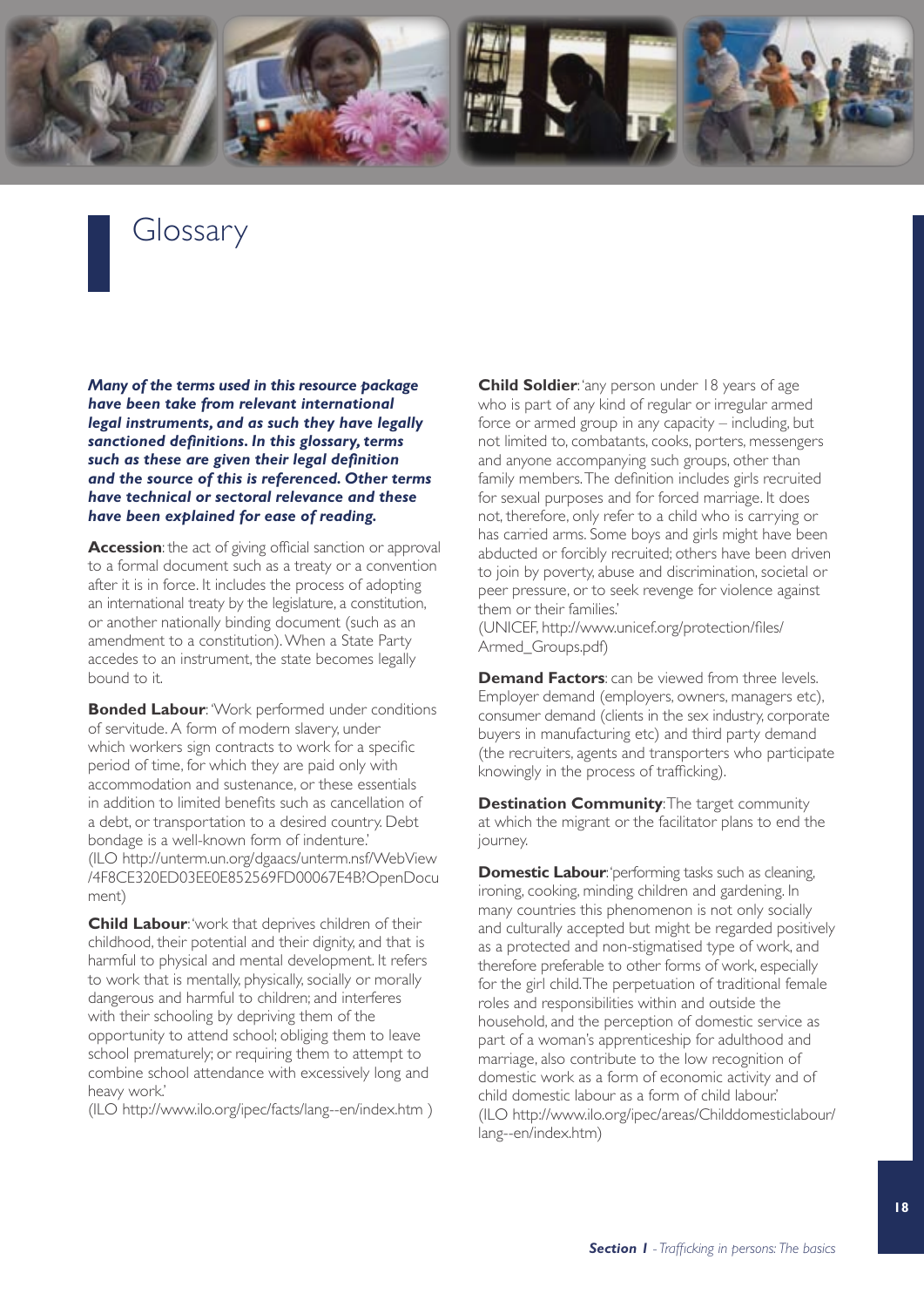

**Exploitation:** 'shall include, at a minimum, the exploitation of the prostitution of others or other forms of sexual exploitation, forced labour or services, slavery or practices similar to slavery, servitude or the removal of organs.' (UN Trafficking Protocol)

**Forced Labour**: 'Work or service which is exacted from a person under the menace of a penalty and for which the said person has not offered himself voluntarily. Excluded from this definition are compulsory military service, normal civil obligations, penalties imposed by a court, action taken in an emergency and minor communal services. Forced labour often involves the promise of a good job, which becomes the means of tricking workers into accepting employment in locations where they instead find themselves as good as enslaved. Signed 'contracts' provide a veneer of legitimacy for masters, who threaten the labourers with violence or deportation to prevent them from leaving.'

(United Nations, [http://157.150.197.21/dgaacs/unterm.](http://157.150.197.21/dgaacs/unterm.nsf/WebView/0F288E83792736F4852569FD000681A1?OpenDocument) [nsf/WebView/0F288E83792736F4852569FD000681A1](http://157.150.197.21/dgaacs/unterm.nsf/WebView/0F288E83792736F4852569FD000681A1?OpenDocument) ?[OpenDocument\)](http://157.150.197.21/dgaacs/unterm.nsf/WebView/0F288E83792736F4852569FD000681A1?OpenDocument) 

**Forced Migration:** 'the non-voluntary movement of a person in order to escape armed conflict, a situation of violence, violation of his or her rights, a natural disaster, or a man-made disaster. This term applies to refugee movements and forced exchanges of populations among States.'

(IOM [http://www.iom.int/jahia/Jahia/pid/523\)](http://www.iom.int/jahia/Jahia/pid/523)

**Human Smuggling:-** 'the procurement, in order to obtain, directly or indirectly, a financial or other material benefit, of the illegal entry of a person into a State Party of which the person is not a national or a permanent resident.' (Protocol against the Smuggling of Migrants by Land, Sea & Air, supplementing the United Nations Convention against Transnational Organized Crime, Article 3).

**Human Trafficking**: See Section 1 for definition.

**Irregular Migration**: 'the movement of a person to a new place of residence or transit using irregular or illegal means, without valid documents or by carrying forged documents. This term also covers smuggling of migrants.'

(IOM <http://www.iom.int/jahia/Jahia/pid/523> )

**Organised Crime: The Convention against** Transnational Organized Crime does not define what 'organized crime' is but defines an 'Organized Criminal Group' as a structured group of three or more persons, existing for a period of time and acting in concert with the aim of committing one or more serious crimes or offences established in this Convention, in order to obtain, directly or indirectly, a financial or other material benefit.'

**Prevention**: reducing the vulnerability of a person or a community from being trafficked or becoming victims of trafficking. Effective 'prevention' work requires a clear identification of what makes a person or a community vulnerable.

**Protection**: begins when a victim is rescued until he or she is repatriated and re-integrated into his/her family and community. This involves keeping victims safe from threat, violence and abuse; providing for basic needs: shelter, food, medical and psychological care; providing legal protection that upholds individual rights, confidentiality and provides for judicial redress and witness protection.

**Pull Factors:** Attractive conditions or elements such as employment opportunities, better working conditions, access to various forms of liberty that pull people to a certain place.

**Push Factors:** Undesirable conditions or elements such as poverty, family breakdowns or instability, that push people to leave their place of residence.

**Ratification**: is the act of giving official sanction or approval to a formal document such as a treaty or a convention prior to it being in force. It includes the process of adopting an international treaty by legislature, a constitution, or another nationally binding document (such as an amendment to a constitution). When a State Party ratifies an instrument, the state becomes legally bound to it.

**Repatriation:** 'refers to refugees returning to their places of origin, prisoners of war under the Geneva Convention of 1949, civilians in times of war, and diplomats in times of crises, as per the Vienna Conventions on Diplomatic and Consular Relation of 1961 and 1963, respectively.' (IOM [http://www.iom.](http://www.iom.int/jahia/Jahia/pid/523) [int/jahia/Jahia/pid/523\)](http://www.iom.int/jahia/Jahia/pid/523) Within the trafficking paradigm, repatriation refers to a part of the protection process, whereby a trafficked person is assisted to, as far as possible, voluntarily return to their homes.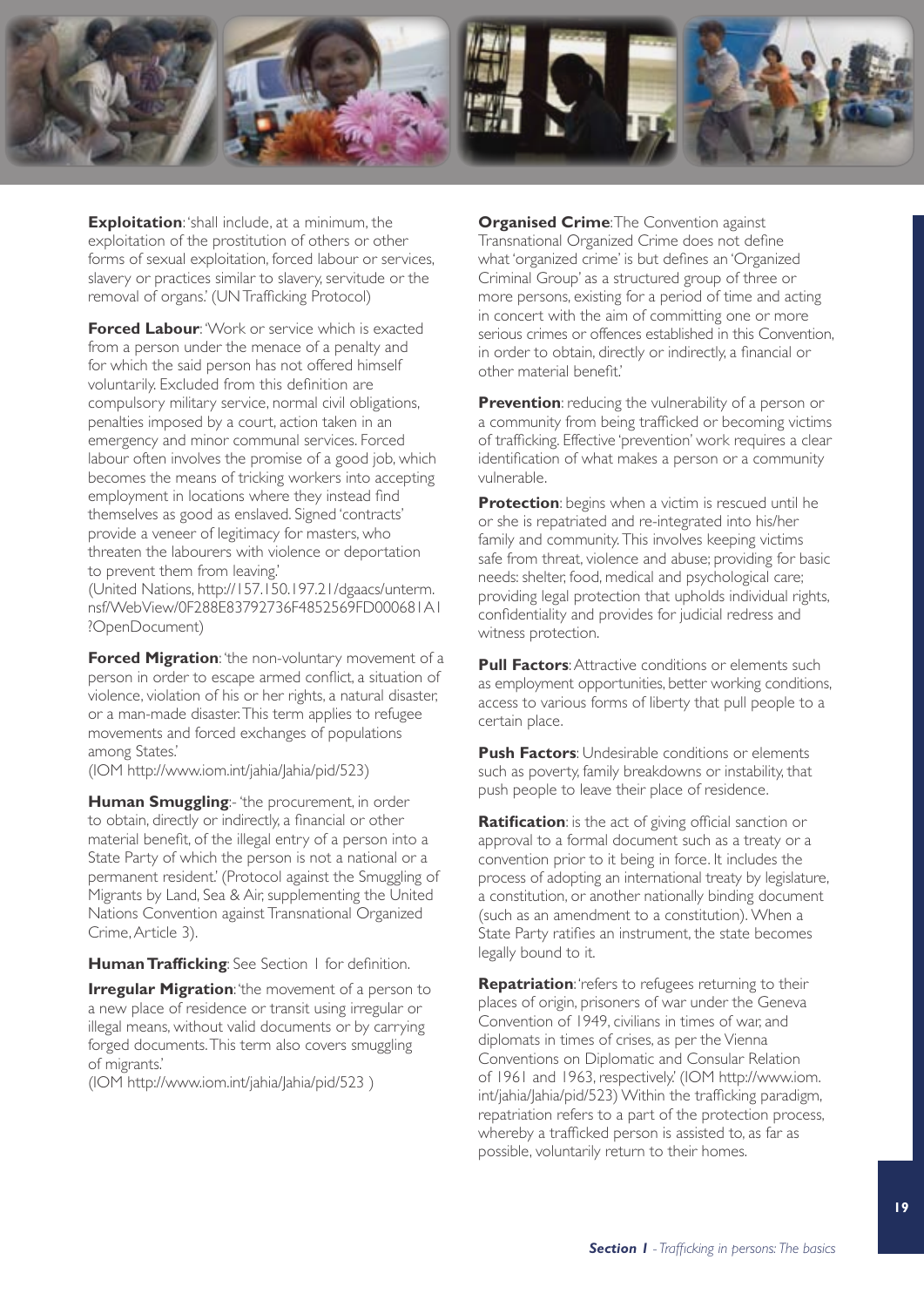

**Sex Tourism:** 'trips organized from within the tourism sector, or from outside this sector but using its structures and networks, with the primary purpose of effecting a commercial sexual relationship by the tourist with residents at the destination.' (World Tourism Organization)

**Sexual Exploitation:** 'actual or attempted abuse of a position of vulnerability, differential power or trust, for sexual purposes, including, but not limited to, profiting monetarily, socially or politically from the sexual exploitation of another.'

(United Nations, [http://157.150.197.21/dgaacs/unterm.](http://157.150.197.21/dgaacs/unterm.nsf/WebView/32C82976B9A89AA785256FC4004E3908?OpenDocument) [nsf/WebView/32C82976B9A89AA785256FC4004E390](http://157.150.197.21/dgaacs/unterm.nsf/WebView/32C82976B9A89AA785256FC4004E3908?OpenDocument) 8?[OpenDocument\)](http://157.150.197.21/dgaacs/unterm.nsf/WebView/32C82976B9A89AA785256FC4004E3908?OpenDocument)

**Signature**: the act of officially indicating an interest in the issue represented in a treaty or a convention by a state (government). Becoming a signatory to a treaty or convention is not legally binding.

**Smuggling of Migrants: 'procurement, in order to** obtain, directly or indirectly, a financial or other material benefit, from the illegal entry of a person into a State of which he or she is not a national or a permanent resident.' (Protocol to the UN Convention Against Transnational Organized Crime)

#### **Source Community (Community of Origin)**:

Location from where a person begins his/her journey - where she or he has resided either permanently or for a period of time.

**Transit**: Location where a person who has already left his/her original place of residence stops for a period of time before continuing the journey.

**Worst forms of Child Labour:** (a) 'all forms of slavery or practices similar to slavery, such as the sale and trafficking of children, debt bondage and serfdom and forced or compulsory labour, including forced or compulsory recruitment of children for use in armed conflict; (b) the use, procuring or offering of a child for prostitution, for the production of pornography or for pornographic performances; (c) the use, procuring or offering of a child for illicit activities, in particular for the production and trafficking of drugs as defined in the relevant international treaties; (d) work which, by its nature or the circumstances in which it is carried out, is likely to harm the health, safety or morals of children.' (IOL [http://www.ilo.org/ilolex/cgi-lex/convde.pl?C182\)](http://www.ilo.org/ilolex/cgi-lex/convde.pl?C182)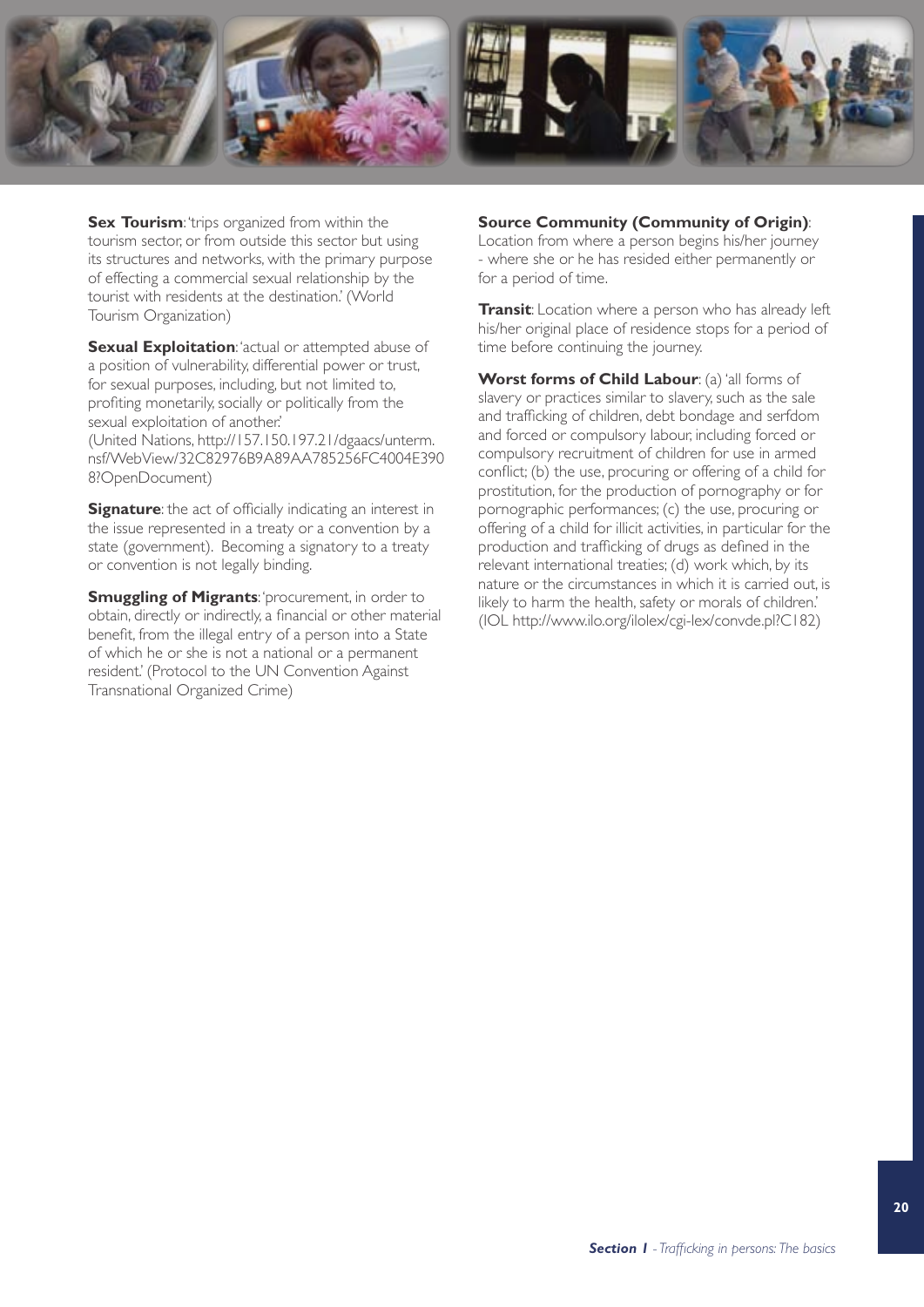

## Useful weblinks for further information

**Anti-Slavery International**: <http://www.antislavery.org>

**Child Trafficking Digital Library**: <http://www.childtrafficking.com>

**Global Alliance Against Traffic in Women**: <http://www.gaatw.org>

**Human Rights Watch**: <http://www.hrw.org/backgrounder/wrd/trafficking.htm>

**Human Trafficking**: <http://www.humantrafficking.org>

**International Labour Organization**: <http://www.ilo.org>

**International Organization for Migration**: <http://www.iom.int>

**Internet Portal for the Promotion and Protection of the Rights of Migrants**: <http://www.december18.net/web/general/start.php>

**OSCE National Referral Mechanisms: Joining Efforts to Protect the Rights of Trafficked Persons: A Practical Handbook (Warsaw, OSCE, 2004)**:

[http://www.osce.org/documents/odihr/2004/05/2903\\_](http://www.osce.org/documents/odihr/2004/05/2903_en.pdf) [en.pdf](http://www.osce.org/documents/odihr/2004/05/2903_en.pdf)

**OSCE Anti-Trafficking Guidelines, June 2001**: [http://www.osce.org/documents/odihr/2001/06/1563\\_](http://www.osce.org/documents/odihr/2001/06/1563_en.pdf) [en.pdf](http://www.osce.org/documents/odihr/2001/06/1563_en.pdf)

**Protection Project**: <http://www.protectionproject.org>

**Bali Process on People Smuggling, Trafficking in Persons and Related Transnational Crime**: <http://www.baliprocess.net>

**End Child Exploitation Campaign (United Kingdom Committee for UNICEF)**: <http://www.endchildexploitation.org.uk/>

#### **Nordic-Baltic Campaign against Trafficking in Women**:

<http://www.nordicbalticcampaign.org>

**United Nations Inter-agency Project on Combating Trafficking in Women and Children in the Sub-Mekong Region, Training Manual for Combating Trafficking in Women and Children**: [http://www.no-trafficking.org/content/COMMIT\\_Process/](http://www.no-trafficking.org/content/COMMIT_Process/commit_process.htm) commit\_process.htm and [http://www.un.or.th/Trafficking](http://www.un.or.th/TraffickingProject/Publications/trafficking_manual.pdf) Project/Publications/trafficking\_manual.pdf

#### **United Nations Economic and Social Commission for Asia and the Pacific**:

[http://www.unescap.org/esid/GAD/Issues/Trafficking/](http://www.unescap.org/esid/GAD/Issues/Trafficking/index.asp) index.asp

**UNGIFT – United Nations Global Initiative to Fight Human Trafficking**: <http://www.ungift.org/>

**United Nations High Commissioner for Human Rights Recommended Principles and Guidelines on Human Rights and Human Trafficking (2002)**: [http://www.unhcr.bg/other/r\\_p\\_g\\_hr\\_ht\\_en.pdf](http://www.unhcr.bg/other/r_p_g_hr_ht_en.pdf)

**United Nations Office on Drugs and Crime (UNODC): trafficking in human beings**: http://www.unodc.org/[unodc/en/human-trafficking/](http://www.unodc.org/unodc/en/human-trafficking/index.html) index.html

**UNODC Guide for policy makers on the Implementation of the United Nations Declaration of Basic Principles of Justice for Victims of Crime and Abuse of Power**:

[http://www.unodc.org/pdf/crime/publications/standards\\_](http://www.unodc.org/pdf/crime/publications/standards_policy_makers.pdf) policy\_makers.pdf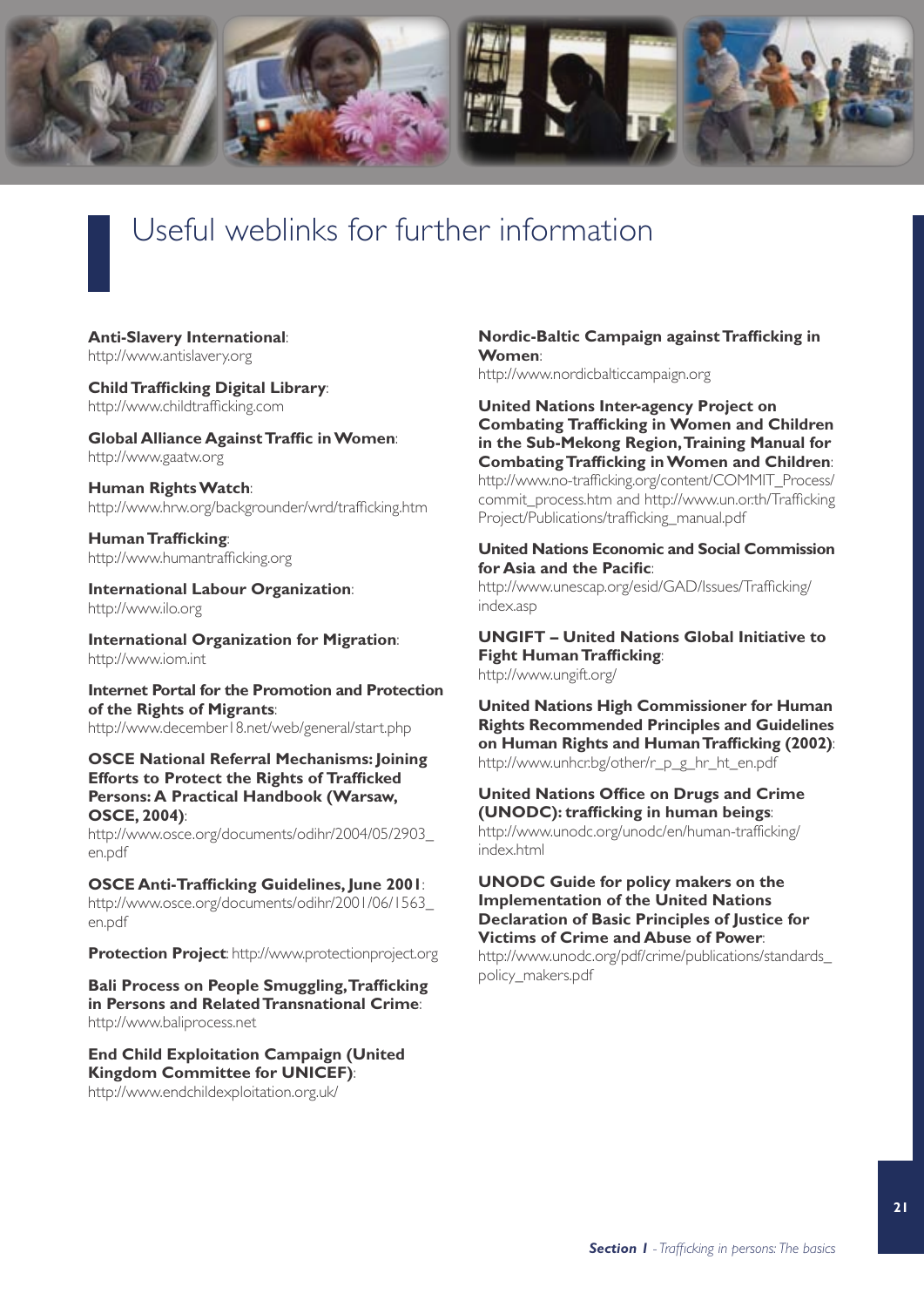### Section 2 **WVA Strategy to Combat Trafficking and case documentation**



**Case Study: Closing the cycle to human trafficking**

**Case Study: Regional Youth Forum on Human Trafficking**

**Overview of human tafficking in Asia**

**Overview of child labour**

**Overview of trafficking into sex work**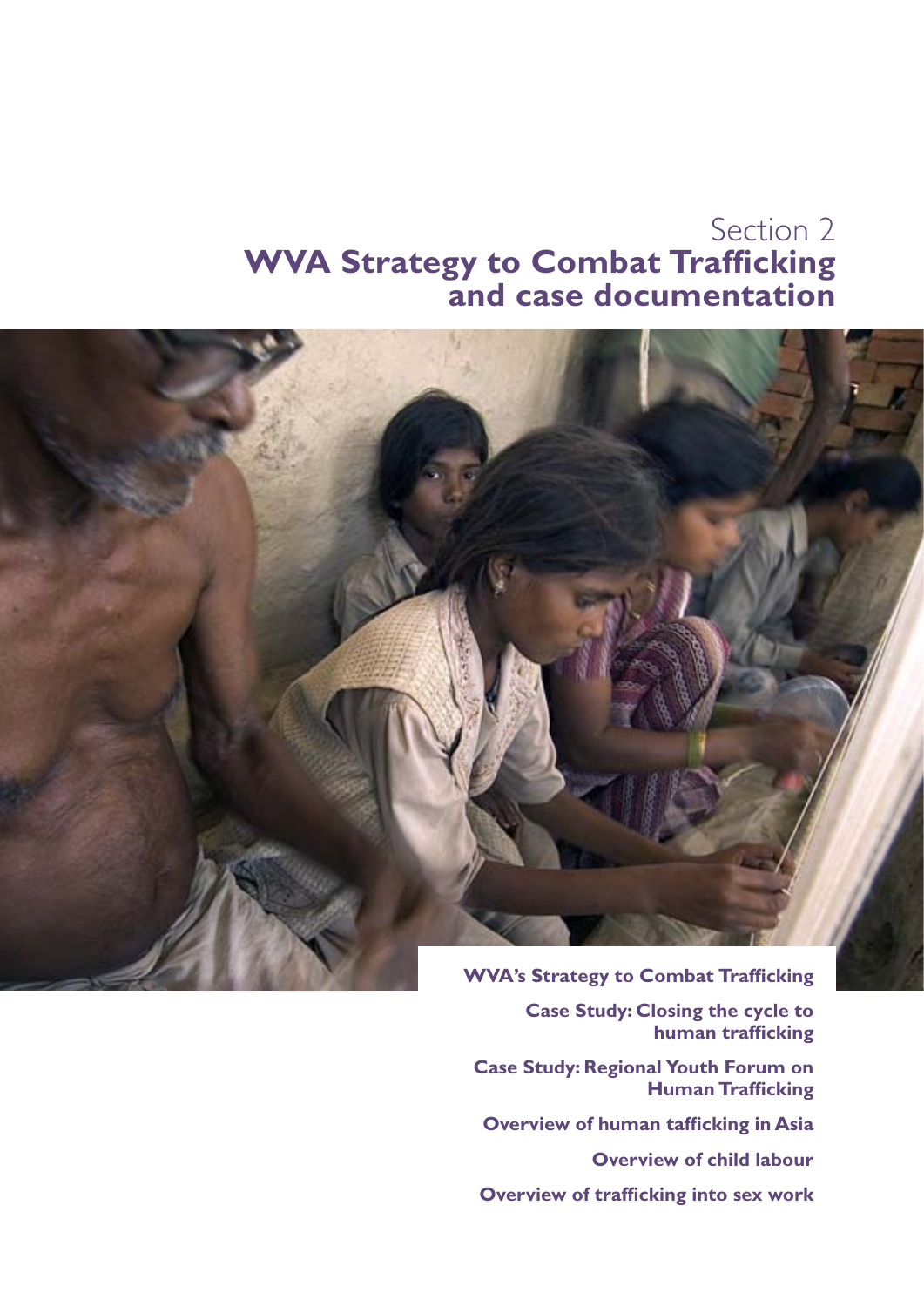

### World Vision Australia's Strategy to Combat Trafficking: A partnership approach

Since the late 1990s, World Vision has been an active player in combating human trafficking, particularly in the Asia region, on many different levels. Given that the alarm to the problem was raised when incidences of sexual exploitation of women and children were uncovered, it was appropriate that one of the first initiatives against trafficking was research into the sexual exploitation of children from Vietnam into Cambodia.

This research was published under the title of 'Regaining Honor'1 . It shed some much-needed light on the nature of the crime and assisted both World Vision and other anti-trafficking advocates to better understand the plight of children involved. Since then, World Vision has worked on a number of fronts, maintaining the focus on prevention and protection for the victims of trafficking.

World Vision Australia began supporting World Vision's anti-trafficking work in the Asia region in 2000. Recent developments – such as the establishment in 2004 of a Memorandum of Understanding (MOU) on Cooperation against Trafficking in Persons in the Greater Mekong Sub-region<sup>2</sup> and the ASEAN Declaration against Trafficking in Persons, Particularly Women and Children<sup>3</sup> – provide World Vision Australia with the necessary working environment to heighten its engagement on the issue. This is an unprecedented opportunity.

In many ways, it was inevitable that World Vision's experience working on trafficking at a community level and directly with victims of trafficking would be translated into policy inputs. The strategy outlined in this document is a setting out of the ways in which World Vision Australia (WVA) can build upon this experience and capitalise on opportunities.

#### **The goals of WVA's strategy**

The goals of WVA's Strategy to Combat Trafficking in Persons in Asia are:

- To ensure an enabling policy environment<sup>4</sup>;
- $\bullet$  To increase the commitment<sup>5</sup> toward eliminating trafficking in persons and most especially child trafficking; and

• To oversee the effective implementation of policies and measures as required.

#### **The beneficiaries (key target groups)**:

The ultimate targets of WVA's Strategy to Combat Trafficking are the most vulnerable in communities: those that have a high risk of being trafficked (or subjected to similar kinds of exploitation), as well as those who are victims of trafficking.

However, the immediate target group will be those decision makers and/or senior government officials responsible for providing technical inputs that influence other decision makers, and policies, processes and practices.

One of the indirect "beneficiaries" will be the whole of the anti-trafficking community, especially those working at grassroots level, who will be in a better position to see how their work feeds into the decision-making process at the national level. WVA aims to open up greater space for civil society organisations to have more say and greater input into the work of national governments and those working at regional and international levels.

#### **Promoting a Rights-based approach**<sup>6</sup>

#### i. An integrated and partnership approach

Trafficking in persons is, by definition, a crime committed against an individual's freedom, human rights and dignity. To effectively address the problem, WVA believes that engagement at the highest policy level with national governments is necessary. National governments are the primary actors responsible for the protection, promotion and realisation of human rights.

Human trafficking is a human rights crime. It obstructs freedom of movement, freedom from discrimination, the right to equal pay, the right to decent working conditions, freedom from slavery or slavery-like practices, and the right to dignity. When the victim is a child, a whole range of additional rights are abused, including the right to education, play, security and development.

*1 "Regaining Honor: Street Children's Experiences of Prostitution and Rehabilitation", Laurence Gray, Steve Gourley and Delia Paul March 1996. World Vision Cambodia.* <sup>2</sup> This MOU has come to be known as the COMMIT MOU and is the core part of the Coordinated Mekong Ministerial Initiative against Trafficking that brings together the *six governments from the Greater Mekong Sub-region. The MOU was signed in Yangon, Myanmar in October 2004.*

<sup>3</sup> The Declaration brought together the ten ASEAN nations and was signed in Vientiane, Laos in November 2004.

*4 See Annex I on Explanatory Notes.*

*<sup>5</sup> See Annex I.*

*<sup>6</sup> See Annex I.*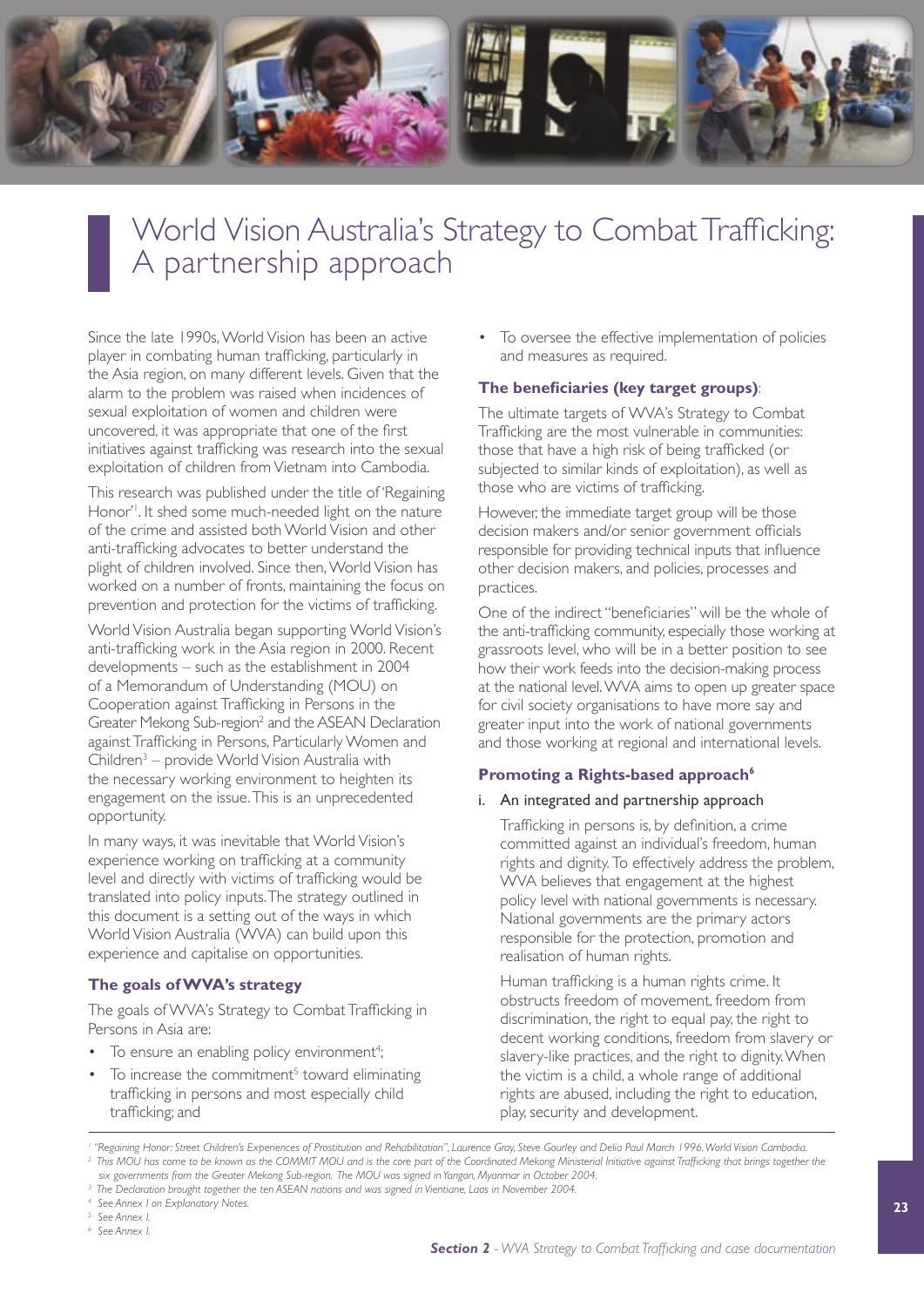

Though it is impossible to identify a single root cause of the problem, information gathered from trafficked victims indicates that there are a number of factors that when combined, make a person more vulnerable and more easily exploited. Some of these factors are poverty, both absolute and relative; lack of access to education and viable employment; discrimination; family dysfunction; political instability; and the lack of an overall protective environment.

Taking the complex and multi-faceted nature of the crime into consideration, WVA seeks to address the problem with an integrated, multi-sectoral approach. It also intends to advocate that this approach be established systematically. Finding an enduring solution to the problem requires the collaboration of many, including those working on a legal framework; in law enforcement; in social support; in economic development; in education; and in medical support. WVA on its own does not have the skills or the resources to deal with all these elements, but it is fully aware of the necessity of a consolidated effort. WVA recognises the pivotal role played by national governments, within their respective jurisdictions and regions, in anti-trafficking work overall. Furthermore, all of WVA's initiatives are guided by the view that for any issue to be effectively tackled to achieve sustainable results, national institutions must take the lead and claim ownership. Hence, WVA strongly advocates a partnership approach with government and other institutions to effectively address the problem.

The diagram in Section 1, entitled 'Four P's relationship', illustrates the dynamics of an integrated approach by source and destination communities within the push and pull environments. Interventions are classified in four major areas: prevention, protection, prosecution and policy (the 4 P's approach). Policy encompasses the three other components. (In the diagram, the elements of the push and pull environments and the key components are indicative and not intended to be exhaustive.)

#### ii. A regional approach

It is clear that traffickers are linked by extensive networks along trafficking routes, often across national borders. To fight trafficking, we must fight traffickers; which means that anti-trafficking work must be similarly networked. Programs in source areas must be linked to those in destination areas, while being responsive to the vulnerabilities faced during the movement process. Linkages and coordination mechanisms are urgently needed, both within

countries and at a regional level. Work undertaken by the Mekong Delta Regional

Trafficking Strategy (MDRTS) project (2004-2006) – which was financially supported by the US Department of State through World Vision US – is one such initiative. Given the overall policy environment where governments in Asia have forged a regional infrastructure of cooperation, in the form of COMMIT MOU and ASEAN Declaration, WVA aims to work closely with WV's Asia Pacific Regional Office and respective National Offices to realise this vision and support the establishment of a regional mechanism of cooperation. (See Part 5 of this section, the implementation plan.)

WVA also holds the view that its anti-trafficking work must be rights-based. This requires the work to be gender-responsive, child sensitive and victim-centered. Our anti-trafficking work must aim to create an enabling environment with systems and structures, standards and norms to allow vulnerable persons access to all of their human rights. This includes not just civil and political rights, but also economic, social and cultural rights.

WVA's anti-trafficking work is based on the recognition that trafficking occurs as a result of the abuse or neglect of an individual's human rights. A rights-based response is essential for those seeking to influence the policy environment.

#### iii. Gender-responsive approach

Gender biases, beliefs and discriminatory sociocultural practices have been found to exacerbate the situation of the vulnerable and the trafficked. These biases are often reinforced by policy initiatives and the bias needs to be carefully looked at and effectively addressed.

A case in point is the One Child Policy in China, which has led to demographic imbalances that have created a demand for "bride trafficking" from neighboring countries and from within China. However, it is important to recognise that while the policy has created an environment for such crimes to prosper, the issue, with regard to trafficking, is not the policy itself. The issue, in this particular instance, lies in the failure to develop migration regimes that acknowledge the realities the policy has caused.

Paternalistic measures that call to "protect" women from various potential abuses have also led to the establishment of restrictive immigration regulations. This has led to further restrictions on the already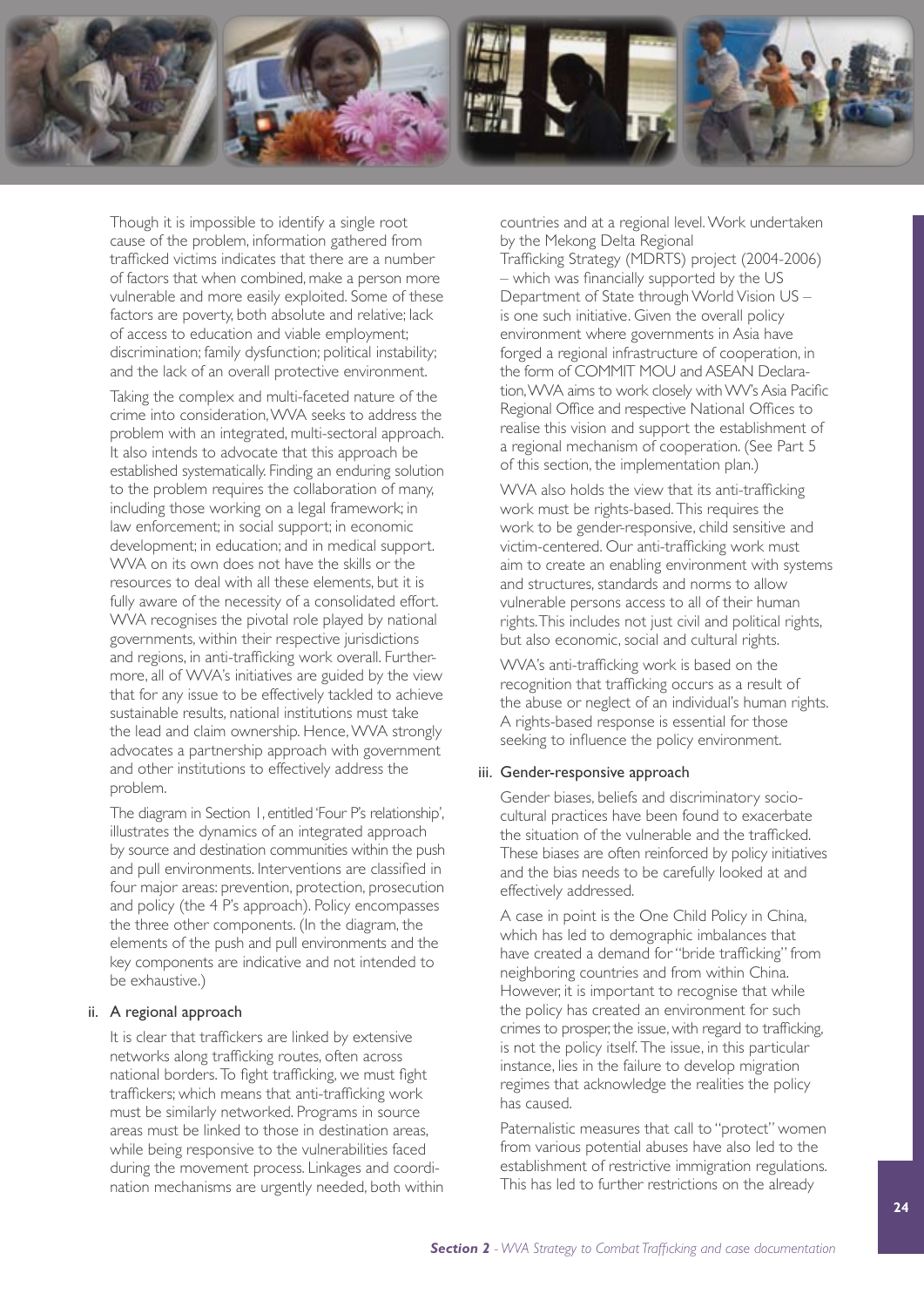

limited opportunities for women, who in particular have neither a formal education nor the skills to explore their potential in a highly competitive marketplace.

Other cases in point are the boys and men who have been trafficked onto fishing boats. In fact, this was found to be a gap area when legislation was reviewed within the ASEAN countries. Cultural values in Asia have often prevented men from being identified as victims of exploitation. While it is acceptable for women to be identified as victims of trafficking or other forms of abuse, men are viewed simply as illegal migrants. Hence, reparations or remedies are not available for male victims of trafficking. While a few countries like Thailand are currently reviewing their legislation to address this gap, many remain unresponsive.

For WVA, a gender-responsive approach to trafficking requires actions that address both the structural dimensions and the socio-cultural elements. Legislation, policy, and other institutional elements that strengthen gender biases must be addressed along with the norms, values and practices – held by communities, families and individuals – that further exacerbate discriminatory practices.

#### iv. Child-sensitive approach

In promoting a human rights-based approach in all its work, WVA seeks to actively promote, protect and support the special needs and rights of children. As a child-focused organisation, WVA adheres to the principle that all interventions in trafficking – whether prevention, protection or prosecution – must be undertaken with the best interest of the child in mind. WVA ensures that all its anti-trafficking programs are guided by the norms, standards and principles set out in the Convention on the Rights of the Child (CRC), the UN Protocol on Trafficking as well as the Office of the High Commissioner for Human Rights' (OHCHR's) Principles and Guidelines on Human Rights and Human Trafficking.

WVA recognises, as do all child rights activists, that children are still in their formative stage of physical, emotional, sexual and cognitive development. Their knowledge and experience of the world is limited and special attention must be paid to children in all anti-trafficking activities. This includes activities across the 4 Ps – prevention, protection, prosecution and the policy framework.

WVA also understands the importance of a protective, holistic environment as an effective way to prevent

child trafficking. As is the case with the genderresponsive approach, the child-sensitive approach to trafficking requires work at two levels: one at the structural or institutional level and the other at the socio-cultural level.

At the structural level, policies, laws and systems to protect the child must be in place. At the sociocultural level, the attitudes, traditions and practices or interpretations of these practices that have adverse effects and impinge on the protective environment must be addressed.

In adopting a rights-based approach to trafficking, WVA places the most vulnerable and the most easily exploited individuals at the core of its work. Opportunities are to be actively sought and created at national, regional and international levels to undertake advocacy initiatives, to influence policies and programs that directly affect the lives of the most vulnerable and victims of trafficking. Systems are to be established so that the voices of the vulnerable are factored into larger policy inputs that affect their lives.

It is absolutely essential to promote the genuine participation of children and youth in affairs that affect them.

#### v. Rationale

Human trafficking is a hideous crime, committed by those seeking to profit from the pain and suffering of vulnerable individuals and communities. As an organisation that seeks to eradicate poverty and ensure that the Millennium Development Goals are met, WVA sees human trafficking as a major hurdle to overcome.

In 2003, as part of its ten-year strategy, WVA made the commitment "to outlaw child trafficking in Asia" (Lighthouse Strategy) and in its three-year objective, "to ensure effective commitments by global, regional and national policymakers to work towards the elimination of child trafficking in Asia."

In order to combat trafficking, WVA has chosen to collaborate closely with the Asia-Pacific Regional Office (APRO) as well as national offices (NOs) throughout Asia. Given the Australian Government's engagement on the issue and in particular its concern over trafficking in Asia<sup>7</sup>, WVA plans to continue to actively engage with the government and to promote rights-based approaches that complement its current law enforcement-focused approach. WVA has been involved with anti-trafficking activities since

*<sup>7</sup> WVA notes the Australian Government's continued investment in anti-trafficking measures through its contribution of \$21 million to the Asia Regional Trafficking in Persons Project (ARTIP) for 2006 – 2011, which targets the Greater Mekong Sub-region and selected ASEAN countries, and builds on the \$20 million investment initiative in 2003.*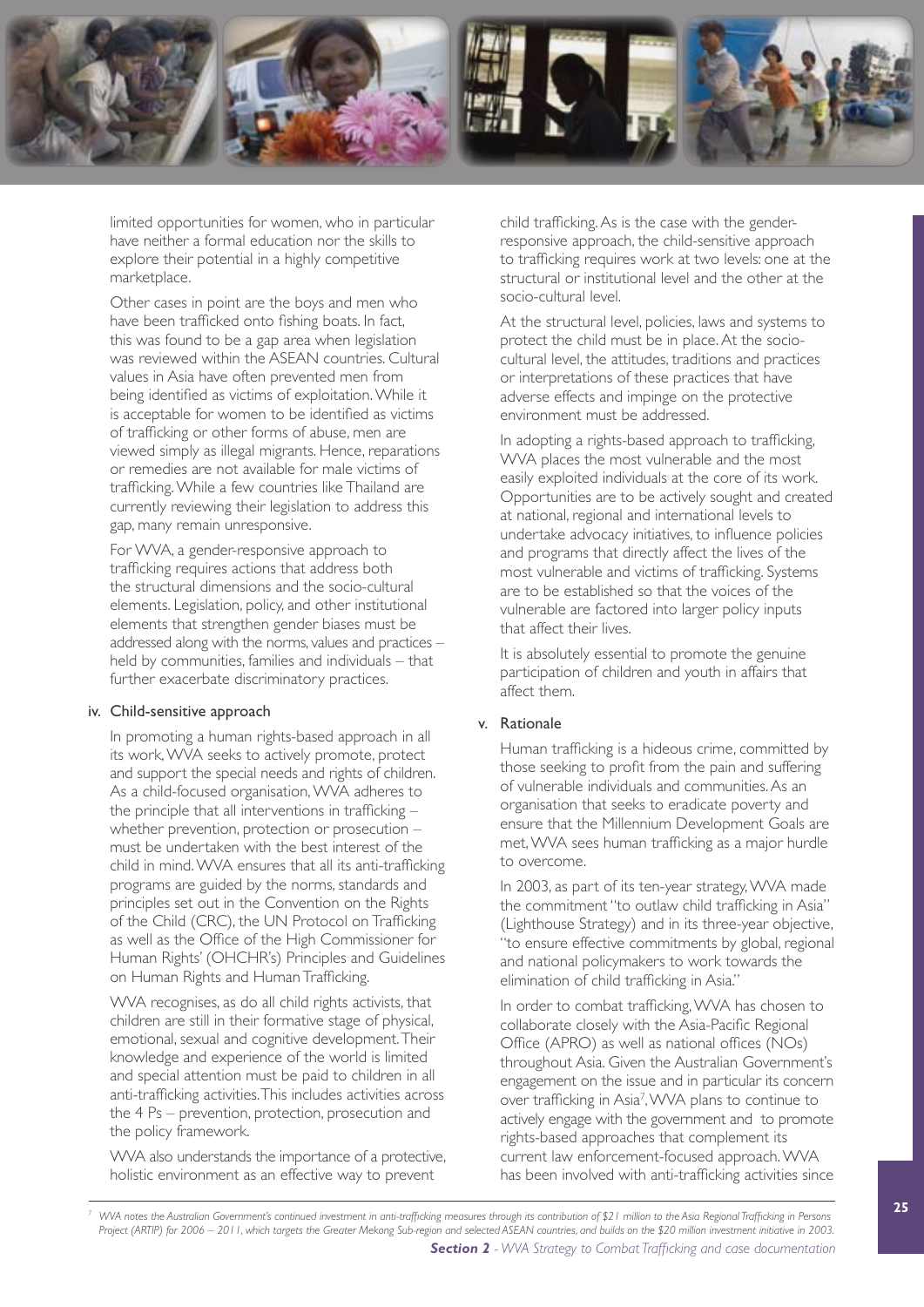

the late 1990s. Having reviewed all the major antitrafficking interventions in the Asia region (often referred to as the hub of trafficking) (see Annex 2), WVA considers that the time is ripe to heighten its engagement and move ahead with its plan to combine programmatic experience with advocacy work. This will create an enabling environment that will reduce vulnerability and thereby reduce the number of trafficking incidents.

In developing its anti-trafficking strategy, WVA has kept in mind the complexities involved, the human rights and development dimensions, and the transnational nature of the crime. Given its past experience working with the Australian Government and its recent recruitment of a Senior Policy Advisor on Child Trafficking, WVA is in the position to support the work of APRO and the NOs, and to systematically address the challenges of the problem. The complementary skill-sets between the NOs, APRO and WVA, including solid on-the-ground contextual experience and policy advocacy and technical expertise, will ensure a harmonised and consistent approach.

Unless interventions and lessons from the community are up-streamed, and unless these interventions are backed by an enabling policy environment that touches the whole cycle of trafficking from prevention to protection to prosecution, there will be no synergy. Achievements will remain scattered and unsustainable, with little impact on the problem as a whole.

#### **Implementation Plan: Taking the strategy forward**

To effectively implement its strategy to combat trafficking in Asia, WVA considers the following steps critical:

- i. Capitalise on its strengths: WVA will work closely with and provide necessary resources to APRO and NOs, as well as assist in the establishment of mechanisms to ensure vertical links between community and policy level initiatives.
- ii. Take a phased approach: Beginning initially with the three countries already identified in the GMS and expanding to cover all six GMS countries and the broader Asia region. In collaboration with the APRO, continuing to:
	- a) Nurture support from participating NOs
	- b) Mobilise support from the next set of NOs
- iii. Strengthen internal capacity, both in terms of staff capacity and structure (WVA to provide technical support for this):
	- a) Building national staff capacity on the issues of human trafficking.
	- b) Increasing staff understanding of advocacy work: What is advocacy? How does it influence our work? And how can our work influence it? (This involves understanding socio-economic and political environments in the country and region.)
	- c) Strengthening knowledge of existing international mechanisms, such as the various conventions and regional frameworks and their links and implications at national level.
	- d) Generating understanding of the significance of working beyond national borders.
	- e) Supporting mobilisation of political will among NOs to establish regional mechanisms of cooperation.
- iv. Capitalise on existing structures and mechanisms at both national and regional levels. Eg, identify critical forums and entry points to undertake advocacy work at the highest level, both nationally and regionally (COMMIT National Taskforces in all six GMS countries; other thematic and technical working groups such as UNIAP working groups; NPA working groups; ASEAN framework, etc.).
- v. Build coalition among civil society actors. Eg, establish an "NGO Working Group on Advocacy and Human Trafficking".
- vi. Ensure effective documentation of lessons learnt and dissemination of relevant information among the World Vision Partnership and the anti-trafficking community.

#### **Monitoring and evaluation**

- i. Establishing baseline information on key indicators of policy environments. These indicators could include an existing anti-trafficking law; the ratification of the Protocol and other relevant international instruments; the existence of National Plan(s) of Action (NPA) on trafficking in persons; bilateral MOUs in trafficking and/or labour.
- ii. Carrying out internal monitoring of WVA's supported anti-trafficking projects with regional and Support Office (SO) involvement. This should be done a minimum of once a year.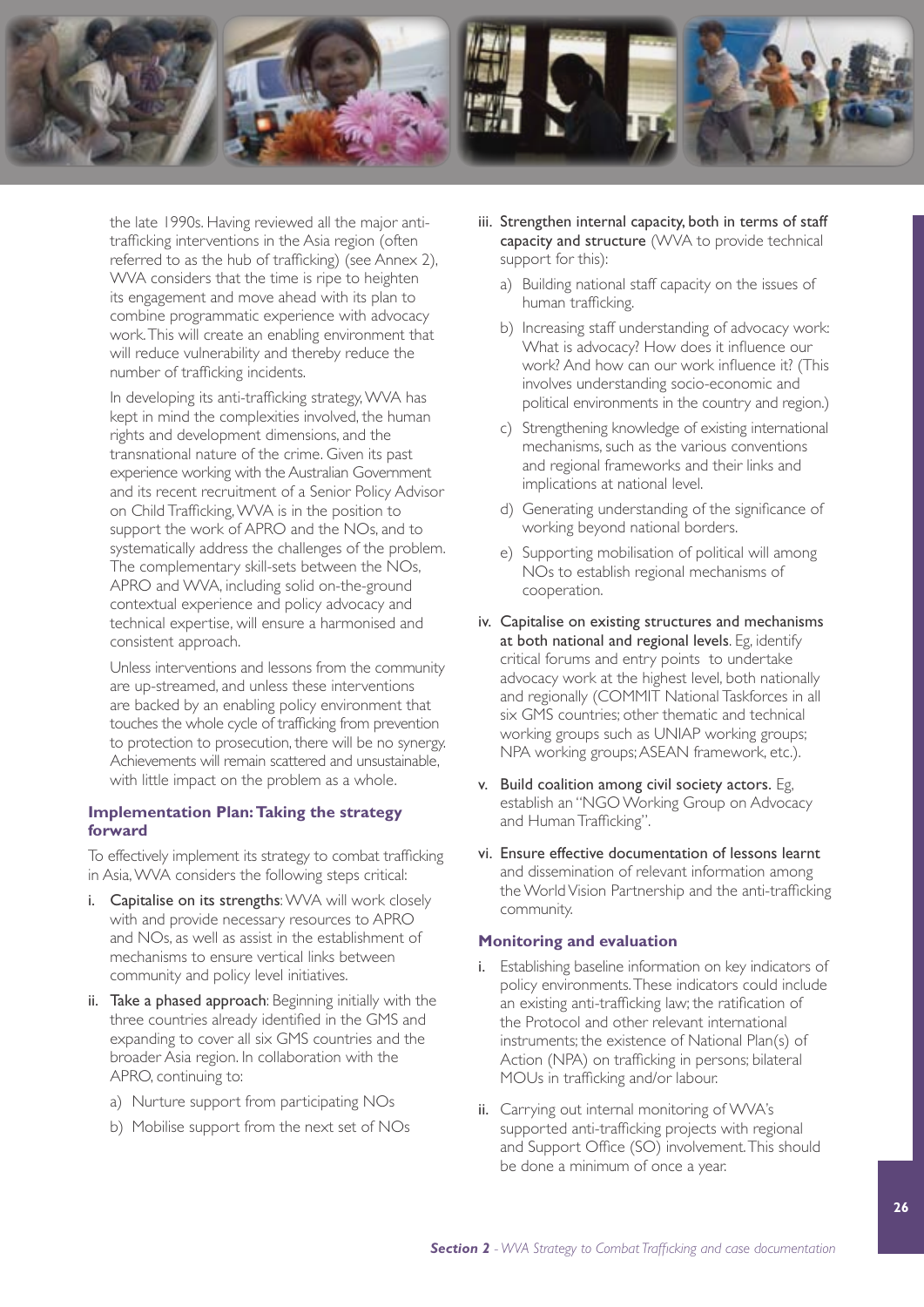

- iii. Performing a mid-term review of the strategy (with revision if and as necessary) with documentation of best practices and worst challenges.
- iv. Commissioning an external, independent evaluation.

#### **Guiding principles**

In implementing its strategy, WVA will be guided by a number of key principles. They are:

- i. Advocate for the consistent application of the definition of trafficking as stated in the UN Protocol on Trafficking in Persons. (*Explanation*: The technicalities of applying this consistently require adopting a broader understanding of trafficking in persons than trafficking for sexual purposes and that all persons, including men and boys, have been identified as victims of trafficking.)
- ii. Address the problem as a regional issue while taking national specificities into account.
- iii. Ensure a good understanding of other anti-trafficking initiatives, especially those either currently or planning to be undertaken by the Partnership, and their implications for input into advocacy work.
- iv. Recognise the complementarity of existing Area Development Program (ADP) interventions and the potential to contribute to them (look for integration where possible).

(*Explanation*: By building on existing intervention, WVA will ensure minimal (ideally none at all) duplication and maximise the use of existing mechanisms, leading towards efficiency in output.)

- v. Recognise the importance of the COMMIT process and align its interventions with COMMIT's Sub-regional Plan of Action.
- vi. Recognise the potential to expand work to influence ASEAN and its work on trafficking, which has received strong support from the Australian Government.
- vii. Recognise that while expertise on the issue is necessary, the skills to impart this expertise (to policymakers) are essential.
- viii.Build trust with national counterparts and other partners.
- ix. Build a strong and credible coalition as a requisite to successful advocacy. (*Explanation*: WVA, through the regional advocacy project, will establish an NGO working group on policy advocacy at the regional level to institutionalise its efforts on policy advocacy.)
- x. Adopt a rights-based approach to trafficking with special attention given to the protection of the rights of the child, in line with the CRC, and ensure gendersensitive approaches, as stated in the CEDAW.
- xi. Commit to ensure all work is evidence-based.

#### **Affirmation**

WVA takes its responsibility as a Support Office seriously and engages with regional and national offices as an equal partner in ownership, responsibility and accountability in all its undertakings. This includes the issue of human trafficking, especially as it relates to child trafficking, and projects designed to address this issue.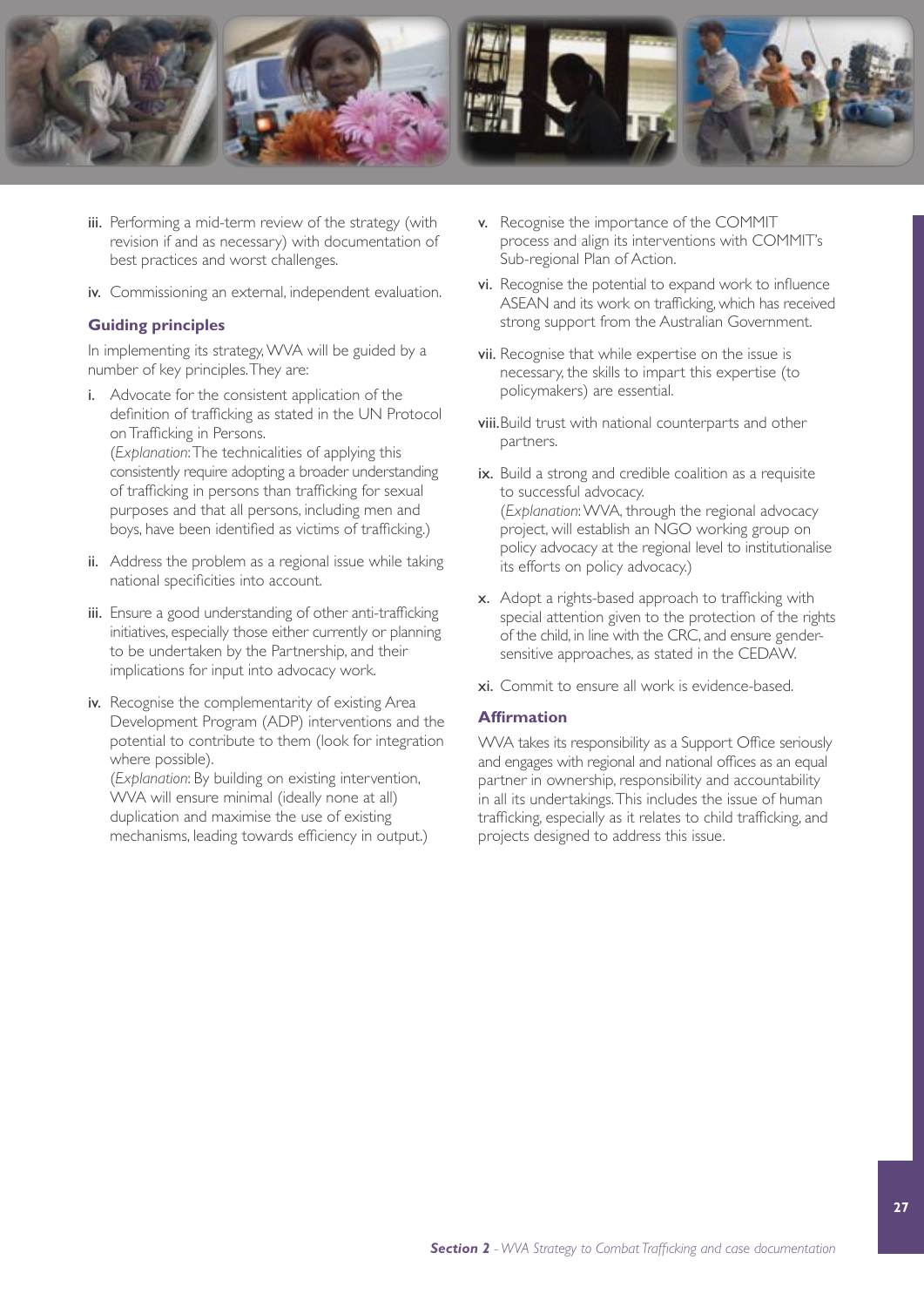

## Annex 1: Explanatory notes

**Policy environment:** An enabling policy environment for combating trafficking can be gauged by assessing countries in the region against a number of criteria including, but not limited to:

- 1. It being a state party to the relevant UN Conventions, including the UN Protocol to Trafficking in Persons;
- 2. There being the existence and enforcement of anti-trafficking in persons and related laws;
- 3. There being the existence and status of implementation of the Child Law;
- 4. There being the existence and effectiveness of a specialist anti-trafficking investigative unit or not;
- 5. There being the existence and practice of childfriendly court procedures, etc.;
- 6. There being the existence of and status of implementation of a National Plan of Action;
- 7. There being the existence and effectiveness of national and regional mechanisms for a coordinated approach to combat trafficking;
- 8. There being appropriate provisions for safe and legal migration.

**Commitment**: Commitment can be measured in a variety of ways, such as:

- 1. The level of financial contribution/allocation as part of foreign aid and from the national budget;
- 2. The level and number of officials designated to undertake the task of combating trafficking;
- 3. The quality and frequency of anti-trafficking campaigns;
- 4. The type of media engagement, etc.

(Note: some commitment indicators overlap with factors leading to an enabling policy environment) **Rights-based approach**: Several definitions on what constitutes a rights-based approach to development can be found. The following, which is taken from the Office of the United Nations High Commissioner for Human Rights' (OHCHR) definition of a rights-based approach to trafficking, comes close to the concept used in this document:

*A rights-based approach to development is a conceptual framework for the process of human development that is normatively based on international human rights standards and operationally directed to promoting and protecting human rights.*

*Essentially, a rights-based approach integrates the norms, standards and principles of the international human rights systems into the plans, policies and processes of development.* 

*The norms and standards are those contained in the wealth of international treaties and declarations. These principles include equality and equity, accountability, empowerment and participation. A rights-based approach to development includes the following elements:*

- *• express linkage to rights*
- *• accountability*
- *• empowerment*
- *• participation*
- *• non-discrimination and attention to vulnerable groups<sup>8</sup>*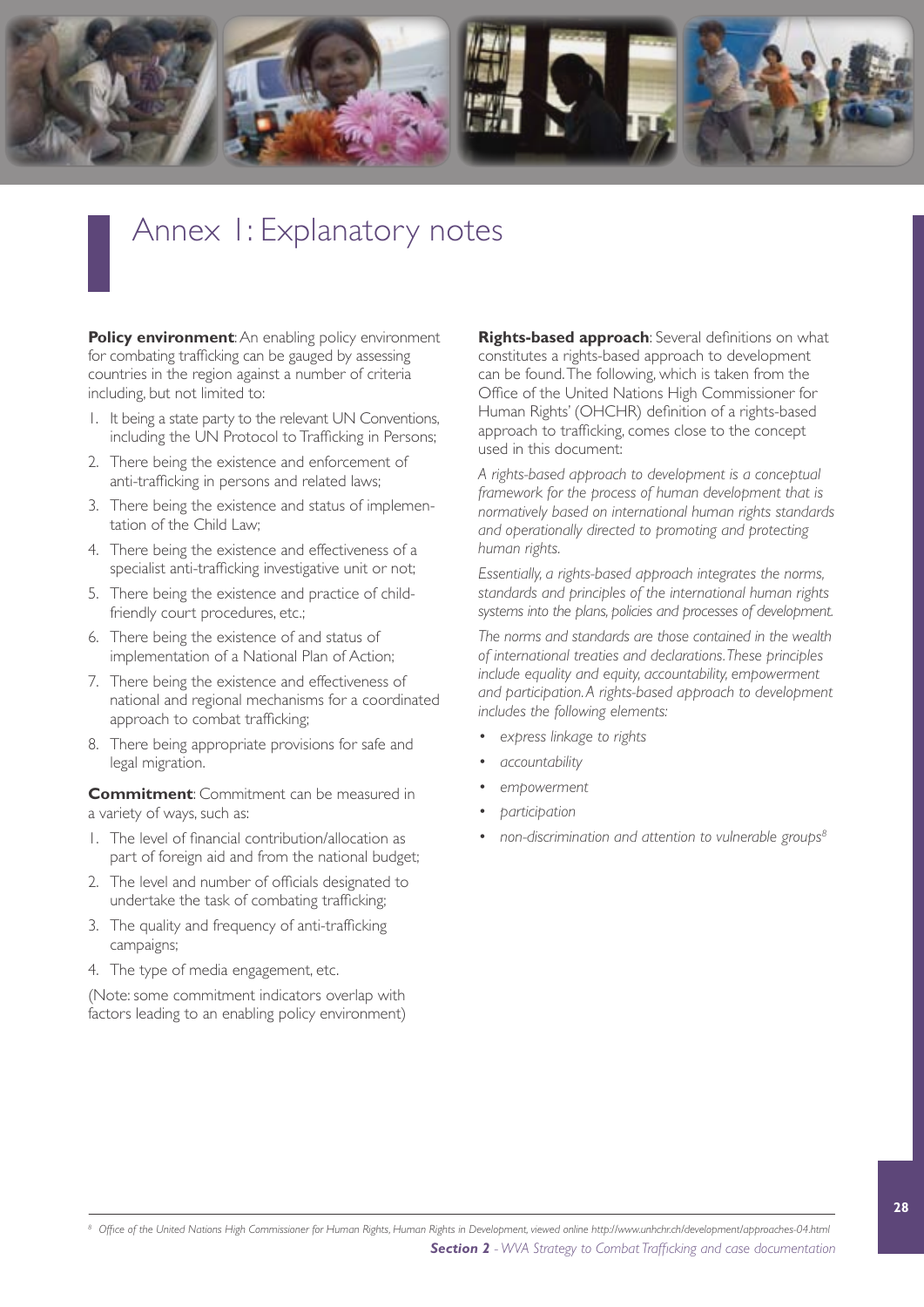

## Annex 2: Background

#### **Statement of the problem**

Asia is recognised as a region where there is a high prevalence of human trafficking<sup>9</sup>. Today, well over 100 anti-trafficking projects in the Greater Mekong Sub-region<sup>10</sup> exist. The increase in the number of antitrafficking initiatives is phenomenal. But as encouraging as this is, the proliferation of anti-trafficking interventions has not yet had a significant impact<sup>11</sup>.

While the goals and objectives of each of these interventions are noteworthy and have had positive impacts on various thematic and geographical areas of the problem (eg, the interventions have had a positive impact on the child sex tourism sector in Siam Reap in Cambodia), many interventions have been piecemeal and sector-driven; either depending on the area of expertise of the organisation, or driven by donor interest rather than a direct response to the need. This piecemeal approach has led to a shifting of the problem from one geographical area to another, in what has been referred to as the "push-down pop-up" phenomenon<sup>12</sup>. Combined with the short term nature of projects<sup>13</sup> and a lack of opportunity to address the problem in a sustained manner, this is a major challenge that needs to be addressed immediately.

The recognition of the problem in the late '80s and early '90s was jump-started by NGOs and international organisations, with governments picking up the issue gradually and incrementally. As was the case of HIV and AIDS, countries in Asia, many of which are countries of origin, began their engagement with denial. It is only

in recent years that a fully fledged recognition of the scale of the problem has been acknowledged. Limited resources to undertake interventions on a scale that is required to effectively address the problem has done little to help.

Compounding the problem further has been a lack of conceptual clarity about the issue, the absence of a clear definition of the issue and therefore a diversity of interpretation, and confusion over a number of critical concepts, such as prostitution and trafficking, and illegal migration, smuggling and trafficking. The problem has been further fuelled by the attitudes of those involved. 'Attitude' has had an impact not on just the problem itself, but also on the interventions (solutions). The attitude in many source communities is that it is an accepted practice for children, especially the girl-child, to take on the responsibility of the family, and in particular, pay back the parents for the 'milk debt'. Traffickers have exploited these values, which traditionally have not served as an exploitation opportunity but a belief and practice that bonded a child to his or her parents.

Paternalistic values that women and girls need protection has led to an over-emphasis on preventative interventions in some source communities. Stringent standards have been placed on girls and women travelling overseas, and inadvertently, this has had negative consequences. The attitudes of destination communities toward migrant workers have also been extremely detrimental<sup>14</sup> and have led to a high level of tolerance of the abuse suffered by migrant communities.

*<sup>9</sup> The US Department of State's annual report on trafficking in 2007, asserted that of the 600,000 to 800,000 trafficked annually, 250,000 were from the South East Asia*  region. However, these numbers in no way do justice to the magnitude of the suffering caused by this problem, including not just the victims but their families and friends, *those who have suffered severe exploitation but fall short of being called trafficked, those negatively affected by inappropriate responses and the resources spent on fighting it which could have been allocated in other ways.*

<sup>&</sup>lt;sup>10</sup> The Greater Mekong Sub-region covers about 2.3 million sq miles with 240 million people comprising six countries that share the Mekong River that runs through the *Yunnan Province China, Myanmar, Lao, Thailand, Cambodia and Vietnam.*

<sup>&</sup>lt;sup>11</sup> One example is the annual Trafficking in Persons Report by the US Department of State. In 2003, the report cited 800,000 to 900,000 being trafficked across borders

annually while its most recent report, (2008) cites some 800,000 being trafficked across borders each year.<br><sup>12</sup> Marshall, P. and Thatun, S., 'Miles Away:The trouble with prevention in the GMS' in Kempadoo, K., Pattanaik,

to Trafficking, Migration and Sex Work in Asia, Paradigm Publishers, 2005.<br><sup>13</sup> Most projects range from two to three years, while some are even funded for one year. Rarely is a project longer than three. To the credit of *funded by them called ARTIP is funded in its second phase for a total of five years (2006 – 2010).*

<sup>&</sup>lt;sup>14</sup> A study commissioned by UNIFEM and the ILO in November and December 2006 noted that in a survey of over 4,000 Thai households, some 67.3% of respondents said *migrant workers should not be able to apply for any job available in Thailand, and roughly one in two respondents (50.3%) said migrant workers should not be provided*  with the same legal working conditions as Thais. More than half (59.7%) said migrant workers should also not be allowed freedom of expression. About 77.3% agreed *that migrant workers should not have the right to form unions. (United Nations Development Fund for Women News Release, 18/12/06, [http://www.unifem-eseasia.org/](http://www.unifem-eseasia.org/newsroom/UNIFEM%20ILO%20DEC%2006%20THAI%20MIGRANT.htm) [newsroom/UNIFEM%20ILO%20DEC%2006%20THAI%20MIGRANT.htm\)](http://www.unifem-eseasia.org/newsroom/UNIFEM%20ILO%20DEC%2006%20THAI%20MIGRANT.htm)*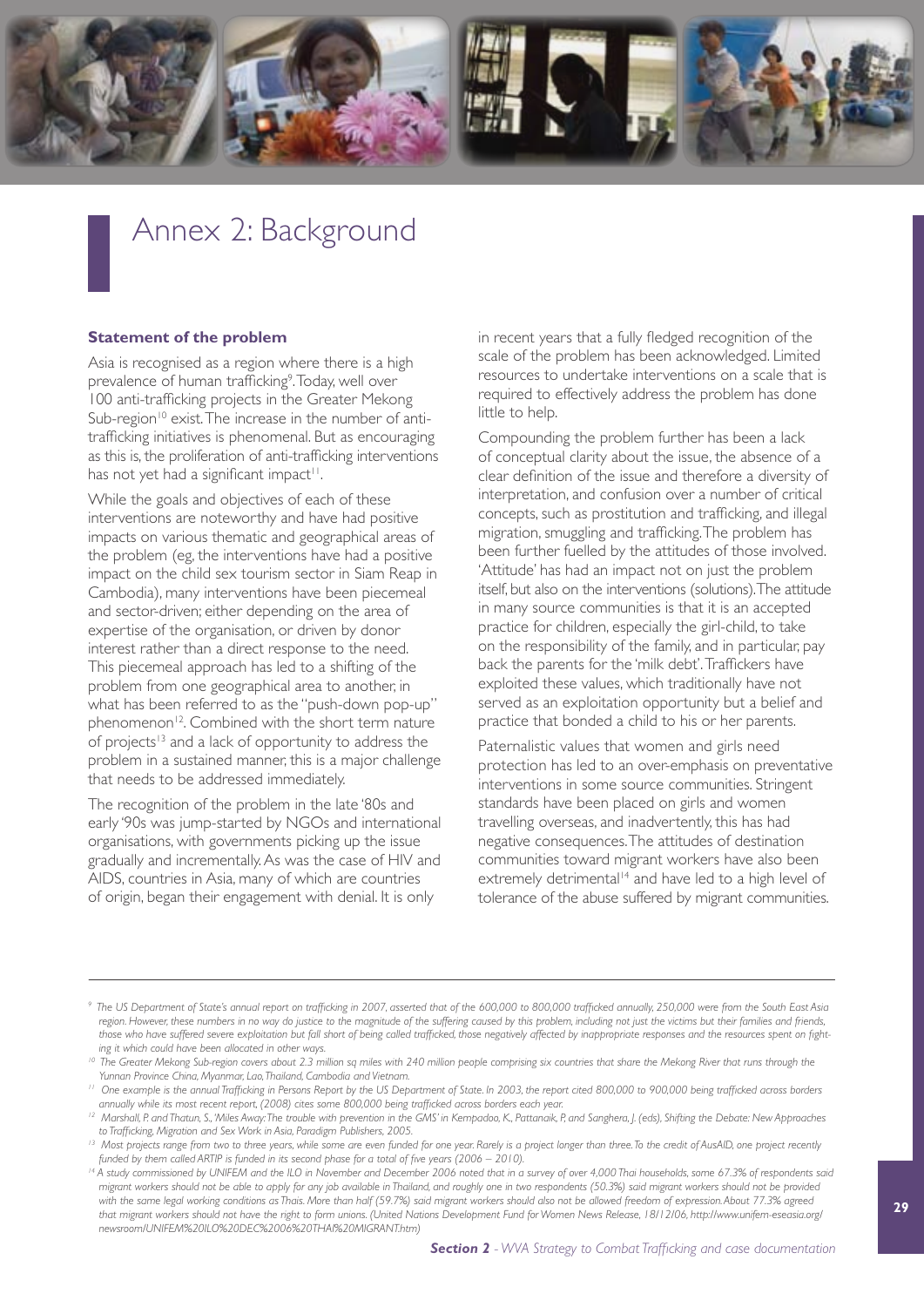

#### **Changed environment: Challenges and opportunities**

Today, despite the initial challenges already described, a shared understanding of the problem, its complexity and its multi-faceted and transnational nature, has gained ground. Since the emergence of the COMMIT process in 2004<sup>15</sup>, the opportunity to engage the GMS governments – at both national and regional levels – has increased significantly. The November 2004 ASEAN Declaration Against Trafficking in Persons Especially Women and Children is an additional avenue for engagement. We now have the opportunity to affect policy, and the potential to influence the whole sector holistically – from prevention to protection to prosecution.

This provides World Vision Australia with the requisite working environment and an unprecedented opportunity to heighten engagement beyond the conventional community-level approach. World Vision's experience in the repatriation of trafficking victims, its efforts to ensure a protective environment for all victims, its ADP interventions – many of which target a range of outcomes, from the elimination of vulnerability to exploitation – place us in a strong position to undertake effective policy level advocacy work.

However, not everything is rosy.

Despite COMMIT and advances made in the process, a number of challenges are evident. For example, current national policies and efforts remain narrowly focused on women and children, and only on the prevention of trafficking for sex work. Little attention is given to other forms of trafficking and exploitation. Trafficking of children and women into other sectors such as domestic work, the carpet industry, plantations, child labour and child soldiers has received little attention. Similarly, trafficking of boys and men, a rising phenomenon as indicated by a number of documented cases, is largely being ignored. The policy environment in the region, while improved over the past several years, continues to be a challenge.

Even where favourable policy prevails, as a result of capacity and/or political commitment, there is still a gap between policy and implementation. Similar challenges remain within the ASEAN process. Additionally, while the Declaration, which includes the Vientiane Plan of Action, provides us with the opportunity to link up our work, the challenge for World Vision (WV) as a nonaffiliated NGO of the ASEAN needs to be overcome.

WV remains convinced that it is in a unique position to work on a problem that hinges on a number of vulnerabilities having either a direct or indirect effect on trafficking. Additionally, given the prevalence of WV's project sites across borders in a number of Greater Mekong Sub-region countries, it is once again ideally placed to address an issue that transcends national borders and requires inter-country and regional solutions.

Many WV NOs in the GMS have been working in collaboration with both international and national (both governmental and non-governmental) partners for the safe and dignified repatriation, reintegration and rehabilitation of trafficked victims. It has in recent years initiated work with the law enforcement sector, by providing its experience for a number of rightsbased approaches, including child-friendly interviewing techniques and gender-sensitive approaches in handling witnesses, among others.

WV's networks in the Asia region have grown over the years and its credibility has been strengthened. WV's varied and rich experience of the trafficking issue, and in particular of child trafficking, is unparalleled in this region where trafficking affects the lives of so many people. Given this, WVA considers it timely to heighten its engagement and move ahead with combining programmatic experience with advocacy work to actively engage at the policy-influence level.

<sup>&</sup>lt;sup>15</sup> The six GMS governments signed a Memorandum of Understanding to combat trafficking on 29 October 2004 in Yangon, Myanmar. Subsequently, a Sub-regional Plan *of Action was developed that now provides the whole sector in the GMS with a framework to combat trafficking in persons in a consolidated manner. This initiative has gained strong support from the international community including UN agencies and bilateral and multi-lateral partners. AusAID provided initial seed support of some US\$ US\$45,000 for the process.*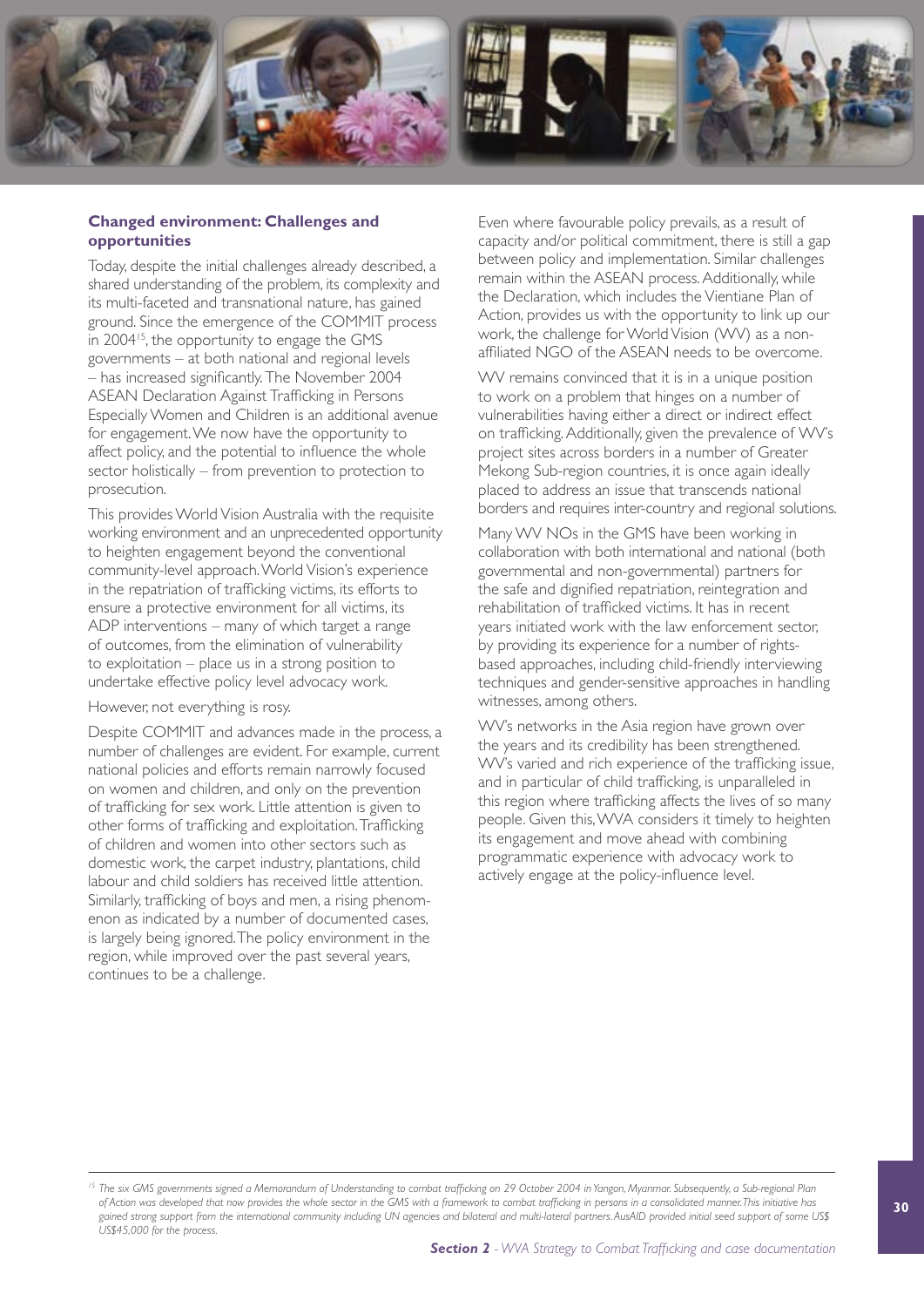

# **Case study:** Closing the cycle to human trafficking

#### **Frameworks for effective law enforcement collaborations in the Mekong Sub-region**

Recent World Vision (WV) partnerships in the Greater Mekong Sub-region (GMS) challenge a cynical but often held misconception: that strengthening law enforcement while improving human rights is contradictory.

The GMS covers about 2.3 million square kilometres, has a combined population of 240 million people and comprises six countries that share the Mekong River, running through Yunnan Province in China, Myanmar, Lao PDR, Thailand, Cambodia and Vietnam.

Productive and unique collaborations between WV and police in a number of these countries are actively improving prosecutorial conditions for victims of human trafficking. These improvements are enabling and empowering victims to come forward and testify against their abusers, and are thereby improving the rate of effective prosecutions.

#### **The rise of human trafficking in the GMS**

In the early 1990s, a shift from socialist to more open-market economies, combined with the Asian Development Bank's (ADB's) program for greater economic integration, facilitated a significant enhancement of connectivity between the various countries of the GMS.This has resulted in a much greater flow of goods, trade, commerce and communication between the countries. However, this economic progress has not, as yet, dramatically eased the economic disparity among and within the various countries. Thailand's GDP per capita, for example, is eight times more than the neighbouring countries of Myanmar, Laos and Cambodia.<sup>16</sup>

Legal opportunities to work and migrate within the region have been limited by the various governments' slow development of labour agreements. And the demand to capitalise on new business opportunities has resulted in extreme impatience with formal and legal migration procedures for workers.

A consequence of this market impatience has been the growth in human trafficking, the modern form of slavery. Opportunists have moved into this labour policy void and brought the supply and demand sides of the labour market together illegally. The recent US State Department Report suggests that of the 600,000 to 800,000 people trafficked globally, some 250,000 of them are from South-East Asia.<sup>17</sup>

#### **World Vision – an integrated strategy**

Many initial attempts by non-government organisations (NGOs) – including WV – to address the consequences of this growing phenomenon were predominantly welfare oriented. Interventions largely focused on prevention and protection of trafficked persons. WV's anti-trafficking initiatives also focused on prevention through intensive community engagement in education, health and micro-enterprise development. These initiatives are primarily aimed at district level and align with community development programming.

However, WV's presence in all countries in the GMS gives it solid community-level relationships and presence on both sides of all borders. Within the anti-trafficking field this is an extremely useful advantage since the same agency can work in places of origin and in a cross-border or point-to-point manner. It also provides working links with some of the poorest and most isolated areas where communities sometimes have few options other than unsafe migration.

Since 2002, WV has leveraged its relationships and presence to develop initiatives aimed at strengthening the prosecutorial mechanisms of anti-trafficking. A 'prosecution' approach operates predominately in the 'pull environment'; the environment where money and markets combine to con, coerce or convince migrants to take risks. By assisting local authorities to build their capacity to address the rising crime of human trafficking, WV has worked directly with and alongside the law enforcement authorities at the community level. These

<sup>&</sup>lt;sup>16</sup> United Nations Development Programme, Annual Report, 2005. See <http://www.undp.org/>

*<sup>17</sup> US Department of State, Trafficking in Persons Annual Report 2008,<http://www.state.gov/g/tip/rls/tiprpt/2008/>*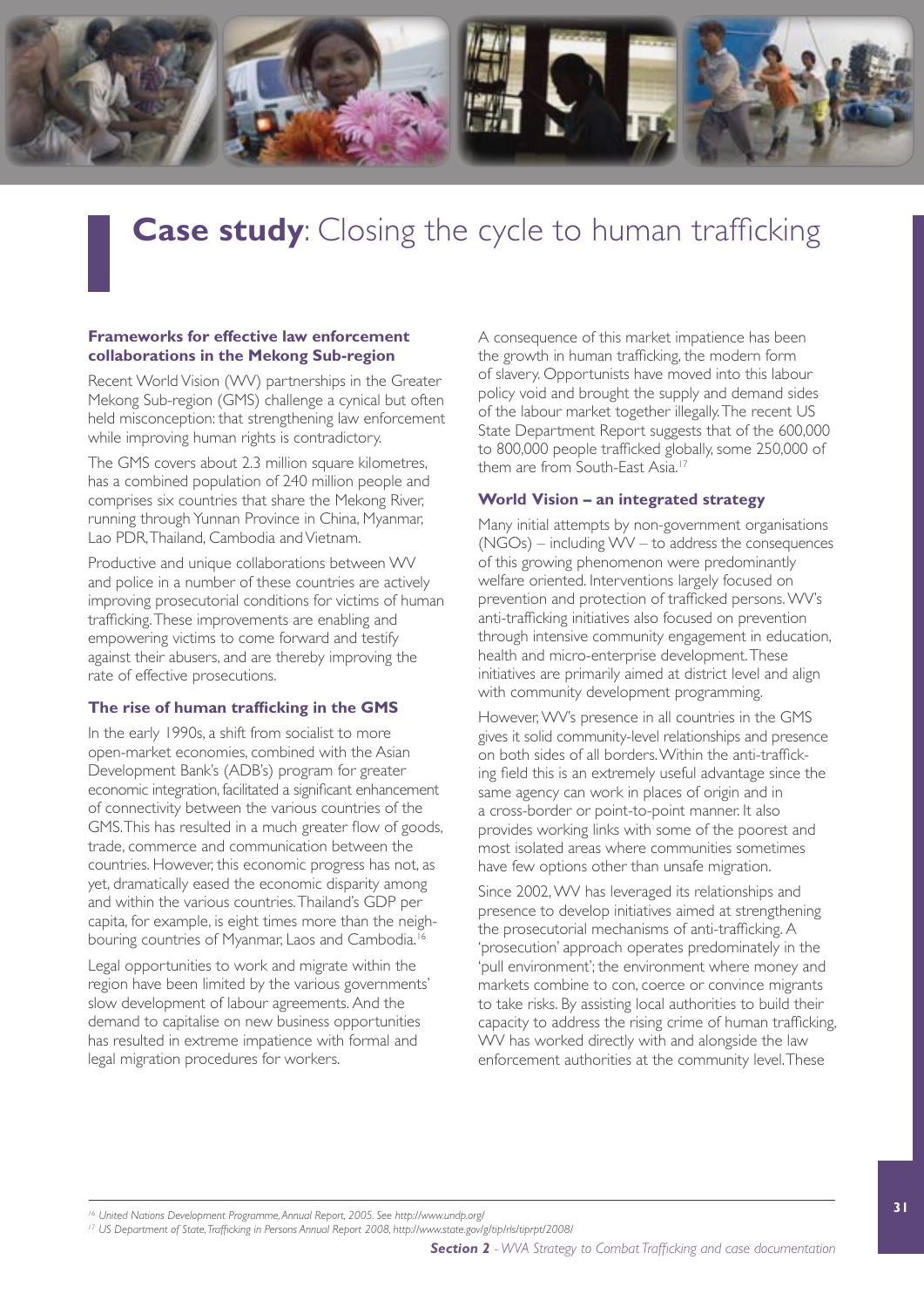

efforts work to preserve the dignity and rights of migrants by providing victim care and case management while police gather evidence for successful prosecutions.

These efforts do in part help reduce the potency of the pull environment, but more needs to be done to shift the focus from victim care and case management to working proactively with police on prosecutions.

Until recently, direct partnerships between international NGOs and law enforcement authorities were often marked with tension. The notable exception has been Thailand, and to a lesser degree Cambodia, where government-NGO partnerships collaborating on criminal justice issues and processes have been relatively stronger, compared to other countries in the region. For WV, Thailand has provided opportunities for projects to operate at the community level, to connect and empower authorities, rather than isolate them. This is a bid to ensure a better protective environment for migrant workers as well as victims of trafficking, and thereby reduce the incidence of trafficking.

#### **An integrated approach to trafficking: World Vision's approach to prosecution**

WV's initial collaboration with law enforcement, and in particular the police, took place in Cambodia in 2000, with the implementation of a project called the Law Enforcement Against Sexual Exploitation and Trafficking of Children (LEASECT). World Vision strategically partnered with UNICEF and the International Organization for Migration (IOM) to build the capacity of the Ministry of Interior's Anti-Human Trafficking and Juvenile Protection Department to undertake better investigation and more effective prosecutions. Other key components of this initiative included:

- Community peer educators which include police officers and cadets
- Support to set up a hotline  $-$  now annually reporting over 800 cases of trafficking and sexual exploitation
- Counselling training for those in authority including police and local authorities
- Police training  $-$  specialised police units, at both national and provincial levels, trained in the legal and technical issues concerning law enforcement and the sexual exploitation of women and children
- • A national Sex Crimes Database established to record all information on child sexual exploitation and trafficking cases.

Provincial databases were also established in four Cambodian provinces: Siem Reap, Banteay Meanchey, Battambang and Sihanoukville. The database is proving to be extremely useful in monitoring cases of child sexual exploitation and human trafficking, following trends and illustrating the project's impact on police capacity.

In recent years, WV has continued to expand its partnerships with law enforcement authorities in other countries. It has played a significant role in developing trust among vulnerable communities (such as undocumented migrants in Thailand, ethnic Vietnamese in Cambodia, etc). Staff have assisted community members to seek assistance and redress when relatives, friends or associates go missing and/or are believed to have been trafficked. Case management approaches such as these, which try to minimise gaps and create links between police and the community, invariably work only when there is complete trust in the agency working on the case.

By developing a close working partnership, WV in Vietnam has been able to increase the skills and confidence of the police – while also increasing their understanding of trafficking and its impacts. Furthermore, WV's extensive experience in repatriation work and its close collaboration with the police has also helped in linking trafficked victims with the judicial system. Police have reported improved understanding and capacity to identify early problems as a consequence of this collaborative work.

In its Mekong Delta Regional Trafficking Strategy (MDRTS) project, WV is also developing its capacity to collect and manage data on missing persons, particularly in Laos. WV in Laos has been sharing information with the Lao specialist police unit to assist in tracing missing persons and in providing crucial information in high risk cases. With its multinational community networks, WV is not only developing the potential to track individuals at risk of trafficking, but has also started mapping patterns of movement and behaviour for use in future responses.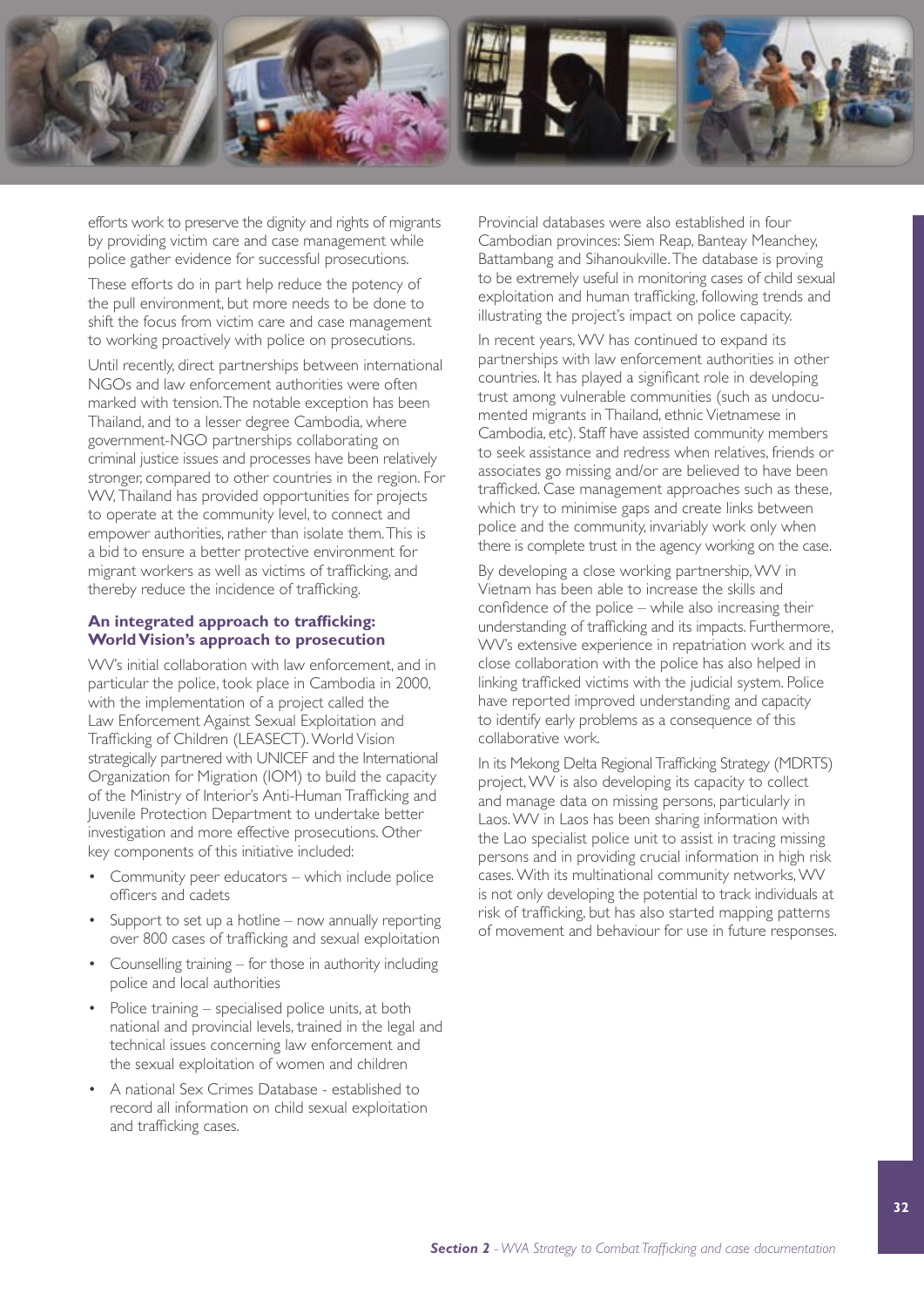

#### **Key reflections**

WV's experience working with law enforcement, toward a more effective criminal justice response to human trafficking has prompted the following insights:

- 1. Collaborating with authorities while keeping the best interests of the victims and the communities in mind is proving indispensable in WV's work fighting trafficking in all spheres, from prevention and protection to prosecution.
- 2. As an agency with a strong community presence in the region, WV's local, regional and cross-national networks and relationships with authorities are resulting in proactive victim identification as well as carefully assessed rescue strategies.
- 3. The nature of collaborations between WV and the police have to date indicated that there is significant potential for expansion, both within the organisation and by other NGOs; for example, by addressing the challenges and protection requirements of trafficked people seeking to take action through the criminal justice system. It is extremely important that more enabling conditions are created, to encourage and allow more victims to come forward as survivors and testify against their abusers. This would lead to more effective prosecutions and act as a deterrent to other traffickers.
- 4. There are still constraints to working further up the judicial ladder.

WV's short timeframes for trafficking projects, usually two to three years, don't facilitate a greater depth of work beyond local and district level policing. Prosecution also remains a 'specialised' area of work, requiring a high capacity and calibre of staff. Sufficient numbers of skilled prosecutors are also needed to oversee the cases that can be quite complex in nature.

#### **Moving forward**

In many respects, WV's partnership approach to law enforcement agencies disproves the common misconception that strengthening law enforcement and protecting human rights are contradictory.

The expansion of WV's activities to assist with law enforcement moves the agency's efforts to combat trafficking onto a new arena. Increasingly, all aspects of the crime are now being addressed as part of a single package, which includes prevention, protection and prosecution across several regions and several countries. The rising rate of prosecution and witness cooperation attests to these achievements.

WV's support through the LEASECT for the first specialist law enforcement response to trafficking has been the precursor to the establishment of similar units under the auspices of the Asia Regional Trafficking in Persons Project (ARTIP) in four of the six GMS countries. Such units are now recommended by ASEAN as a regional standard. It is outcomes such as these that highlight the important role NGOs can take in creating a more effective law enforcement response to trafficking while undertaking their primary responsibilities to serve those that have been victimised by various forms of exploitation.

#### **Program details**

Programming overview: Since 2003, World Vision Australia has supported 16 different programs aimed at addressing child and human trafficking within, but not limited to Thailand, Myanmar, Cambodia and Vietnam.

Project start date: World Vision Australia's first child trafficking initiatives started in Thailand and Myanmar in July 2003.

Current project portfolio: As of June 2007, World Vision Australia was supporting eight separate child trafficking programs in the GMS.

Since 2003, funding for GMS programming has come from both WV's fundraising programs and other sources. These are:

- • AusAID NGO Cooperation Program (ANCP)
- Child Sponsorship (WV)
- • UNICEF
- Child Rescue (WV)
- Bounceback (WV)
- Corporate and Major Donors (WV)
- Wills and Bequests (WV)

Funds remitted to GMS programs from World Vision Australia by Financial Years (FY):

- FY 2003 US\$24,477
- FY 2004 US\$211,941
- FY 2005 US\$528,260
- FY 2006 US\$790,845
- FY 2007 US\$566,305

Total funds remitted from World Vision Australia to GMS programs over five years: US\$2,121,828

Other information: In addition to field program support, an essential part of WV

Australia's response to child and human trafficking has been through high level advocacy and campaigning over several years.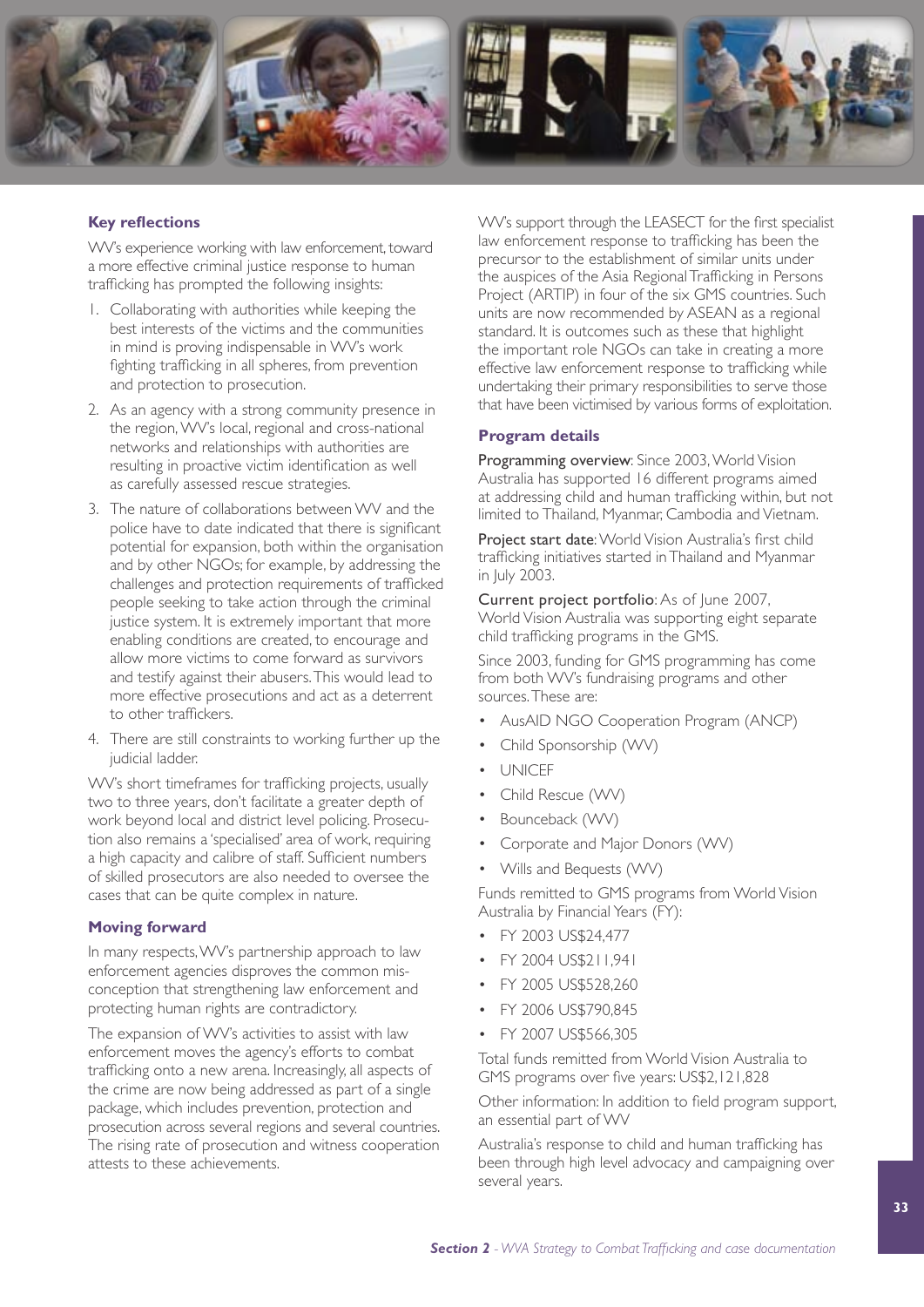

### **Case study:** Mekong Regional Youth Forum on Human Trafficking

#### **Children and youth from the Greater Mekong Sub-region speak up!**

Many adults would be intimidated by the thought of presenting and discussing complex socio-economic and human rights-related problems with their government representatives. This is not so for a team of youth and children from the Greater Mekong Sub-region (GMS). In September 2007, they came together with each other and governments from the region to engage in a detailed dialogue about human trafficking.

The Mekong Youth Forum on Human Trafficking, sponsored by Save the Children Fund, World Vision, the International Labour Organization and the United Nations Inter-agency Project on Human Trafficking, provided a unique opportunity for young people (aged 12 to 19) from the GMS to discuss and voice their concerns, thoughts and opinions about human trafficking in the region.

The delegation consisted of thirty elected youth representatives from six countries: Cambodia, China, Laos, Myanmar, Thailand and Vietnam. The delegation, accompanied by chaperones and translators, spent one week in Bangkok, learning, discussing and deliberating on aspects of human trafficking and the impact this social dilemma has had, and is likely to have, in their country. Dr Susu Thatun, who is Senior Policy Advisor on Child Protection and Trafficking at World Vision Australia and the Senior Advisor to the Coordinated Mekong Ministerial Initiative against Trafficking (COMMIT), was asked to facilitate the dialogue between senior government officials from the GMS countries and the youth delegates.

#### **Young people and trafficking in the GMS**

Of the 2.5 million people who are trafficked annually, over half come from Asia. Children in the region are regularly exposed to the dangers of human trafficking: they are potential victims, the children of victims, witnesses, and children of potential consumers of their labour and services. Despite the veil of protection adults often use to shield their children from harsh practices, when the practice is so widespread, risk of potential harm is amplified.

Human trafficking is a crime against an individual or a group of individuals, as opposed to a crime against the state. As in the case of smuggling, and where the crime occurs within our communities, it is vitally important to generate greater awareness, especially among potential victims and tomorrow's leaders.

It is paramount that youth are targeted, because many of those trafficked are children and youth. Further, as it is accepted that children and youth listen better when their peers speak, it is imperative for international organisations and government agencies working on trafficking to seek active engagement with youth, and thus ensure the most effective delivery of anti-trafficking programs. Child sponsoring organisations were of the mind that if we are to win the war against trafficking, genuine participation of children in affairs that affect their lives is the only way forward. This is one of the cornerstones of the Convention on the Rights of the Child (CRC).

Through discussion and exchange, the Mekong Youth Forum succeeded in facilitating a cohort of young advocates who:

- understand the transnational dynamics of trafficking;
- appreciate the factors that push and pull the crime in the region;
- acknowledge the risk and impact of trafficking on children;
- understand the role governments play in protecting citizens and prosecuting offenders; and
- ensure the participants have the capacity to disseminate the information/ knowledge among their peers upon their return.

#### **Regional and national youth forums: A breakthrough**

The regional forum was preceded by a series of national and provincial level local forums. A number of provincial forums on trafficking were organised in each of the participating countries. Children and youth from provincial levels elected their representatives to take part in the national forum and they in turn elected their national youth representatives to participate in the regional level forum. Each national forum ran from three to five days, with youth participants from each country submitting national level recommendations to the government officials responsible for dealing with the problem. Each national level forum culminated in a national dialogue between government officials and the youth delegates.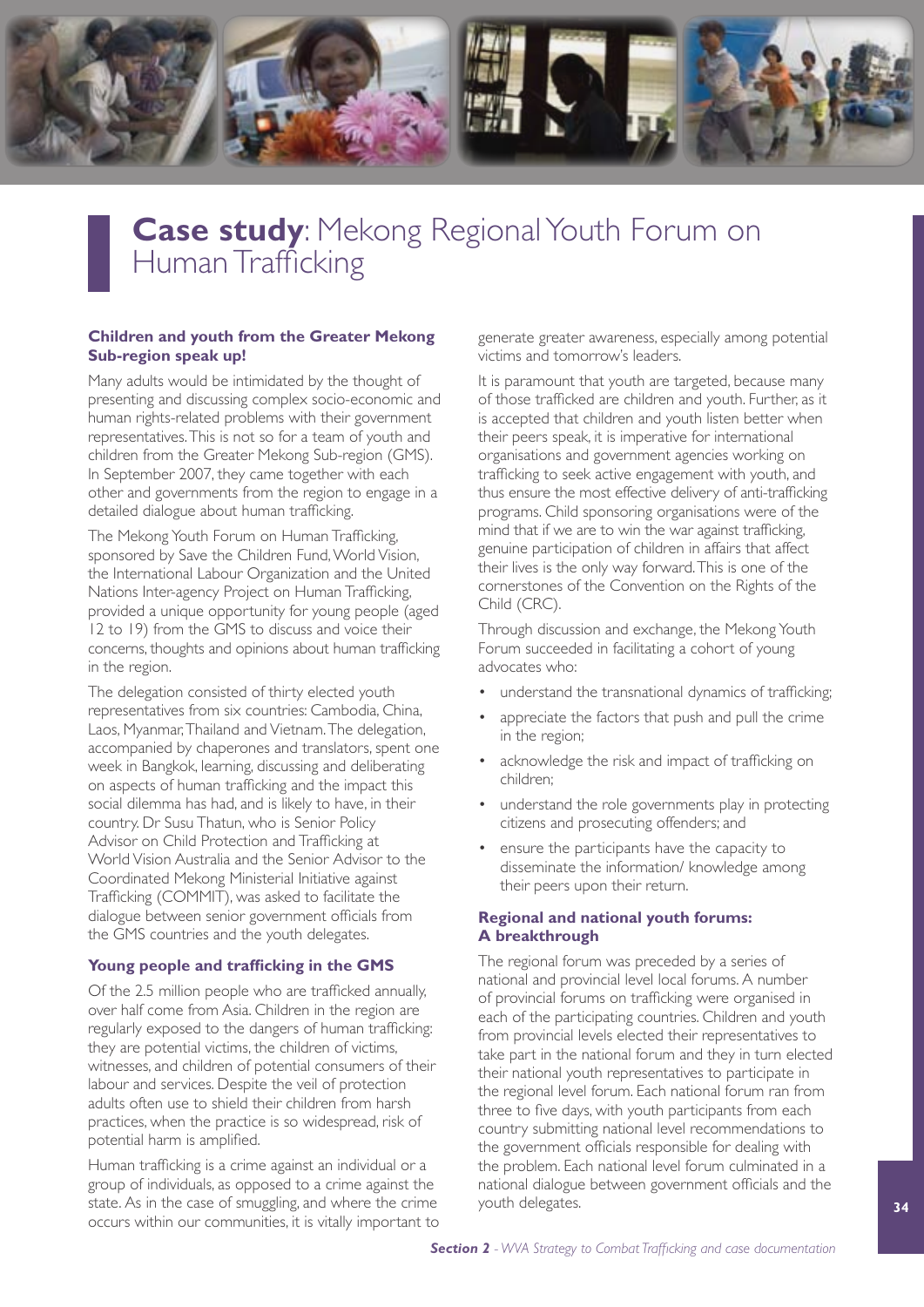

#### **Mekong youth (regional) forum**

The regional Mekong forum saw five full days of activities. The participants engaged in extensive discussion regarding a plethora of trafficking-related issues, including country-specific trafficking trends, regional push and pull factors, migration/citizenship concerns, the role of education, the plight of stateless people, repatriation services, and the treatment given to trafficked victims at their destinations. In addition to the discussions, the representatives played educational games on the theme of trafficking, built a mock 3D regional map of trafficking trends, and engaged in group skits/ plays demonstrating protection and security related trafficking risks.

The centrepiece of the forum was D-Day, or Dialogue Day, when the children and youth delegates sat faceto-face with their government representatives, presented their views and exchanged concerns. They were also able to ask questions of the representatives responsible for, or enmeshed in, anti-trafficking initiatives in their respective countries. The participants took great advantage of this opportunity and engaged openly and fulsomely with their government officials. Ultimately, the delegates submitted thirty recommendations to the government officials, and these were incorporated into the discussions in Beijing in December 2006, at the fifth Senior Officials Meeting of the COMMIT Process.

The lobbying of the sponsoring organisations, the recognition by government representatives of the significance of listening to children and youth and the dedication of the youth themselves made this initiative a real breakthrough in the fight against trafficking.

#### **Outcomes**

The forum generated many possibilities for participants. There were immediate opportunities to mix with other youth from the region, to learn more about trafficking and to openly engage with government representatives from their respective countries. The forum allowed for meaningful dialogue between young people and their government – a rare opportunity for both youth and government representatives in the region.

A long-term view is that the forum offered a platform for a cohort of gifted young individuals to learn, disseminate and work towards greater awareness of trafficking issues in their respective communities.

Human trafficking is a multi-dimensional problem involving many different countries. The forum highlighted and exemplified the need for a regional response to the issue. For World Vision, it provided an anti-trafficking advocacy opportunity and the space to promote, in a meaningful way, the essentials of a child-focused organisation.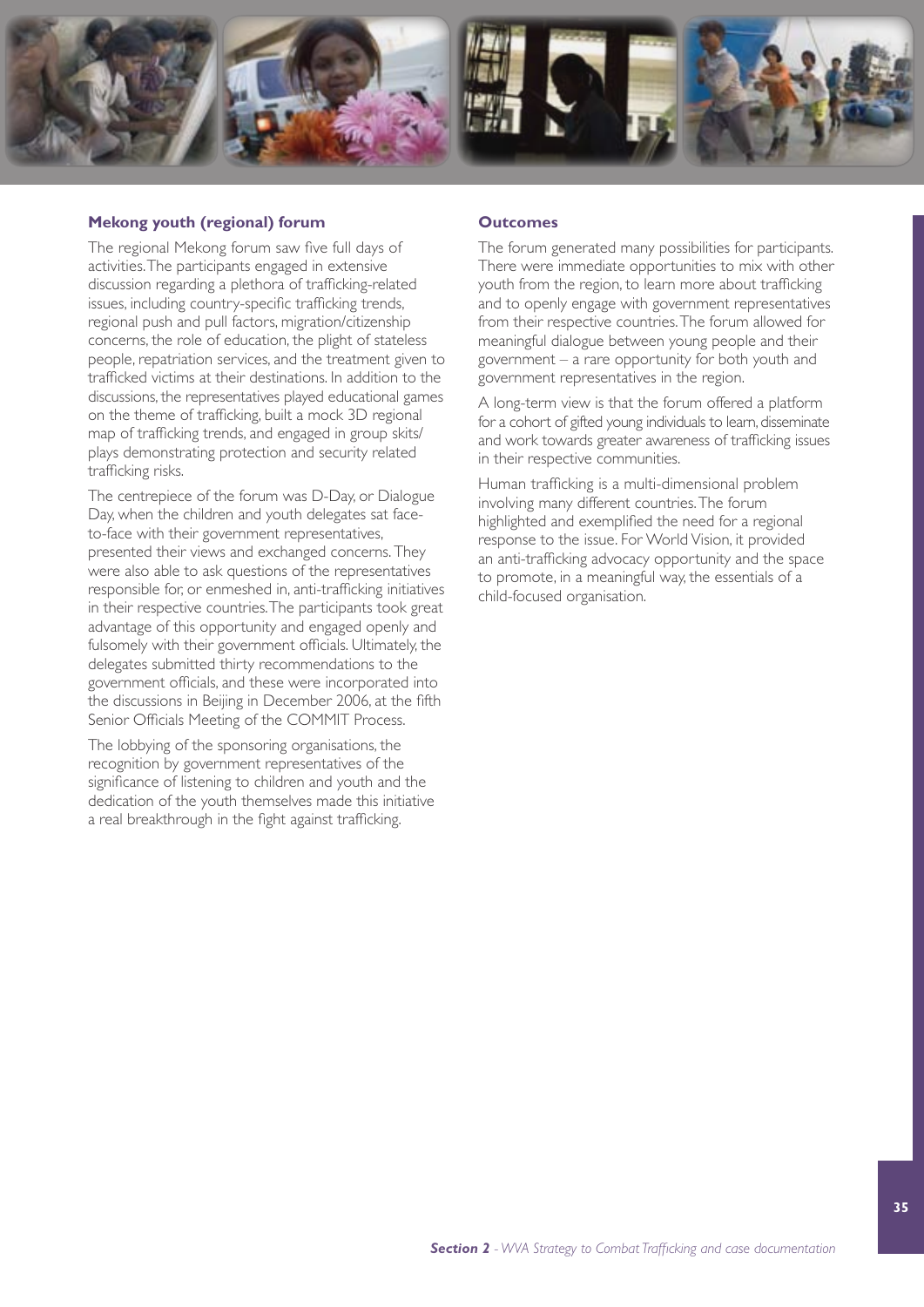

## Overview of human trafficking in Asia

World Vision Australia's work to combat trafficking in persons, especially children, has its focus in Asia. World Vision Australia seeks to engage the Australian Government and people by campaigning actively on the issue. The following summarises the situation of trafficking in Asia; what WVA is doing about it; and some of the current themes and challenges that trafficking presents.

#### **Background: Human trafficking in Asia**

- According to the ILO, some twelve million people are enslaved in forced labour, bonded labour, forced child labour, sexual servitude and involuntary servitude at any given time.<sup>18</sup> More people are being trafficked for labour exploitation than for the purposes of sexual exploitation. Of the above figure, 55% are from the Asia Pacific region and between 40% and 50% are children.
- Asia is recognised as a region with a high level of trafficking incidences. (Of the 600,000-800,000 persons trafficked annually, 250,000 are estimated to be from South East Asia and 150,000 from South Asia – AnnualTIP Report, US Department of State, 2005.)
- • Vulnerability to being trafficked differs across countries and geographical areas. Family and community vulnerabilities – including weak policies and systems and weak law enforcement – provide space for the crime to take place.
- From the point of view of 'supply' (or source community), vulnerabilities include poverty (both absolute and relative), lack of access to employment opportunities, lack of access to education and life-skills training, dysfunctional family life and discriminatory practices like gender-based discrimination.
- On the "demand" side (or the destination side of trafficking), there are again a number of factors that lead people to become vulnerable. There is the direct demand, which includes employers' demand (for cheap as well as easily exploitable labour) to satisfy competitive world markets. There is also indirect demand, which includes consumer demand for particular types of services such as sex work and domestic work, and cheaper goods.
- The end outcome of trafficking varies. It may include domestic work, agricultural work, work in garment factories, fishing, seafood processing (eg, shrimp peeling), construction or sex work.
- While the majority of documented cases of rescued and repatriated victims of trafficking continue to be women and girls, cases of men and boys being trafficked are increasingly being documented.
- Trafficking occurs both internally (within one country) and across borders, eg, from Laos to Thailand; from Vietnam to Cambodia; Myanmar to Thailand, and also internationally, to Taiwan, Japan, Australia, the Middle East and the US.

#### **World Vision Australia's approach to human trafficking (for details, see WVA's Strategy to Combat Trafficking)**

- World Vision Australia identifies trafficking as a human rights crime – a crime against an individual. As such, WVA considers engagement at the highest policy level – with national governments – as essential to effectively address the problem of human trafficking. National governments are the primary actors responsible for the protection, promotion and realisation of human rights.
- WVA recognises the complex and multi-faceted nature of the crime and sees an integrated multisectoral approach as vital.
- Related to the above is the adoption of a partnership approach to the issue. WVA seeks to partner with key stakeholders working on the issue, including other NGOs, UN agencies, various government ministries including law enforcement and social welfare entities, to advocate against trafficking. Partnership with other WV National Offices is also critical.

*<sup>18</sup> International Labour Organisation, (2005) The end of child labour: Within Reach[, http://www.oit.org/public/english/standards/relm/ilc/ilc95/pdf/rep-i-b.pdf](http://www.oit.org/public/english/standards/relm/ilc/ilc95/pdf/rep-i-b.pdf)*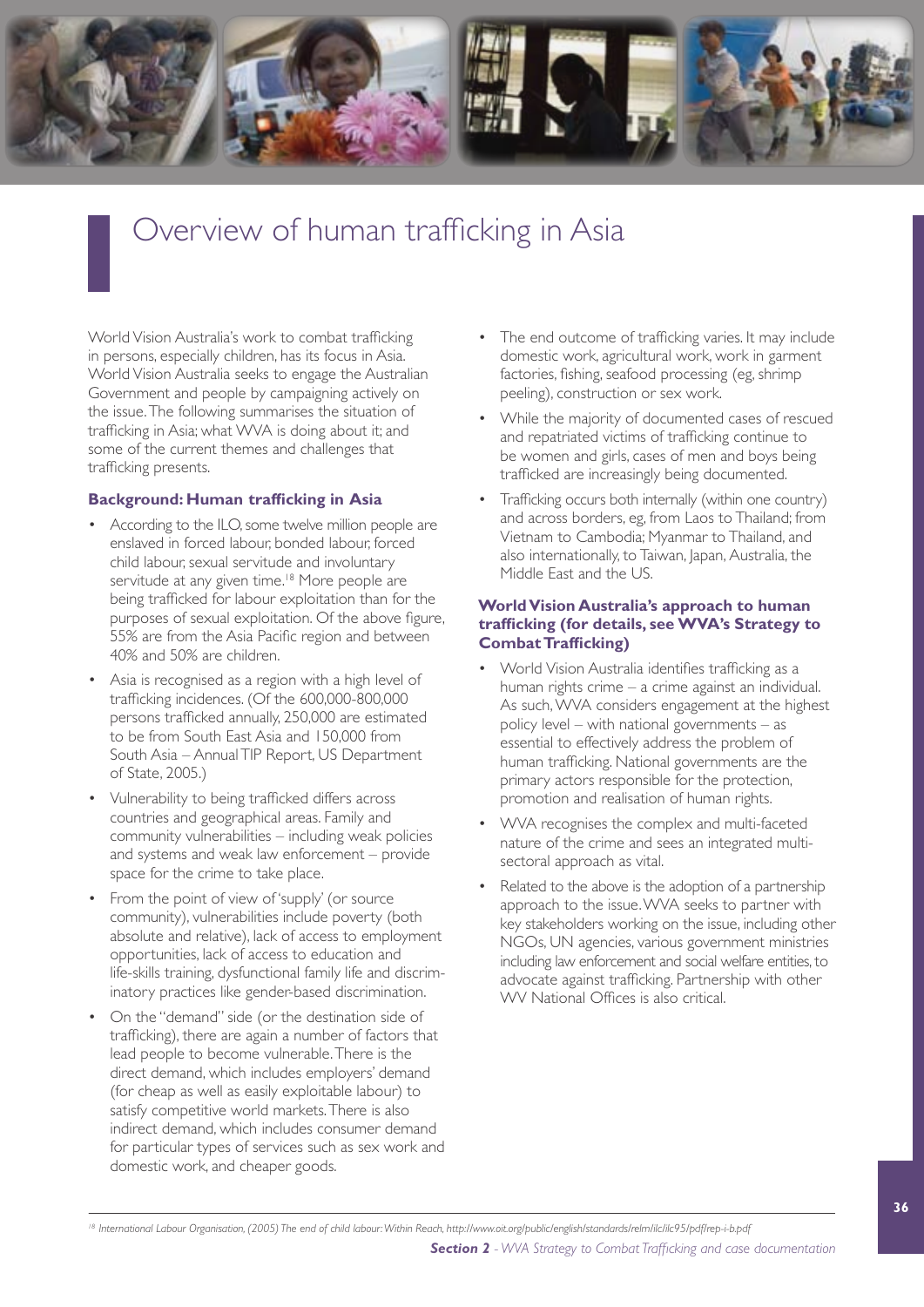

#### **Current themes and challenges**

- Numbers regarding the victims of trafficking continue to be highly debated (See 'The magnitude of the problem' in Section 1).
- • Although there is growing recognition that trafficking pervades other sectors, especially exploitative labour, interest and resources continue to be disproportionately concentrated on trafficking in the sex industry.
- Despite the acknowledgment that the focus of law enforcement agencies should not be to the detriment of the human rights approach to the issue, challenges continue to prevail. The trafficking visa regime in Australia is a case in point. (See 'Overview of Australia's efforts to combat trafficking' in Section 3.)
- Although there is now widespread commitment to placing the rights of the victim at the heart of all anti-trafficking interventions, this is yet to be consistently demonstrated in government responses across the region.
- Comprehensive national plans of action that are time-bound and have clear benchmarks are lacking. Where they exist, their implementation remains inconsistent.
- Inconsistencies between national laws and international obligations create barriers to both bilateral and multilateral cooperation.
- • Socio-cultural values and attitudes need to be systematically tackled at both source and destination communities.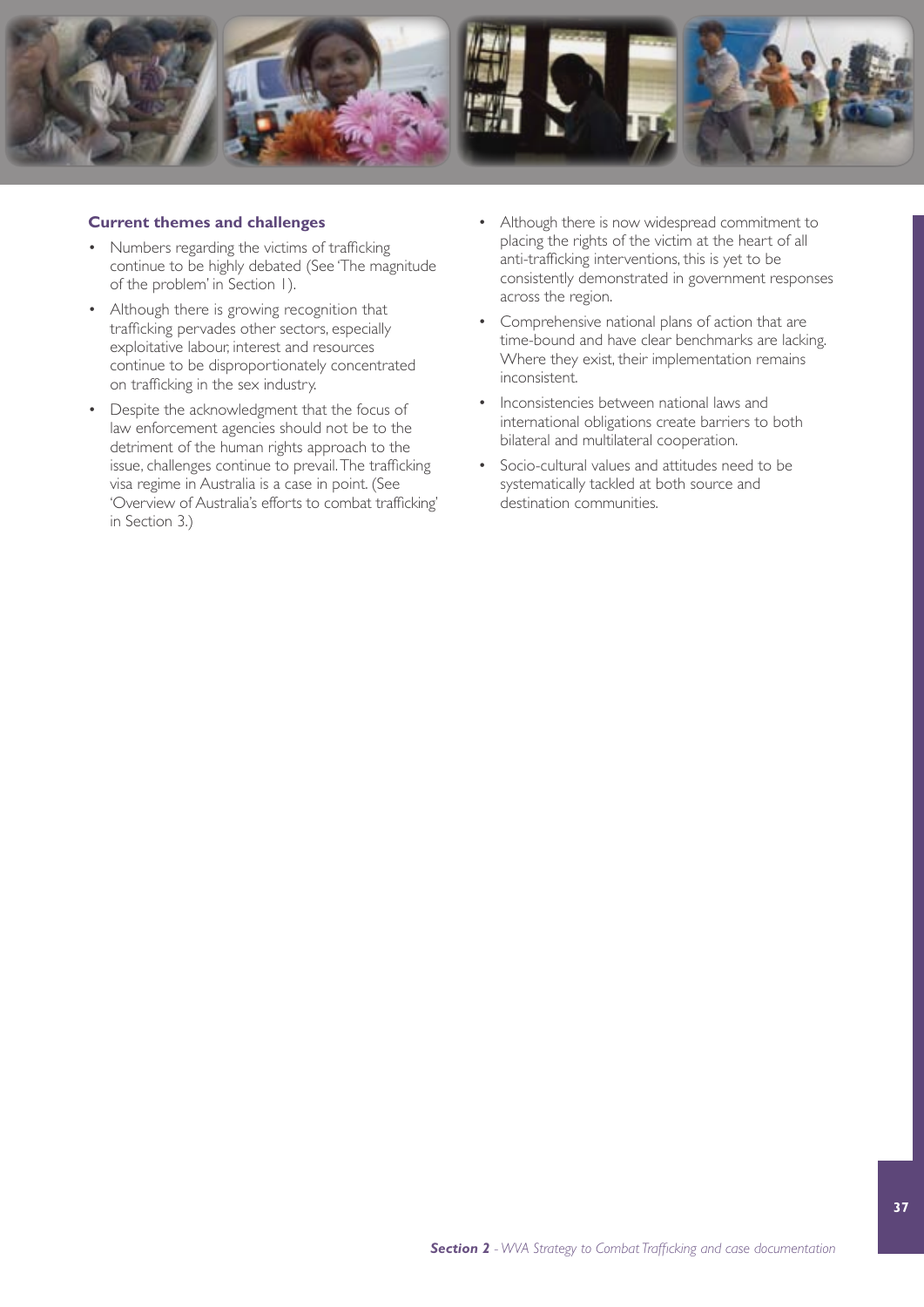

### Overview of child labour

#### **Introduction**

The ILO's 2006 Global Report, The end of child labour: Within reach, estimates that 217.7 million children aged between five and 17 are engaged in child labour. Of these, some 126 million are in the worst forms of child labour (WFCL) category. The highest numbers of child labourers have been noted to be in the Asia Pacific region where there are 122 million working children. Some 30%, or about 63 million, are found in Sub-Saharan Africa with most engaged in agricultural work, including cocoa farming.

The work that these children do interferes with their education, harms their health and damages their physical, mental, spiritual, moral and social development. The worst forms of child labour, which include trafficking, armed conflict, slavery, sexual exploitation and hazardous work, are what almost 75 percent of all working children are engaged in.<sup>19</sup>

However, it is important to note that not all work undertaken by children is classified as 'child labour'. A child's or an adolescent's participation in work that does not affect their health and personal development or interfere with their schooling is generally regarded as a positive experience. This work includes activities such as helping with the housework, assisting in a family business or earning pocket money outside school hours and during school holidays. These kinds of activities, it's been noted, contribute to a child's development and to the welfare of their family, as it provides them with skills and experience than can lead to them becoming productive members of society in adulthood.

'Child labour' has a distinct definition.

#### **Defining child labour**

Child labour is:

- labour performed by a child whose ages is less than that specified by state or national legislation as the minimum for that particular work;
- • labour that is likely to interfere with that child's education or development
- labour that is "hazardous', i.e., could jeopardise the physical, mental or moral well-being of a child, due to its nature or conditions.

#### **The worst forms of child labour**

The worst forms of child labour (WFCL), are defined by the Convention concerning the Prohibition and Immediate Action for the Elimination of the Worst Forms of Child Labour,<sup>20</sup> and comprise slavery, trafficking, debt bondage and other forms of forced labour, forced recruitment of children for armed conflict, prostitution and pornography, and other illicit activities,<sup>21</sup> as which are internationally agreed upon and unconditionally accepted.

#### **Case study**

In September 2006, some 70 Myanmar migrant workers were rescued when Thai authorities raided the Rayanpaew seafood factory in Samut Sakorn Province close to Bangkok. Of them, some 30% were children.

The factory had high walls with barbed wire and was under 24-hour TV surveillance. The factory was notorious for ill-treating and exploiting its migrant workers, all of whom were from Myanmar. Many of them were paid extremely low wages, while some of them had not been paid for over a year. They were forced to work long hours, usually 16 hours a day, seven days a week. They rarely had days off and many of them had to work even when they were sick.

They were not allowed to leave the premises. One of the girls interviewed had her hair shaved off as punishment for trying to escape. Another girl, a 16-year-old, could hardly lift her arm as, sobbing, she recalled how she was beaten up by the owner of the factory when she and her friend were caught escaping. They had come to work in the neighbouring country because there were no job opportunities back home; they had dropped out of school because their families did not have enough money to send them; and what their parents earned as hired labourers was insufficient to make ends meet. They were beaten in front of everyone, tied up against a pole in the centre of the compound, and left the whole day in the sun as a warning to others not to attempt to run away. $^{22}$ 

These women, men and children have now won a long civil and criminal suit against the factory owner and have been awarded financial compensation.

*<sup>19</sup> Child Labour, ILO, [http://www.ilo.org/global/Themes/Child\\_Labour/index.htm](http://www.ilo.org/global/Themes/Child_Labour/index.htm)*

*<sup>20</sup> Coming into force 19 November, 2000*

*<sup>21</sup> Child Labour Statistics, ILO Bureau of Library and Information Services 2007<http://www.ilo.org/dyn/clsurvey/lfsurvey.home>*

*<sup>22</sup> Personal interview with the survivors by Susu Thatun, World Vision Australia*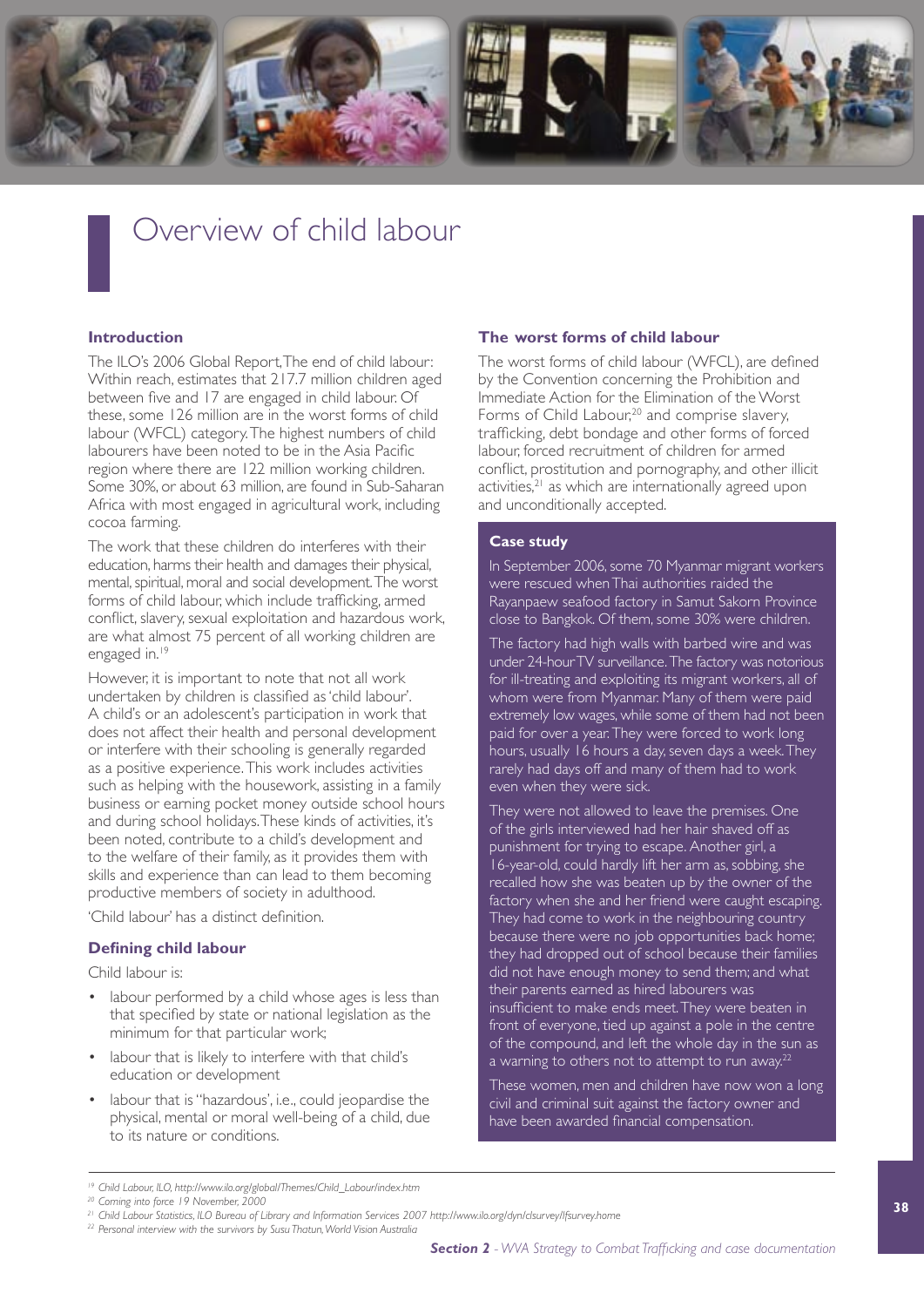

#### **The problem: magnitude and trends**

Despite states' almost unanimous support for the Convention on the Rights of the Child (all countries except the US and Somalia have ratified the convention) and the commitment of world leaders to the realisation of a world fit for children, child labour continues to be a fact of life for many:

'Denied an education and a normal childhood, some children are confined, beaten and treated like slaves. Some are denied freedom of movement—the right to leave the workplace and go home to their families. Some are abducted and forced to work.<sup>'23</sup>

UNICEF reports that children living in the poorest households and in rural areas are most likely to be involved in child labour.

In Asia, child labour occurs in mostly, but is not limited to, the following sectors:

- Organised begging
- Domestic work
- • Bonded child labour
- **Fishing industry**
- Seafood processing
- Sex venues
- Construction
- Brick kilns/brick making
- • Agriculture
- Child soldiers
- Textiles (including soccer balls)
- • Tourism, including sex tourism

The health risks to child labourers are extensive. Exposure to pesticides, chemicals, dusts and carcinogenic agents in agriculture, mining and quarrying and manufacturing increase the risks of developing bronchial complaints, cancers and a wide variety of diseases, while ergonomic factors such as heavy lifting and poor posture increase the chances of musculoskeletal problems developing in later life.<sup>24</sup>

#### **Factors contributing to the trend**

There are many factors that combine to increase the severity of the problem of child labour. These include:

- the profit motive of both direct and indirect users
- cultural factors such as a high level of tolerance for child labour in the source and destination communities
- weak protection (the disproportionate ratio between labour inspectors and the number of venues needing inspection, quality of training received, etc.)
- weak enforcement regimes, and linked to this, complicity and corruption in the public sector.

#### **Why do children work?**

'Most children work because their families are poor and their labour is necessary for their survival. Discrimination on grounds of gender, race or religion also plays a part in why some children work.'25

Interviews with a number of families and communities have indicated that many see little or no reason to send their children to school. Where there is a lack of understanding of the importance of education, and where there's little day-to-day evidence that education can lead to a decent job, many families consider education to be a waste of time and money (and the cost of school uniforms and supplies can be prohibitive for some) and only represents a potential to lose income that a young family member might bring in.

For other children, school is not an option because it is physically inaccessible or because lessons might not be taught in a child's own language.

The reasons children are employed are varied. Generally speaking, they are cheaper to hire than adults, they are more vulnerable to exploitation and they are less likely to demand higher wages or improved working conditions. Some employers maintain that children are better suited to certain kinds of work, simply because they are smaller.

*<sup>23</sup> Children's Rights, Human Rights Watch,<http://www.hrw.org/children/labor.htm>*

<sup>&</sup>lt;sup>25</sup>' Child Labour<sup>'</sup>Anti-Slavery http://www.antislavery.org/homepage/antislavery/childlabour.htm#why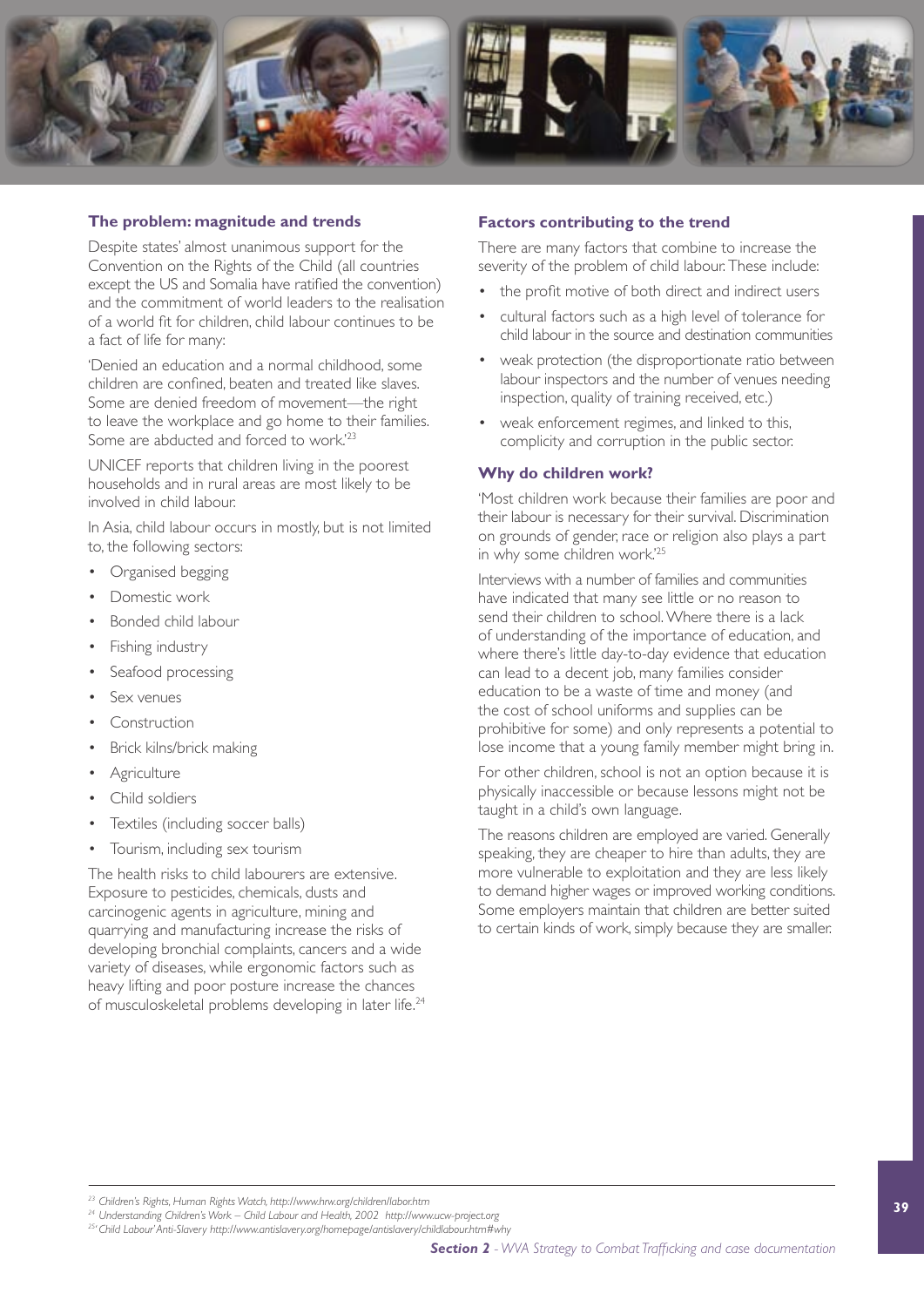

Other reasons given for child labour:

- • Family traditions and expectations
- Child abuse, which has caused a child to run away from home, after which they must fend for themselves
- The lack of good schools and day care
- A lack of other services, such as healthcare
- • A prevailing public view that downplays the dangers of children working
- Lack of care by employers
- Limited choices for women.

Child labour is often a symptom of poverty, but it also perpetuates it. When children don't have the opportunity to go to school, they grow into adults who are trapped into poorly paid jobs. Then they themselves are likely to turn to their own children for income supplementation.

Economic development can lead to poverty reduction, and this can in turn, result in the seemingly natural elimination of child labour. However, it is important to stress that this is not an automatic process: policy choices matter and they must be coherent. This leads us into our next section.

#### **Solutions: What can we do about it?**

The challenge for the new millennium is to convert the recent surge in international interest in the problem of child labour into a sustained, coherent and effective effort on behalf of working children.

While direct action has its role, the effective abolition of child labour is only possible if national development policies and efforts address its causes by, inter alia, increasing jobs and incomes, improving access to quality education, and reducing discrimination. Such policies and efforts have to be made more relevant to the elimination of child labour.

Through the Millennium Development Goals (MDGs), a global commitment now exists to attacking poverty and providing education for all. The realisation is growing that many of the eight goals cannot be achieved without addressing the problem of child labour. The MDGs, therefore, provide a critically important vehicle for eliminating child labour.<sup>26</sup>

The international community's efforts to achieve education for all (EFA) and the progressive elimination of child labour are inextricably linked. Education is a key element in preventing child labour.

At the same time, child labour is one of the main obstacles to EFA because involvement in child labour is generally at a cost to children's ability to attend and perform in school. Understanding the interplay between education and child labour is therefore critical to achieving both EFA and child labour elimination goals. Without access to free, quality education, child labourers become youth with poor employment prospects who cannot assist their families out of the vicious cycle of poverty. In turn, they become parents who cannot give their children a better life. They are also unable to contribute effectively to national development.

Areas of further research of particular relevance to identifying supply-side policies for reducing child labour and raising school attendance include the effects of school quality in retaining children in school and in avoiding drop out, as well as the degree to which children are "pushed" into work by poor quality, irrelevant or inaccessible schools, or, alternatively, children are "pulled" from school and into work by household poverty or other economic motives.27

Finally, developing comprehensive, local approaches to deal with the issue is paramount. The first step is to acknowledge child labour as a problem, rather than part of the solution to overwhelming social, economic and cultural disadvantage in developing nations. Where all levels of government are committed to ensuring adult workers are paid adequate salaries, and social welfare structures are developed to assist disabled or unemployed parents or guardians, children are less likely to need to work full-time. Second, for rights-based principles to be relevant in all developing nations, cultural beliefs, attitudes and practices regarding the value of children, childhood, education and leisure have to be re-assessed in the light of both global trends and local opportunities.28

*<sup>26</sup> The Worldwide Movement Against Child Labour, ILO 2007*

*<sup>27</sup> Understanding Children's Work - Child Labour and Education For All: an issue paper, Nov 2006*

*<sup>28</sup> Towards Eliminating Child Labour: The Power of the Law, 2002<http://motspluriels.arts.uwa.edu.au/MP2202acl.html>*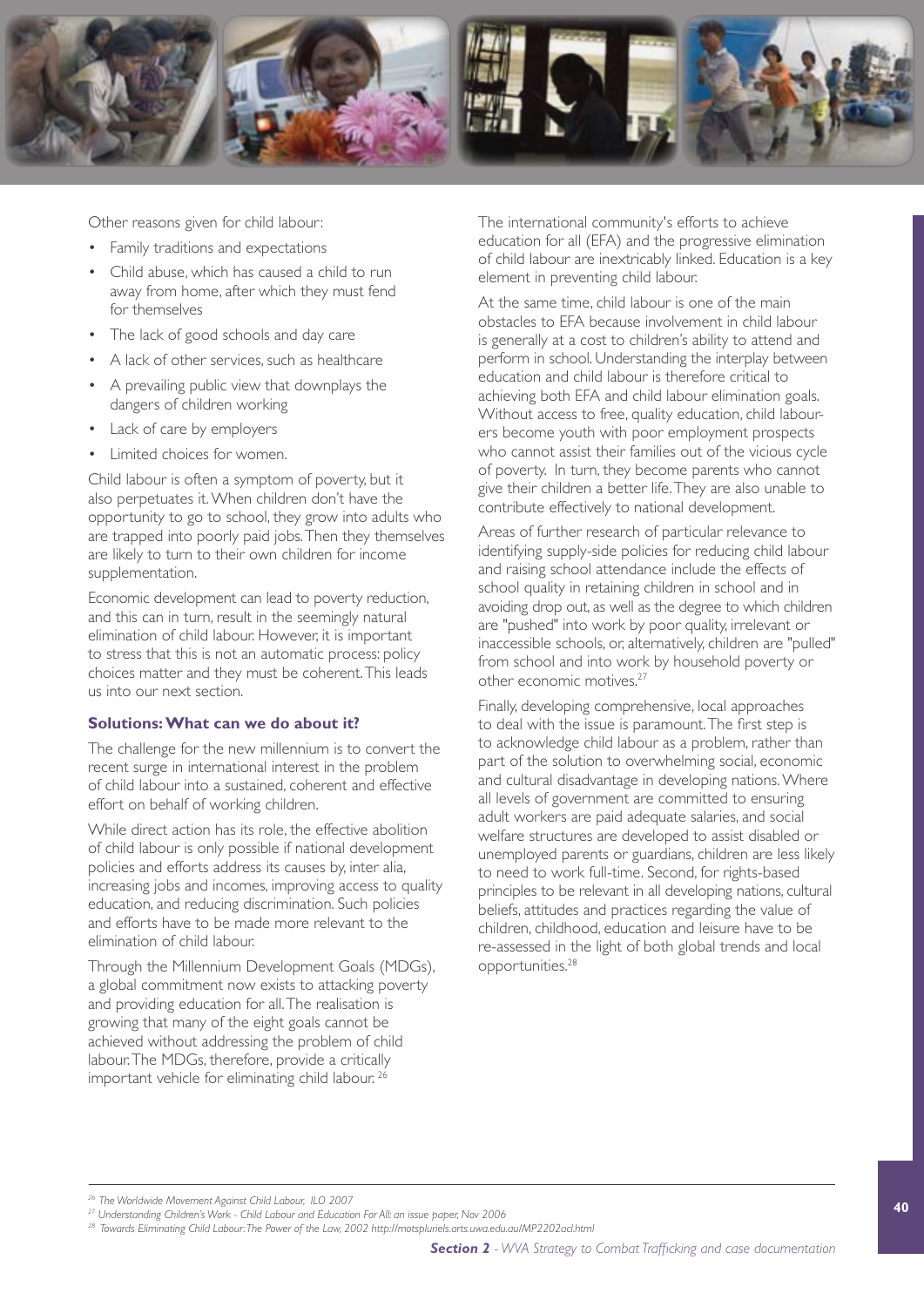

## Overview of trafficking into sex work

Trafficking for sex work is one among a range of potential purposes of the trafficking of people. Victims of sex trafficking can be forced into various forms of commercial and non-commercial sexual exploitation, including prostitution, pornography, stripping, live-sex shows, mail-order brides and sex tourism. While victims of sex trafficking can be men, women, boys and girls, the majority are women and girls. This has been linked to gender inequality and the world-wide subordinate status of women. There is a proliferation of sex trafficking within the larger framework of trafficking in persons, and this is attributed to a number of factors: that women are often marginalised in communities, because they've been denied equal access to education and job opportunities; that the nature of sex work is hidden; and that women and children are seen as more compliant and easier to control.

Case studies below are provided in order to highlight the existence of this exploitative work throughout the world – in the East and the West, the past and the present. However, it should be noted that the incidence of parents selling their own children is extremely rare. The case below is an exception to the norm.

#### **Case study: The East, the West, the present and the past**

A report in 2002 on sex trafficking in Thailand documents a man selling his 13 year-old daughter into prostitution for the price of a television set. While he had no regrets, his wife Lu did when she discovered that her daughter wasn't actually working in a bar in Mae Sai – as the agent who bought the girl had promised – but was selling her body in a Bangkok brothel to as many as eight men a day. She wept bitterly upon hearing the news. Her tears, however, were not for her daughter. "I should have asked for 10,000 baht (then equivalent of US\$228), not 5,000. He robbed us!"

In 1885 in London, the editor of the Pall Mall Gazette, working undercover to document the sale of young women and children for forced prostitution, wrote an article entitled 'The Maiden Tribute of Modern Babylon'. The article describes in detail how mothers and fathers negotiate to sell their daughters as virgins into prostitution – often as young as 11. In one of the stories, the mother of a 13-year-old girl sold her daughter for the price of a cappuccino in Australia to buy drinks for herself and her husband.

Both these stories caused public outrage which affected the policies of the day at national and global levels. Yet over a century has passed and instead of abating, the problem seems to have gained a fresh impetus. This is viewed as a negative outcome of the globalisation process and due to weak legal frameworks, poor law enforcement and distorted social values providing opportunities for exploitation to take place.

#### **The problem: magnitude and trends**

There are no universally accepted estimates of trafficking numbers throughout the world. Indeed, difficulties in identifying victims and differences in applying the trafficking definition to local realities make such estimates virtually impossible. However, the following figures provide some sense of the magnitude of the problem.

- Globally, around 10 million (equivalent to half of Australia's entire population) children – mainly girls – are subject to various forms of sexual exploitation worldwide. A further one million or so children are estimated to enter the commercial sex trade each year. UNICEF estimates that a third of all sex workers in Southeast Asia are between the ages of 12 and 17.
- A recent study by the International Labour Organization estimates that 43% of all victims of forced labour worldwide are trafficked for sexual exploitation<sup>29</sup>. Others estimate this figure as high as 90%.
- According to another UN report in 2004, transactions in prostitution were noted at the equivalent of US\$4.1 million a day, totaling some US\$8.5 billion per year. Although not all prostitution involves trafficking, it is clearly an inherently exploitative trade, characterised by deep involvement of organised criminal groups, even in places where the trade is legal. Estimates of the proportion of women in prostitution who have been trafficked are commonly in the order of 20-25%.
- In some areas, there has been a major and continuing demand for younger and younger girls. Ignorance about HIV and AIDS transmission has contributed to this demand and reinforced myths to make virginity highly prized. According to one local NGO in Thailand, 'Agents come to the village with orders

*<sup>29</sup> A Global Alliance against Forced Labour, ILO 2005 [http://www.ilo.org/dyn/declaris/DECLARATIONWEB.GLOBALREPORTSLIST?var\\_language=EN](http://www.ilo.org/dyn/declaris/DECLARATIONWEB.GLOBALREPORTSLIST?var_language=EN)*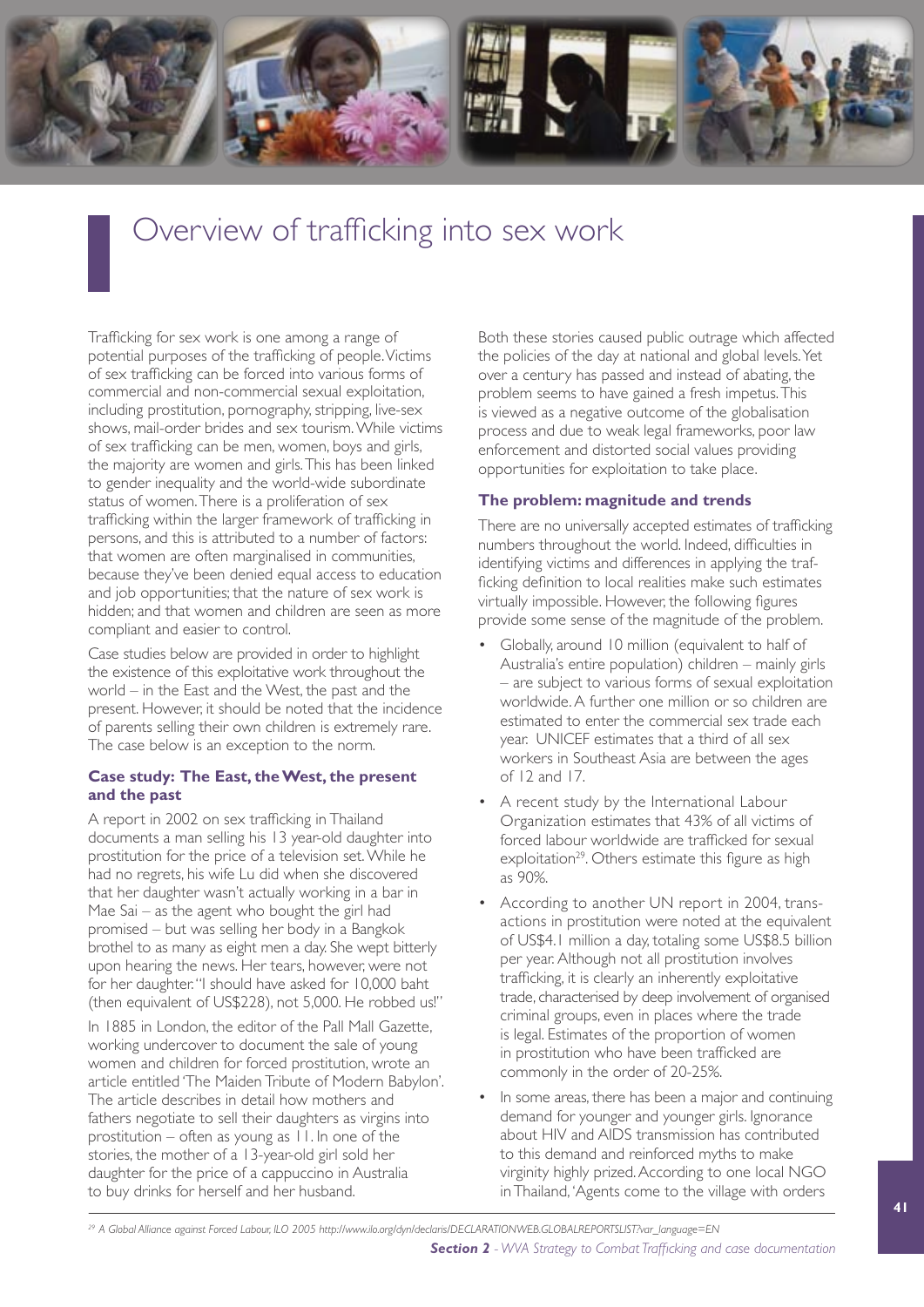

to fill. The people in Bangkok, mostly foreigners, order girls like pizza. My own personal interview with a "customer" in Mae Sot, a town bordering Thailand and Myanmar, says he prefers a younger girl with a preference for a virgin because she is likely to be "clean". The prize for a girl's virginity can reach several hundred dollars, with her "value" subsequently dropping to just a few dollars'<sup>30</sup>.

- Studies by UNIFEM and IOM (International Organization for Migration) as well as by Sigma Huda, the Special Rapporteur on Trafficking in Persons (2006) document a massive increase in the migration of women for all forms of labour, especially in the informal sector, where protection of rights is often weak or non-existent. Many women who start off in domestic or restaurant work end up in direct or indirect sex work.
- According to Child Wise, an Australian NGO working on the issue both domestically and overseas, more than 250,000 sex tourists visit Asia each year, with 25 percent coming from the United States. 16 percent from Germany and 13 percent from both Australia and the United Kingdom. This includes those seeking sex with children, known as child sex tourism, and those specifically targeting pre-pubescent children, that is, pedophilia.
- However, in most countries the major demand which creates a market for commercial sexual exploitation of children is domestic. Local perceptions of childhood, which often differ from the international legal norm, contribute to this phenomenon. In Indonesia, for example, it is common to see someone who has married as an adult, even if she is 14 or 15 or younger. This holds true for a number of countries in Asia.

#### **Contributing factors**

The factors contributing to trafficking can be broken down into:

#### i. Those that make people vulnerable to being trafficked

This first category includes factors such as poverty – both relative and absolute. It is, however, important to note that studies by the ILO, ADB and UNIAP indicate that it is not always the poorest that migrate. Those living close to transport (roads) and having access to television are often the ones that leave

home in search of better opportunity. When the choice to migrate is coupled with a lack of information or knowledge, dormant vulnerabilities surface for traffickers to exploit.

It also includes push factors which, in the absence of adequate social protection measures, lead to risky migration. Exposure to abuse within the home as well as in the community also make children and women more vulnerable to various forms of exploitation including sexual exploitation, as do other factors such as debt, natural disasters and land alienation.

#### ii. Those that make trafficking a profitable business

In the second category, the range of factors contributing to the profitability of trafficking include, among others, weak legal frameworks and enforcement; inherent difficulties in investigating the crime across borders; a dominant focus on the movement rather than the exploitative aspects of trafficking; and, in many instances, government complicity.

#### iii. The attitudes and behaviour that allow this problem to persist

These factors do not occur in a vacuum but against a background of social tolerance for sexual exploitation. Hence the third category. Examples include:

- a. Twisted and distorted use or abuse of traditional values/norms
- b. Gender discrimination and attitudes, eg the perception that having sex with many women/ girls reinforces males' masculinity
- c. Generalised discrimination by both men and women against those in the sex trade
- d. Racial discrimination which creates a tolerance for abuse of migrants
- e. Growing materialism contributing to the actions of parents and traffickers as well as the children
- f. Attitudes which see debt bondage as legitimising forced labour
- g. The promotion of tourism without a supportive framework, which has resulted in "mainstream ing" of sex work in such legitimate business as tourism and other hospitality industries. (In Thai land for example, it is estimated that some 14% of the GDP comes from sex work.<sup>31</sup>)

*<sup>30</sup> The Development and Education Program for Daughters and Communities – DEPDC*

*<sup>31</sup> ILO, 1998*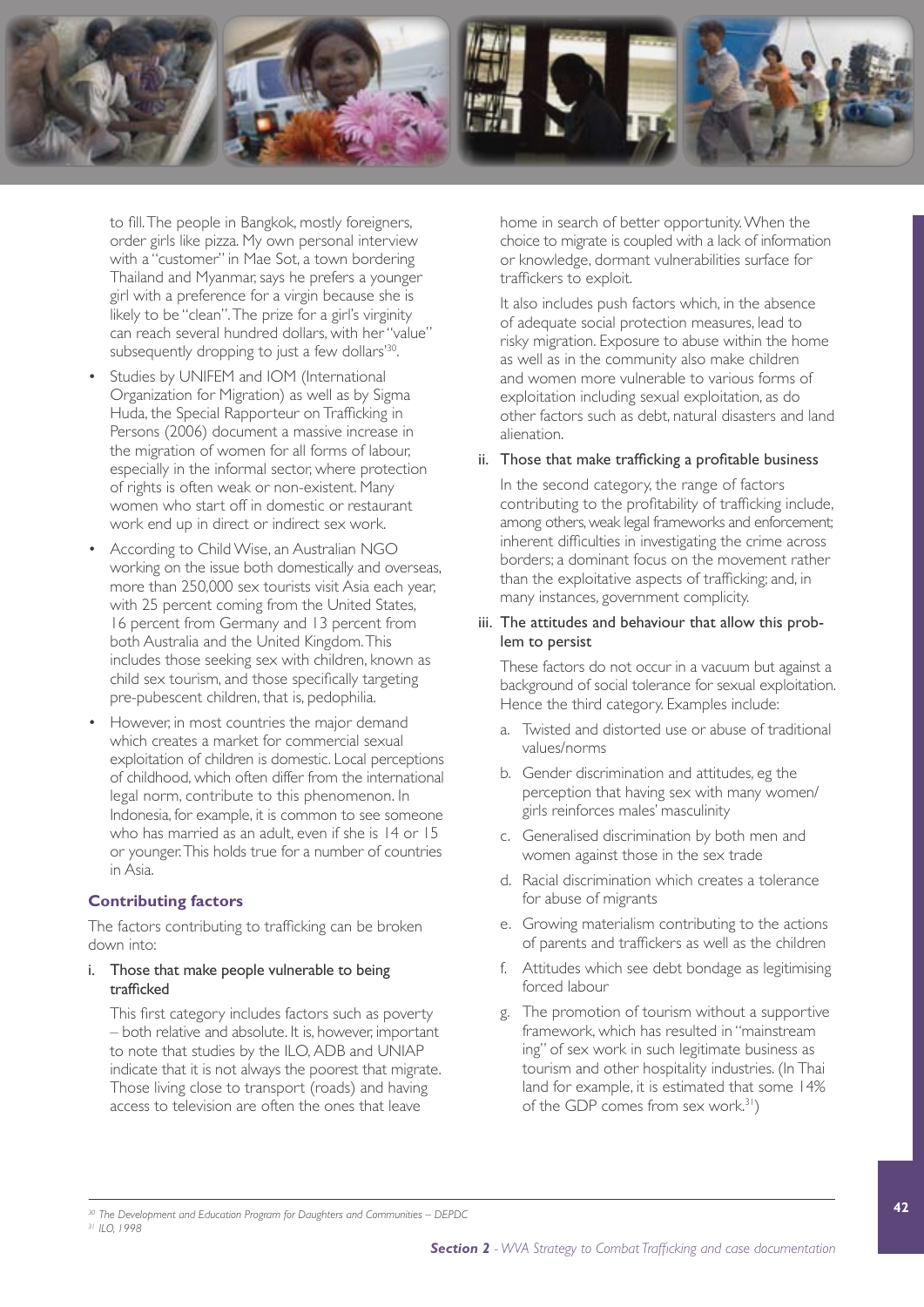

#### **Solutions**

There is an urgent need to address the contributing factors comprehensively and at all levels, from grassroots level, including individuals, family and communities, to national levels targeting politicians and national governments. We need to strategically up-stream programs that engage community members and empower them at the same time as we apply the lessons we have learned from activities at grassroots level. Not all anti-trafficking programs need to bear the anti-trafficking flag. However, many of the outputs from programs targeting poverty alleviation are important in the fight against trafficking. These include education for all formal and non-formal education, micro-credit or micro-finance schemes, and life skills development to minimise the vulnerability of source communities. Activities like these are inherently beneficial for communities in ways that go way beyond trafficking and sexual exploitation.

At the same time, it is now recognised that it is no longer enough to address the vulnerability factors found on the supply side only. The 'demand side of the problem' must also be confronted. Again, this includes addressing the problem at individual, societal and national levels. We need to be asking some tough questions about the values that at all levels make it acceptable to discriminate against the 'other', in terms of pay, benefits and working conditions, as well as abuse – simply because they are not 'us'.Who are the people that demand the services of young girls and what within the system allows this to take place? What changes are possible and what is required? We need to look at the structures and systems that allow such abuses to take place. Biases and discrimination that impinge on a woman's right to productive labour must be addressed. Unjust social values as well as structural factors that allow the crime to take place need to be challenged.

In summary, further work needs to be carried out that deals directly with the traffickers and their accomplices. These include the effort to end impunity for traffickers, better protection for migrant workers and working towards attitudinal change in destination communities.

The often transnational nature of sex trafficking demands that nations and organisations working across national boundaries, such as the UN, the Salvation Army, and World Vision, must also work together throughout the trafficking cycle. This should include preventing potential victims from becoming victims, prosecuting traffickers and their accomplices and protecting trafficked victims once they are rescued.

**Only when all this is possible, can we begin to hope for a difference in a crime that profits from inhumanity and has plagued our society for centuries**.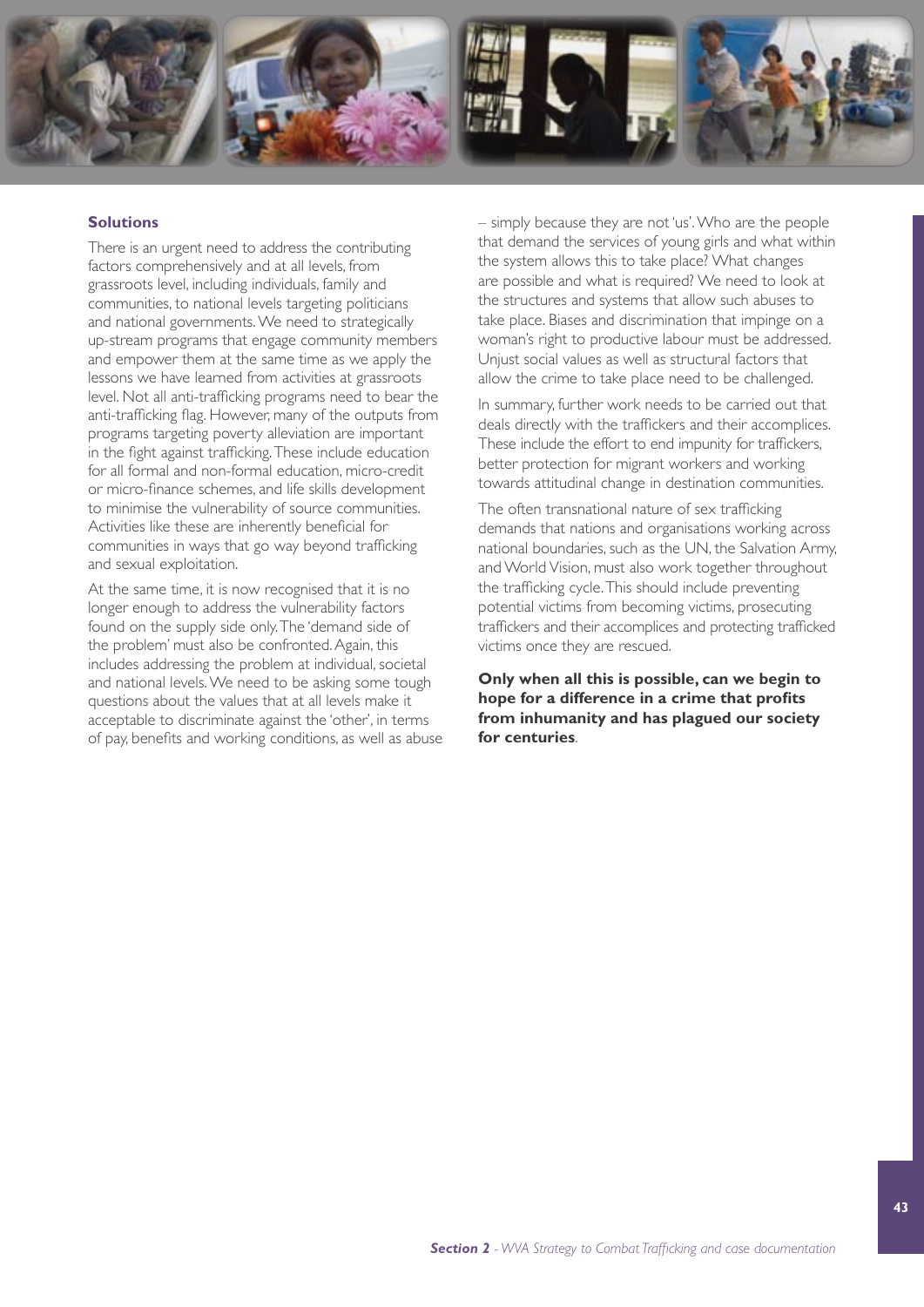### Section 3 **Anti-trafficking work in Australia**



**combat trafficking in persons**

**Anti-trafficking work in Australia**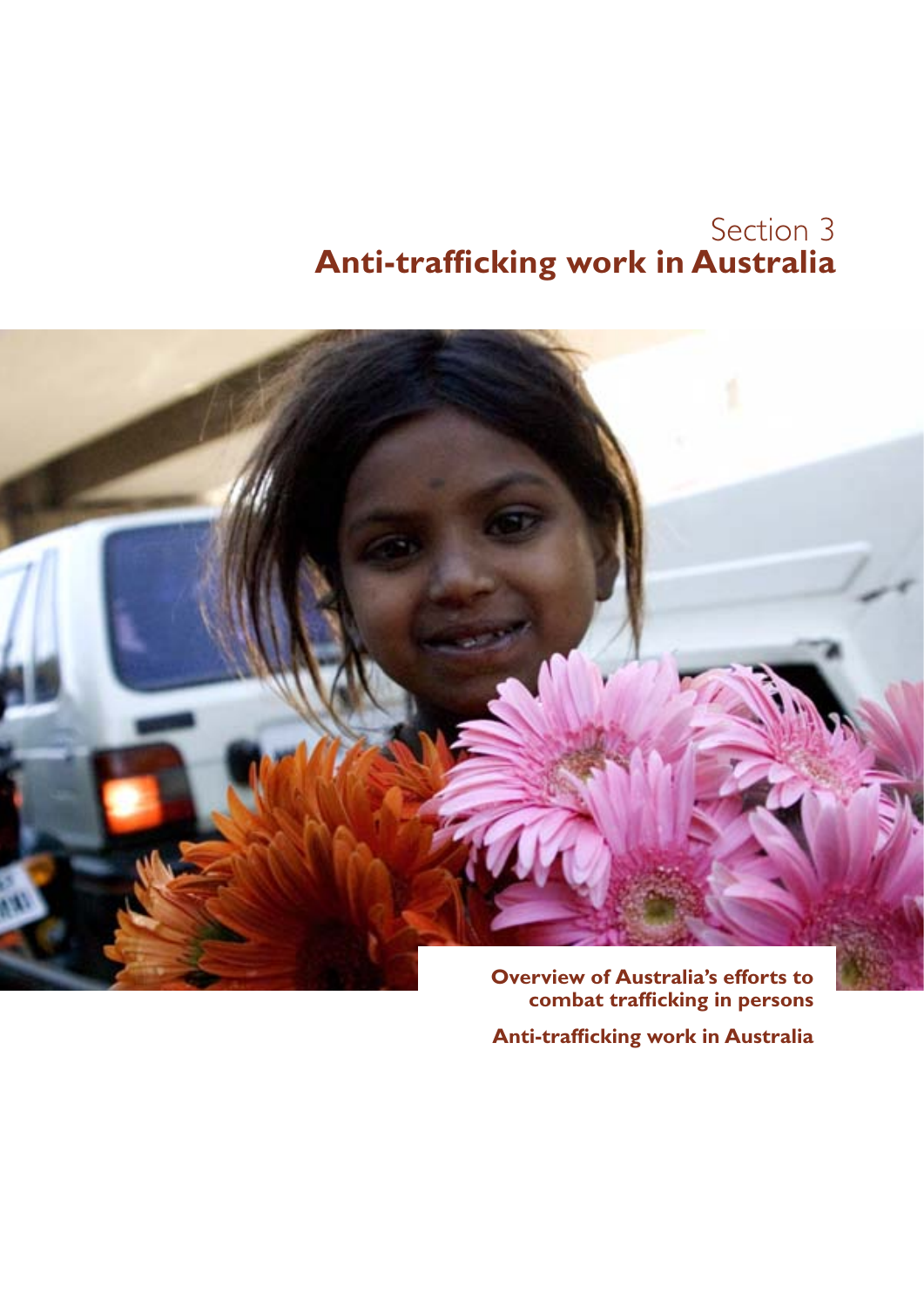

### Overview on Australia's efforts to combat trafficking in persons

#### **General overview**

World Vision (WV) recognises the efforts and investments Australia has made to combat human trafficking in the past several years, in financial and technical terms both domestically and overseas.<sup>32</sup> The Australian Aid White Paper (released in 2006) acknowledges the government's recognition of the global community demand for its leadership in critical development issues, including what it describes as trans-boundary threats. Of the four themes guiding its aid program over the next ten years, trafficking in persons was specifically mentioned under the theme of promoting regional stability and cooperation. WV welcomes the Australian Government's focus on the issue and its longer term view on addressing the problem.

Australia's engagement in the Asia region, first through the Bali Process and later through its ARCPPT/ARTIP projects, has succeeded in demonstrating its commitment to tackling the problem overseas. At the same time, many organisations working in the field have noted Australia's predominant focus on the legal and law enforcement side of anti-trafficking interventions while recognising the support it has provided for the protection of victims of trafficking. The support, both in terms of financial and technical contributions, is strongly tilted in favour of a law enforcement approach.

On the domestic front, the government's efforts to respond to the problem have also been significant. Its 'whole-of-government' approach<sup>33</sup> to the problem, launched in October 2003, is widely noted. Various measures taken by participating agencies, such as the establishment of the Australian Federal Police's (AFP's) Transnational Sexual Exploitation and Trafficking Team (TSETT), the introduction of a new visa regime under the auspices of the Department of Immigration and Citizenship, the victim protection initiatives under care of the Office for Women – Department of Family and Community Services are welcomed. The 2004 Action

Plan to Eradicate Trafficking in Persons, the introduction in 1999 of the legislation to criminalise slavery, sexual servitude and deceptive recruiting for sexual services, and the 2005 Criminal Code Amendment are also recognised.

Australia's efforts to step up its domestic efforts have been significant over the past several years. The legal framework, law enforcement and protection aspects of trafficking are generally considered to be in the right direction but more needs to be done to reflect Australia's commitment to combat the problem in all its incarnations. Australia should not limit itself to selected sectoral interventions such as sex trafficking. Greater emphasis now needs to be placed on the implementation of what Australia has committed itself to at the policy level. Australia's effort to move in the right direction is recognised.

Since 2003, Australia's response to trafficking has moved away somewhat from the more traditional response to the issue, which has been within the 'people smuggling' framework, where the priority is to simply move trafficked persons back to their home country as quickly as possible. Today, the anti-trafficking community expects Australia to implement an effective, holistic response – a 'whole of a government approach' – integrating some of the best practices in the international, anti-trafficking field.

#### **Selected issues and recommendations**

See table on next page

#### **Conclusion**

A candid appraisal of domestic anti-trafficking programs may assist the government to effectively respond to the issue of trafficking in its own back yard. Through this Australia can also aspire to become a genuine leader globally in setting human rights standards in dealing with a problem which is essentially a human rights issue.

<sup>&</sup>lt;sup>32</sup> WV notes the government's continued investment on the issue of trafficking through its contribution of \$21 million on the Asia Regional Trafficking in Persons Project *(ARTIP) for 2006 – 2011 targeting the Greater Mekong Sub-region and selected ASEAN countries, building on its earlier investment of \$20 million in 2003.*

*<sup>33</sup> Key agencies involved in the fight against trafficking include: Australian Federal Police – Transnational Sexual Exploitation and Trafficking Team; Attorney-General's Department; AusAID; Commonwealth Director of Public Prosecutions; Department of Immigration and Citizenship; DFAT; Office for Women – Department of Family and Community and Community Service.*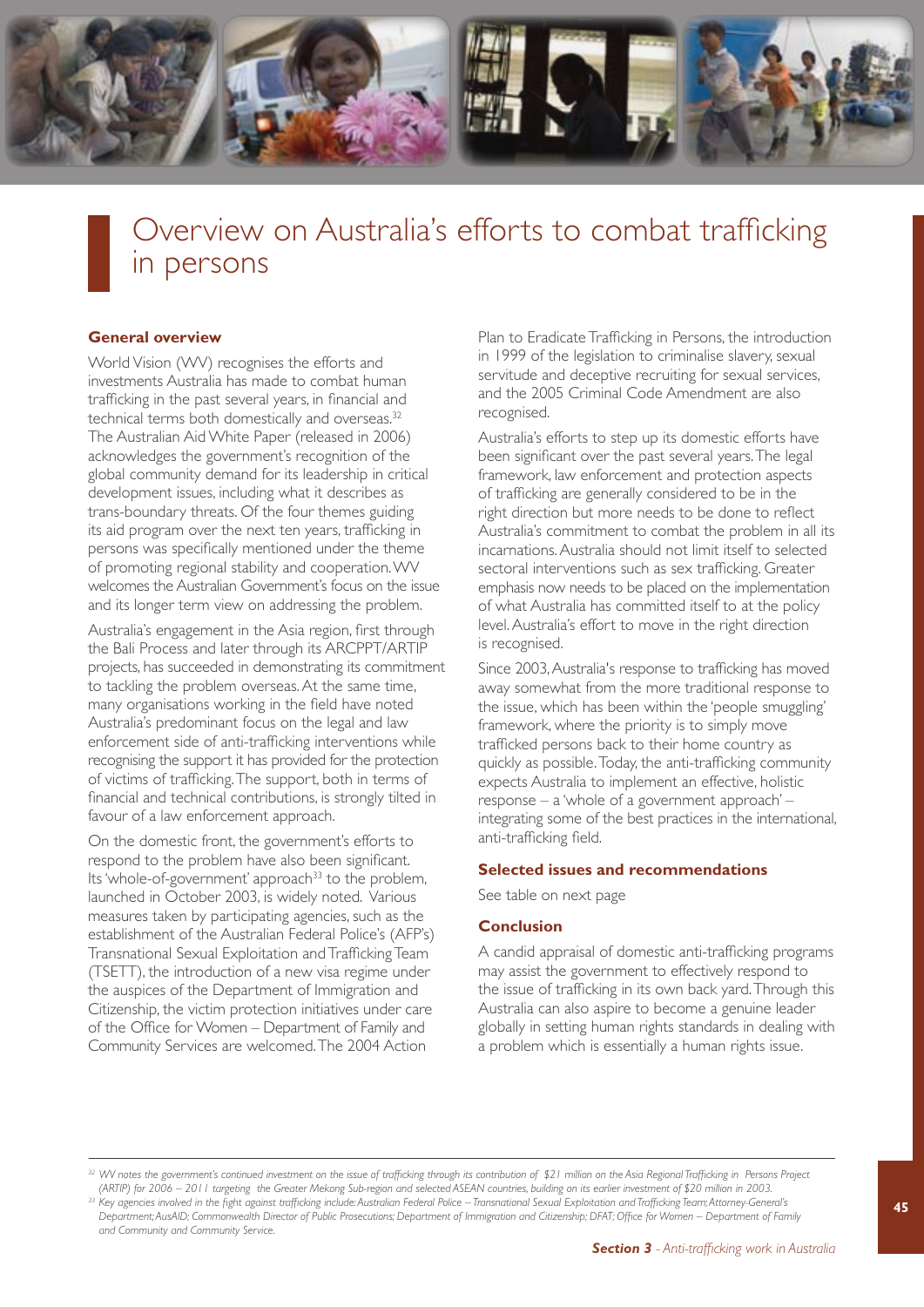

| <b>Issues</b>                                                                                                                                                                                                                                                                                                                                                       | <b>Observations and recommendations</b>                                                                                                                                                                                                                                                                                                         |
|---------------------------------------------------------------------------------------------------------------------------------------------------------------------------------------------------------------------------------------------------------------------------------------------------------------------------------------------------------------------|-------------------------------------------------------------------------------------------------------------------------------------------------------------------------------------------------------------------------------------------------------------------------------------------------------------------------------------------------|
| The 2005 Act looks at trafficking of 'persons', not just<br>women and children, however, in reality the focus is<br>on women and girls and men are overlooked.                                                                                                                                                                                                      | Recognise this gap and plan to address this through<br>programs/training/capacity building, etc. of all agencies<br>responsible for addressing this problem. Conceptual<br>clarity of the issue is much needed.                                                                                                                                 |
| The 2005 Act acknowledges labour trafficking but<br>focus is placed on trafficking for sex.                                                                                                                                                                                                                                                                         | As above. Independent studies, labour unions, etc. are<br>noting a growing problem with severe forms of labour<br>exploitation.                                                                                                                                                                                                                 |
| The victim identification process is weak, the outcome<br>of which is poor victim identification. Identification is<br>the responsibility of TSETT, a special unit under the<br>jurisdiction of the Australian Federal Police.                                                                                                                                      | Obviously, this is a consequence of the above two<br>challenges; that is, trafficking only being seen in terms<br>of sex trafficking, and the response only being focused<br>on law enforcement. Other countries have formed<br>multi-agency taskforces, involving NGOs and social<br>welfare organisations, for the identification of victims. |
| State-centric approaches to victim protection as opposed<br>to victim-centric approaches (including the visa regime).<br>As is written and practiced, Australia's approach is yet<br>to be in line with the victim-centred (rights-based<br>approach) as per the OHCHR Principles and Guide-<br>lines. Eg, 30 Day Bridging F visas that can be revoked<br>any time. | Concept of victim/witness protection predominantly<br>for the purposes of assisting the criminal justice process<br>should be reviewed and made more victim-friendly.<br>The availability of Witness Protection visas on a<br>post-trial basis should also be reviewed.                                                                         |
| The 457 visa and conditions within this visa framework<br>disproportionately disadvantage the employee and<br>possibly places them in a position of vulnerability.<br>Eg, linking the holder of the visa to their employer<br>and change of employer to be done within 28 days.                                                                                     | There is opportunity to further liberalise the visa<br>scheme to ensure better protection for the worker<br>and yet maintain Australia's interest.                                                                                                                                                                                              |
| Victim support work is given to the private sector,<br>which works in pursuit of profit. This is anathema<br>to the prevailing practice of victim protection<br>internationally.                                                                                                                                                                                    | Review the process and criteria involved in selecting<br>organisations to provide victim support; seek greater<br>engagement of those civil society groups, including<br>NGOs, working on the issue.                                                                                                                                            |
| Juxtaposing of, and subsequent confusion between,<br>trafficking and smuggling and its negative consequences.                                                                                                                                                                                                                                                       | Linked to the first issue of conceptual clarity.                                                                                                                                                                                                                                                                                                |
| The way in which victims are provided support (not<br>the package) can be made more culturally sensitive.<br>Eg, victims staying alone in hotel rooms, etc.                                                                                                                                                                                                         | Review domestically and internationally and adjust<br>as appropriate.                                                                                                                                                                                                                                                                           |
| Possible gap between the federal level of engagement<br>on the issue and the state level by all agencies involved<br>(police, immigration, AGO, etc.)                                                                                                                                                                                                               | Assessment on engagement, eg, the capacity or<br>readiness of the state police to deal with trafficking,<br>followed by capacity building plans.                                                                                                                                                                                                |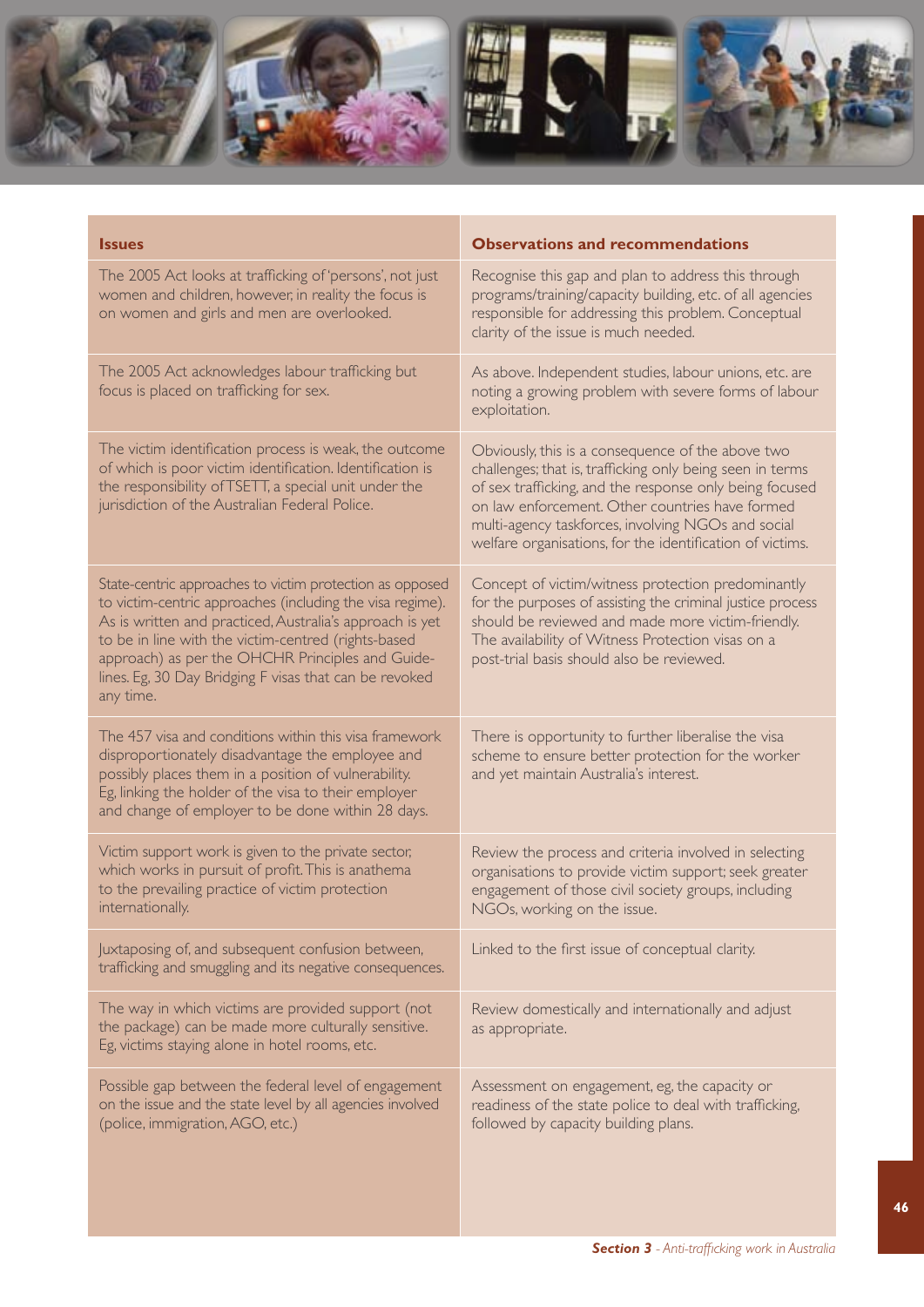

#### **Anti-trafficking work in Australia**

#### **Australian Government Action Plan to Eradicate Trafficking (2004)**

[http://www.ag.gov.au/www/agd/agd.nsf/Page/Publications\\_AustralianGovernmentsActionPlantoEradicateTrafficking](http://www.ag.gov.au/www/agd/agd.nsf/Page/Publications_AustralianGovernmentsActionPlantoEradicateTraffickinginPersons-June2004) inPersons-June2004

#### **Criminal Code Amendment (Trafficking in Persons Offences) Act (2005)**

[http://www.comlaw.gov.au/ComLaw/Legislation/Act1.nsf/0/F4098E5D96AC7E71CA2570380025CCBA?Open](http://www.comlaw.gov.au/ComLaw/Legislation/Act1.nsf/0/F4098E5D96AC7E71CA2570380025CCBA?OpenDocument) Document (2005) and [http://www.austlii.edu.au/au/legis/cth/bill/ccaipob2004483/](http://www.austlii.edu.au/au/legis/cth/bill/ccaipob2004483/(2004)) (2004)

#### **Criminal Justice Stay VISA Package (CJSV)**.

**Stage I** - Bridging visa F (subclass 060), lasting 30 days

**Stage 2** - Criminal justice stay visa (Part 2, Division 4 of the Migration Act 1958). In the context of the new trafficking visa regime, a CJSV would be granted to persons in relation to the investigation of an alleged trafficking offence, or who are needed to testify if the matter proceeds to trial. Work and study rights would be attached to this visa.

**Stage 3** - Witness protection (trafficking) (temporary) (subclass 787). If the CJSV holder meets the relevant criteria and accepts the offer to apply, the person may be issued with a Witness protection (trafficking) (temporary) visa subclass 787 for a period of 3 years.

**Stage 4** - Witness protection (trafficking) (permanent) (subclass 852), visa may be granted if the person has held the corresponding temporary visa for at least 2 years and if, in the opinion of the Minister for Immigration and Citizenship, they would still be at significant risk were they to return to their own country. [http://www.facs.gov.au/guides\\_acts/ssg/ssguide-9/ssguide-9.1/ssguide-9.1.2/ssguide-9.1.2.130.html](http://www.facs.gov.au/guides_acts/ssg/ssguide-9/ssguide-9.1/ssguide-9.1.2/ssguide-9.1.2.130.html)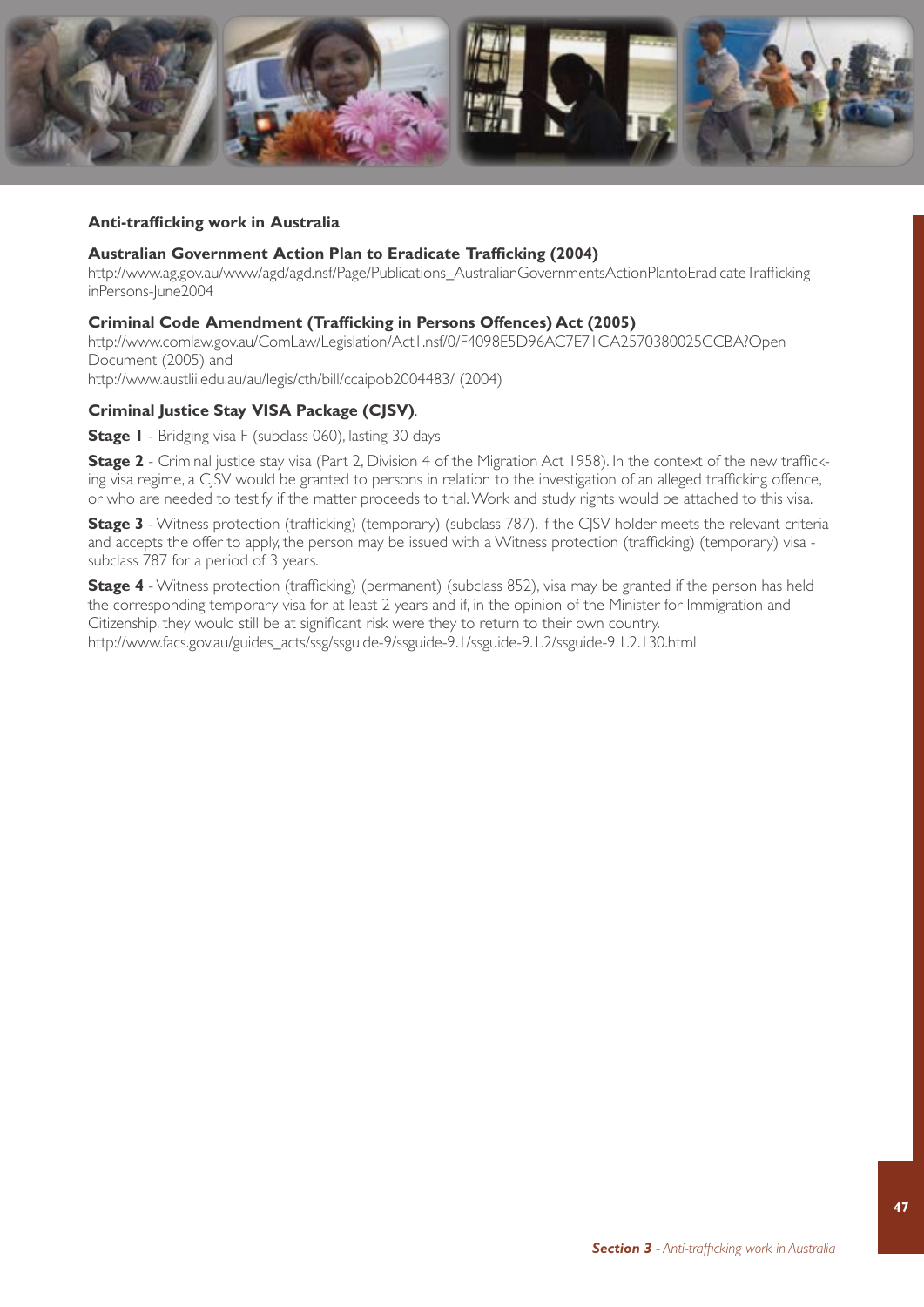### Section 4 **International Legal Instruments**



**The basics**

**Selected international instruments on trafficking**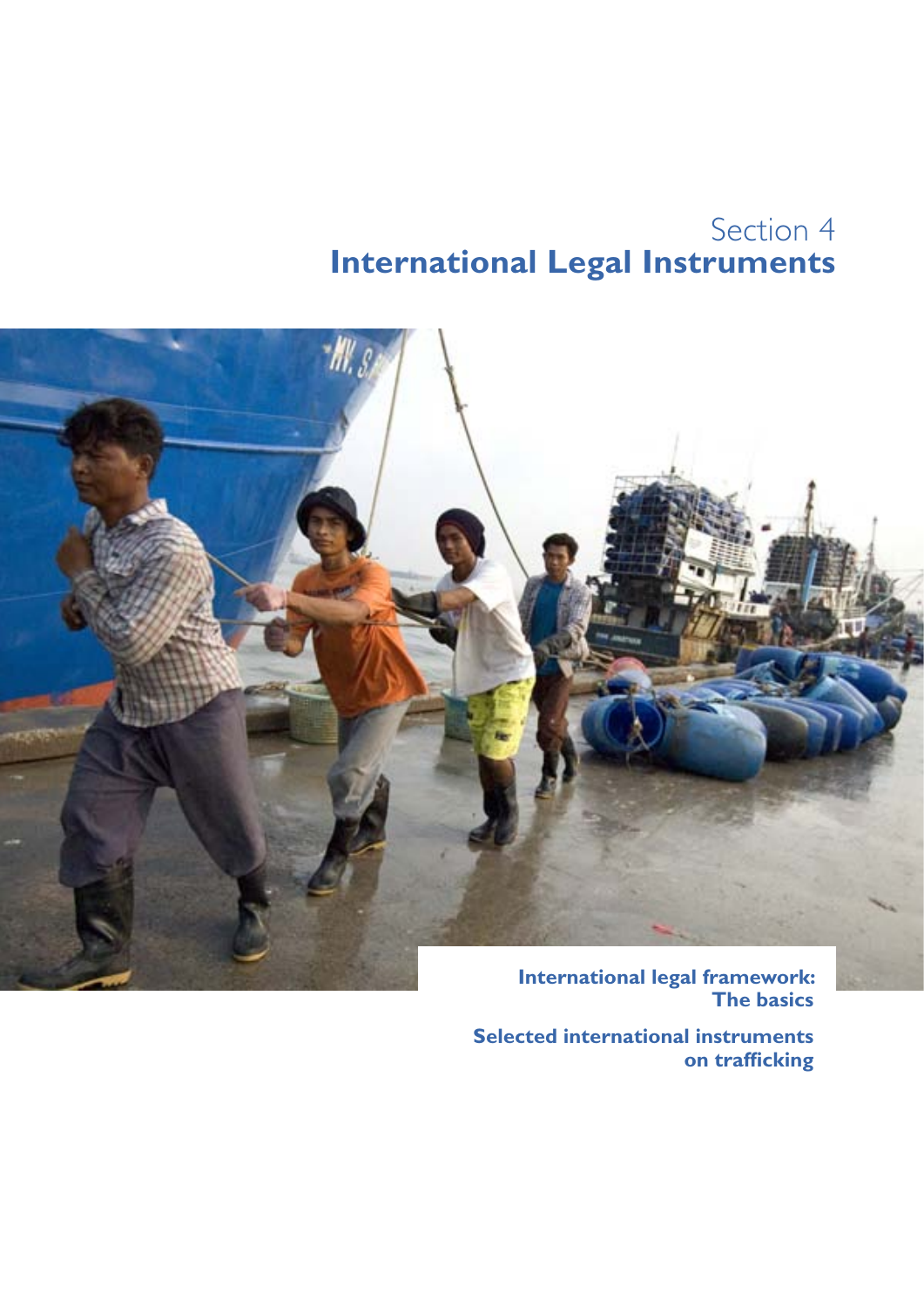

### International legal framework: The basics

A basic principle on which nation-states have operated in the international area for hundreds of years (since the Treaty of Westphalia in 1648) is the principle of sovereignty and non-interference of states in the domestic affairs of others. The dent to the concept of sovereignty, sanctified but never really watertight, came about as a result of the anti-slavery movement of the 19th Century. The horrendous plight of people traded and sold into slavery once brought to the forefront challenged the widely accepted sanctity of sovereignty.

The creation of the United Nations at the end of WWII, in1945, advanced and institutionalised human rights standards and norms in international relations, while at the same time upholding the principle of sovereign equality of all its members. The Universal Declaration of Human Rights (1948), and two Covenants, one on civil and political rights (ICCPR) and the other on economic, social and cultural rights (ICESCR) form the basis of international human rights law. A series of other treaties, in the form of conventions, have also been drafted to protect specific groups which are vulnerable and marginalised, as well as highlighting issues of concern to the international community. The Convention on the Elimination of All Forms of Discrimination Against Women (CEDAW); the Convention on the Rights of the Child (CRC); and the Convention Against Torture and Cruel, Inhuman or Degrading Treatment or Punishment are all relevant examples.

These international instruments provide the framework for states to conduct their affairs. In varying degrees, they also bind the state to the obligations and responsibilities stated in them. The signing, ratification or accession to a particular instrument indicates a state's level of concern and commitment to address a particular issue.

International instruments, such as the Convention on Transnational Organized Crime and the accompanying UN Protocol to Suppress and Prevent Trafficking in Persons especially Women and Children, are important, for a number of reasons, in combating trafficking as well as other criminal activities. First and foremost, they set international principles and standards (for example, in the repatriation of trafficked persons). Secondly, they help to strengthen national systems (structures and procedures) related to the issue and thirdly, they allow the international community to monitor the state's compliance with its obligations.

States that are parties to a particular instrument are obligated to ensure that their national legal framework, for example, is in line with standards set forth in the instrument. Australia's Criminal Code Amendment (Trafficking in Persons Offences) Act 2005, which made amends to the Criminal Code Act 1995, is a good example of how an international instrument impacts the work of national governments.

#### **Selected international instruments on trafficking**

The following provides a summary of some of the key international instruments often used in addressing the multi-dimensional nature of trafficking. For the full text on these instruments, online links are provided.

#### **The UN Protocol on Trafficking**

[http://www.uncjin.org/Documents/Conventions/dcatoc/](http://www.uncjin.org/Documents/Conventions/dcatoc/final_documents_2/convention_%20traff_eng.pdf) final\_documents\_2/convention\_%20traff\_eng.pdf

The Protocol was open for signature in Palermo in December 2000. Hence, it is also referred to as the Palermo Protocol. Following the specified number of ratifications, the Protocol came into force in July 2003. As of 2007, 117 countries have signed the Protocol and 116 have ratified it. Australia ratified the Protocol in September 2005. Unlike the previous conventions on trafficking, the protocol clearly defines what trafficking is. This has paved the way for a much-needed universal understanding of the issue.